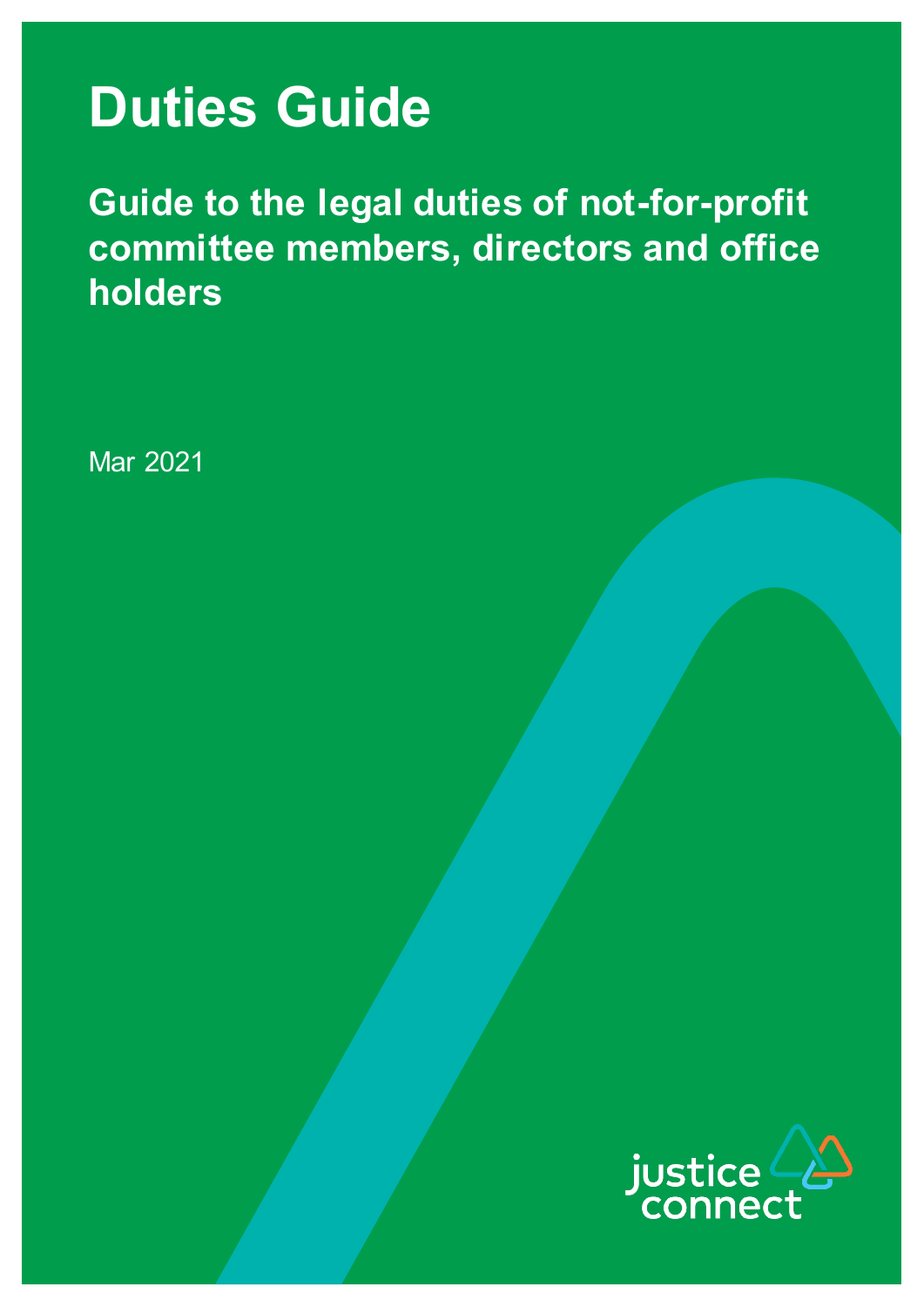## **Contents**

| <b>Part A</b>                                                            | 5  |
|--------------------------------------------------------------------------|----|
|                                                                          |    |
|                                                                          |    |
|                                                                          |    |
| <b>Part B</b>                                                            | 10 |
|                                                                          |    |
|                                                                          |    |
| Do people involved in not-for-profit organisations have legal duties? 11 |    |
|                                                                          |    |
|                                                                          |    |
| What are the legal duties that committee members have to comply with? 12 |    |
|                                                                          |    |
| Other sources of duties and personal liability for committee members 14  |    |
| <b>Part C</b>                                                            | 15 |
|                                                                          |    |
|                                                                          |    |
| Duty to act in good faith in the best interests of the organisation  16  |    |
|                                                                          |    |
|                                                                          |    |
|                                                                          |    |
|                                                                          |    |
|                                                                          |    |
|                                                                          |    |
|                                                                          |    |
|                                                                          |    |
|                                                                          |    |

© 2021 Justice Connect. This information was last updated in March 2021 and is not legal advice; full disclaimer and copyright notice at www.nfplaw.org.au/disclai mer.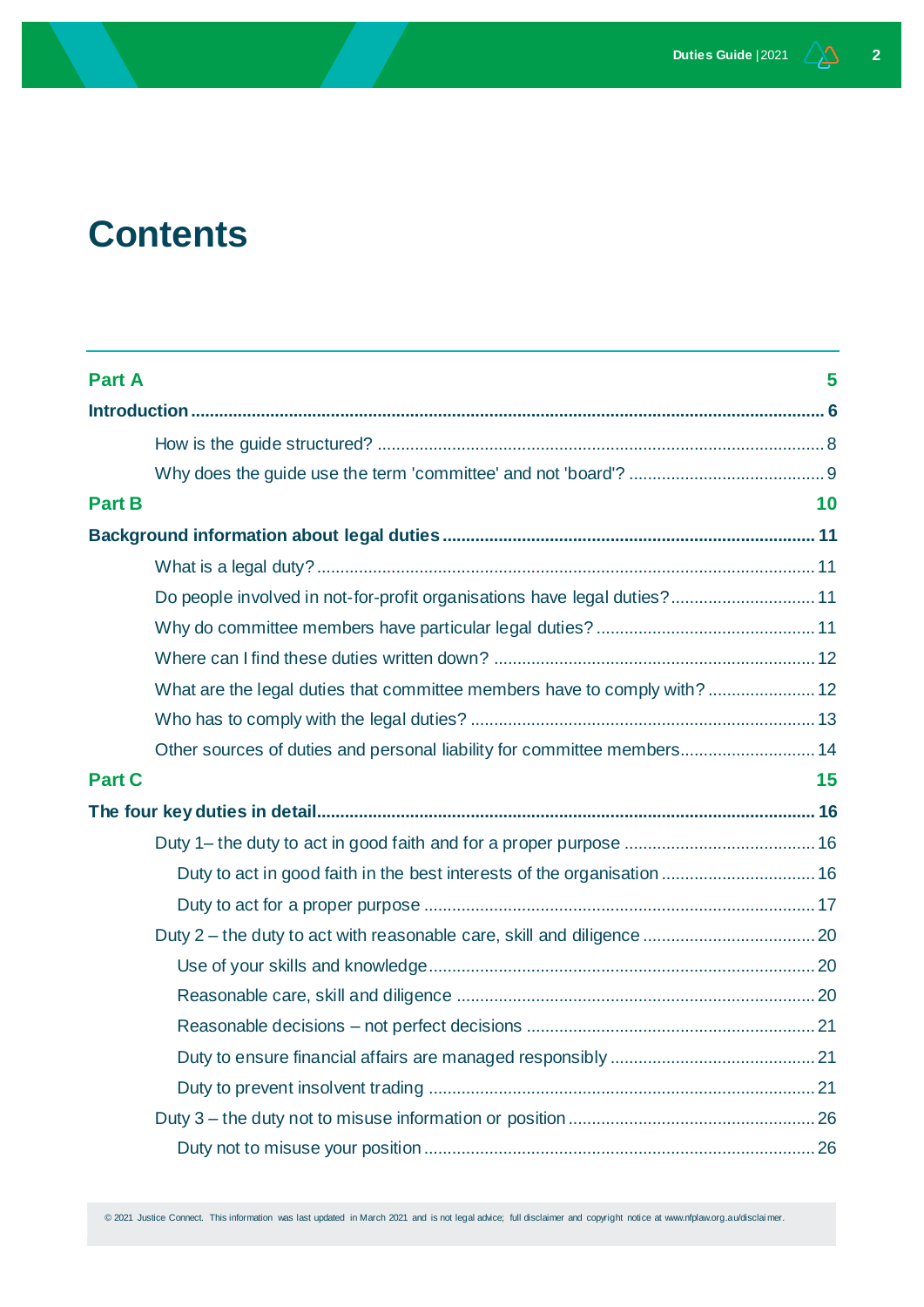| Potential conflicts of interest and the reputation of your not-for-profit 32     |    |
|----------------------------------------------------------------------------------|----|
| <b>Part D</b>                                                                    | 36 |
| Consequences of breach of duties - defences, penalties and protections 37        |    |
| Who can bring a legal action against a committee member for breach of duty?37    |    |
|                                                                                  |    |
|                                                                                  |    |
|                                                                                  |    |
|                                                                                  |    |
|                                                                                  |    |
| Excused by court from liability (usually available only to CLGs and incorporated |    |
|                                                                                  |    |
|                                                                                  |    |
|                                                                                  |    |
|                                                                                  |    |
|                                                                                  |    |
|                                                                                  |    |
|                                                                                  |    |
|                                                                                  |    |
|                                                                                  |    |
|                                                                                  |    |
| Legal help if your organisation (or its committee) faces legal issues  41        |    |
| <b>Part E</b>                                                                    | 42 |
|                                                                                  |    |
|                                                                                  |    |
|                                                                                  |    |
|                                                                                  |    |
| What if a responsible person breaches the Governance Standards? 45               |    |
| <b>Part F</b>                                                                    | 47 |
|                                                                                  |    |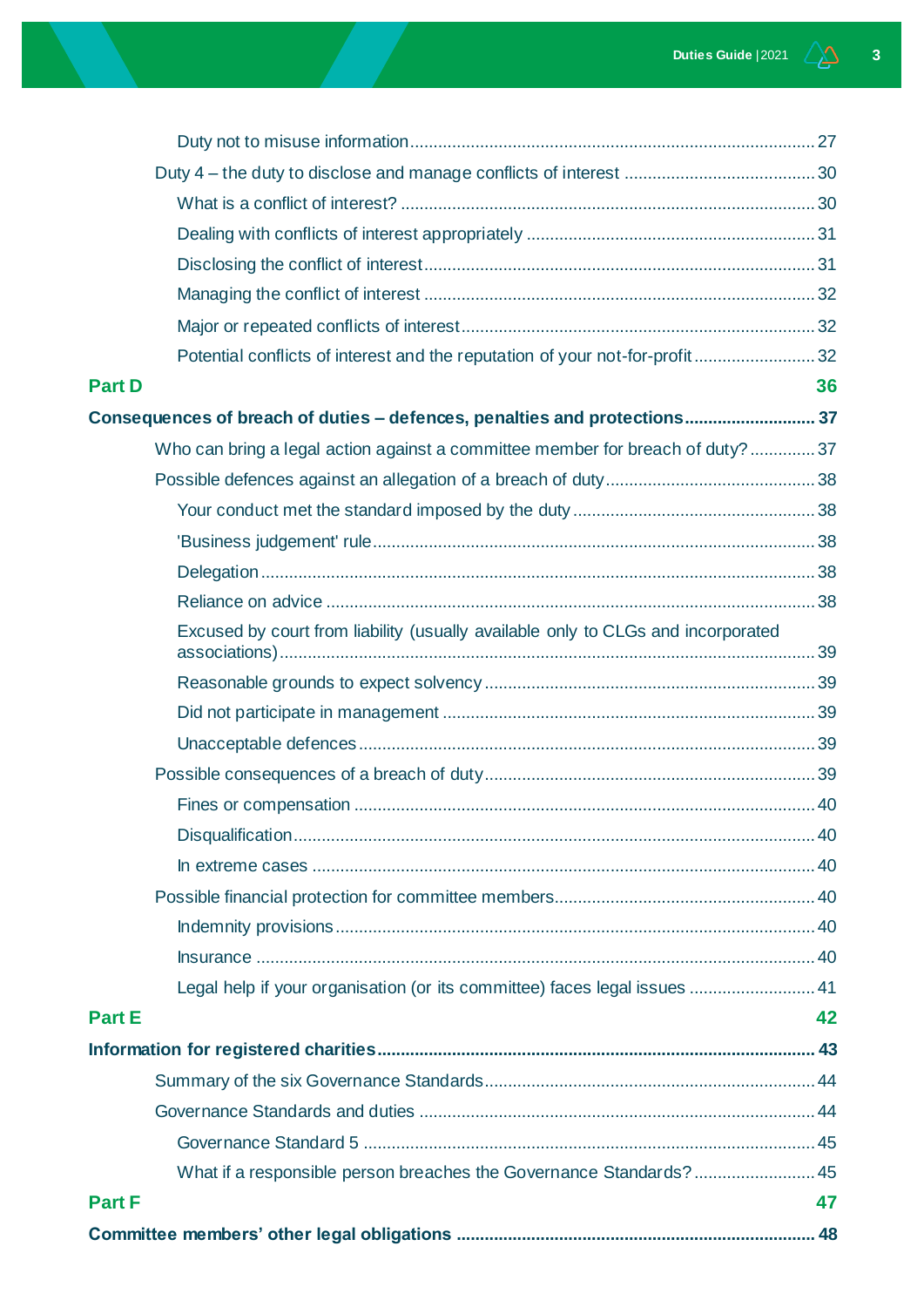| Submitting documents to the regulator, and keeping the regulator up to date  48       |
|---------------------------------------------------------------------------------------|
|                                                                                       |
| Other sources of duties and personal liability for committee members 49               |
|                                                                                       |
| Other legislative obligations that apply to specific subsectors of not-for-profits 52 |
| <b>Part G</b><br>53                                                                   |
|                                                                                       |
| 55<br><b>Glossary</b>                                                                 |
| 59                                                                                    |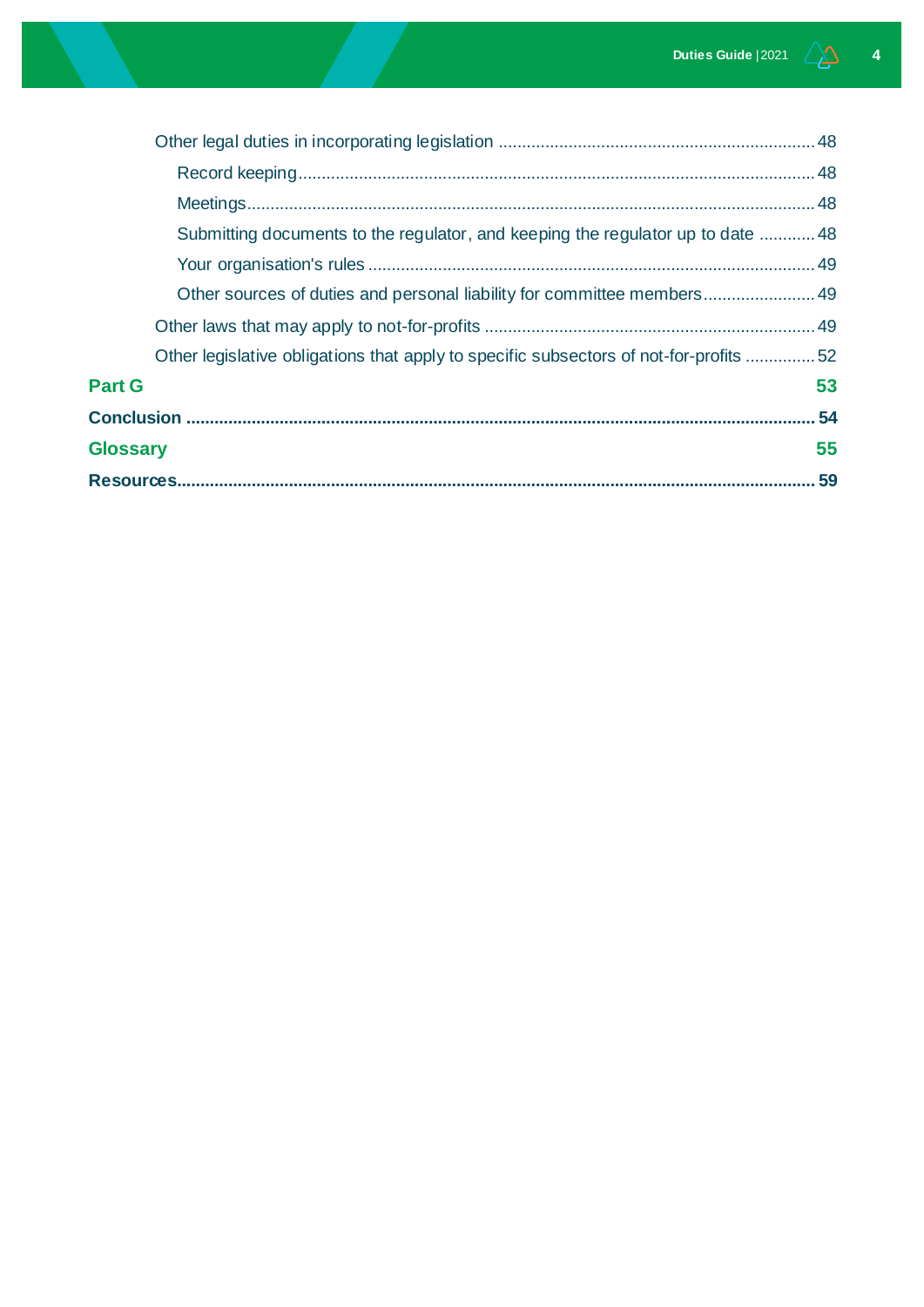<span id="page-4-0"></span>

**Introduction**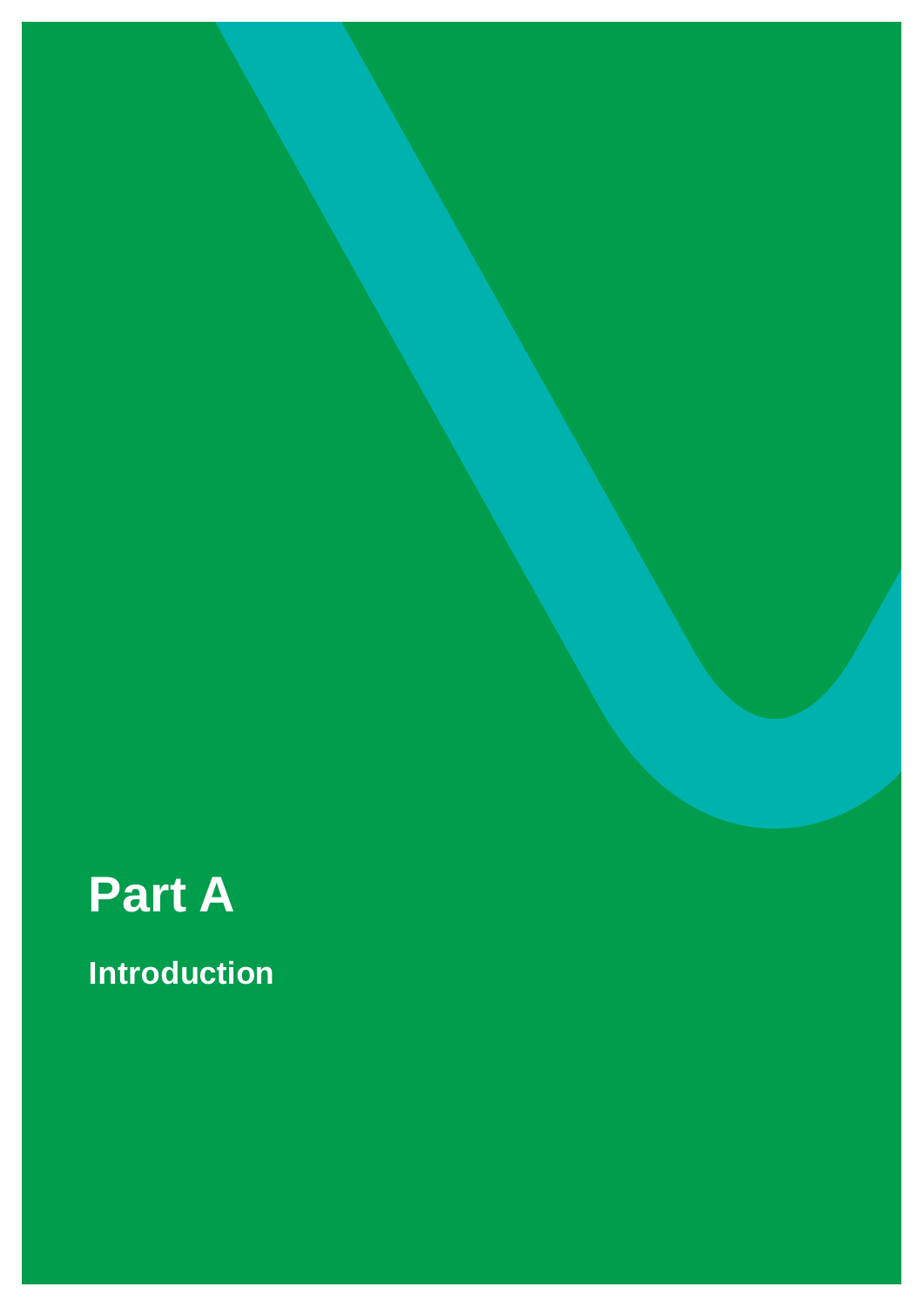## <span id="page-5-0"></span>**Introduction**

#### **This part covers:**

- $\blacktriangleright$  the origins of legal duties
- $\blacktriangleright$  the role of a committee member, and
- ► what not-for-profit organisations are covered in this guide

**This guide is about the legal duties that apply to people involved in governing not-for-profit organisations in Australia – that is, people who sit on a committee or board, or are office holders (people with control and influence over the governance of an organisation, even if they don't hold an official position).**

As a committee member of a not-for-profit organisation, most of your functions are likely to be non-legal.

The main role of a committee member is to:

- help the organisation pursue its purpose
- make key decisions about planning, resources and strategic direction of the organisation, and
- (in larger organisations) recruit and support a chief executive to manage the organisation

You may also take on a special 'office' in the committee, like that of president, secretary or treasurer. Your tasks in these roles may include things like chairing meetings, keeping records up to date and maintaining the finances of the organisation.

However, in performing your main tasks as a committee member, there are some legal duties that you need to keep in mind. These legal duties are not onerous – in many ways they are just simple ethical principles you may think of as 'common sense' or 'good practice'. In many cases, when you are performing tasks on a committee, you will be complying with the legal duties without even thinking about them. However, it's a good idea to know what the duties are so that, in the event of any difficult situations, you can be sure to act in compliance with the law.

So, the focus of this guide is not on your main tasks as a committee member, but rather on the legal duties that underlie the way you perform your role.

#### **Keep the legal duties in perspective**

Reading about legal issues can be overwhelming, but don't let worries about legal issues stop you from being an active, involved committee member or from enjoying your role.

While reading this guide, remember – the vast majority of not-for-profit organisations carry out their activities without any issues and legal actions against committee members are rare.

You might like to think of this guide like a microscope – focusing on one small aspect of your role on the committee so we can look at it in more detail.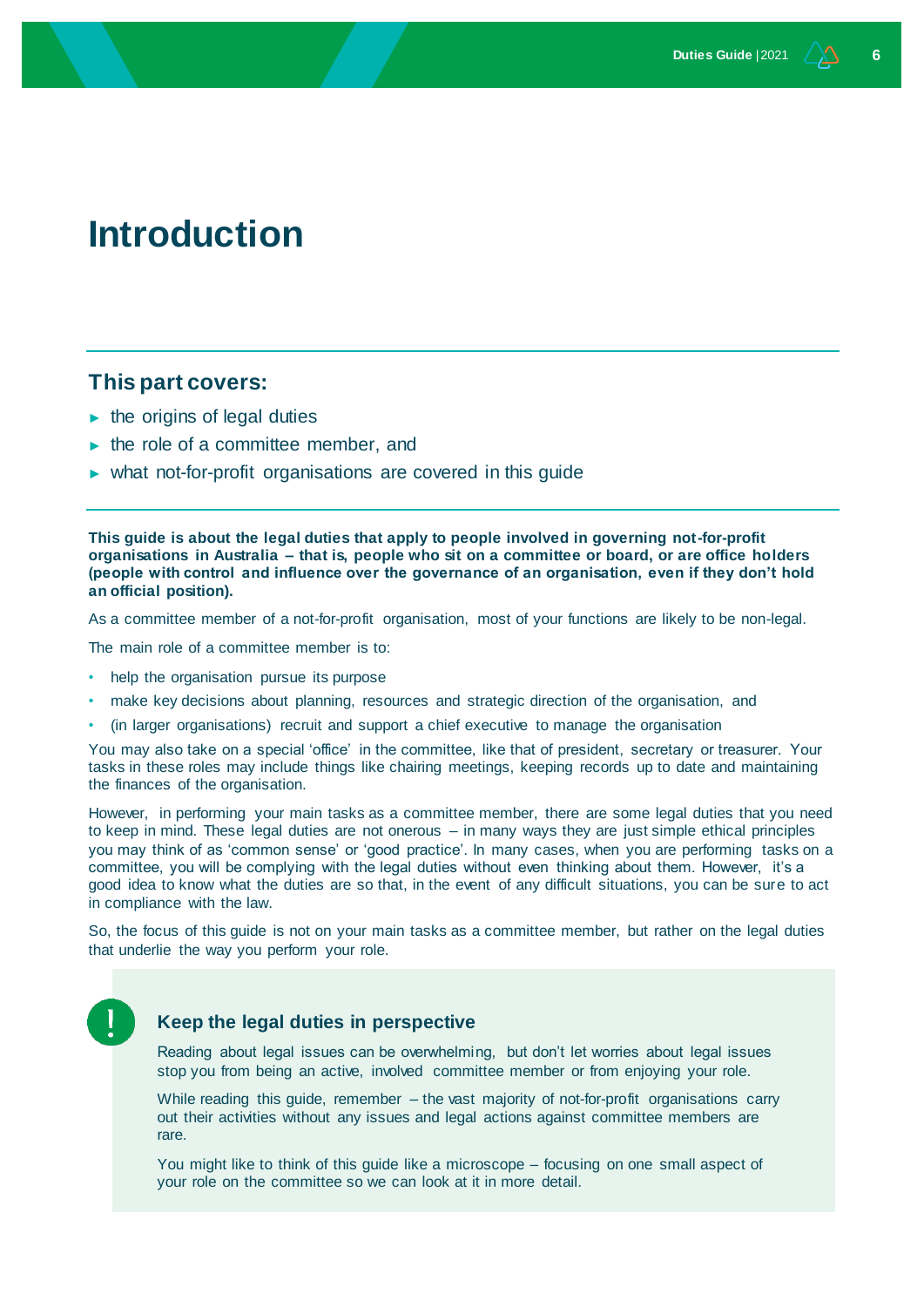The aim of the guide is to explain the legal duties so you can perform tasks as an informed committee member.

We have simplified the main duties and make them easy to remember by explaining them under four main headings (refer to the heading below, 'How is the guide structured?'). We have also provided tips, examples and case studies to help you understand how the duties might arise in your organisation and to help you comply with the duties.

Sometimes, no matter how careful you have been, things go wrong. As a committee member you will need to know what to do. The guide includes a section about the consequences of the breach of a duty, the penalties that might apply if a breach is found, and the protections (for example, insurance) that committee members can get to shield themselves as much as possible from the consequences of a breach.

#### **What not-for-profit organisations does this guide cover?**

This guide is for all people who are involved in governing a not-for-profit community organisation, that is:

- community groups that are not incorporated ('unincorporated groups')
- incorporated associations
- co-operatives
- companies (generally companies limited by guarantee (**CLGs**)), and
- Indigenous corporations

#### **Note – registered charities**

Not-for-profits that are also registered as charities with the Australian Charities and Not-forprofits Commission (**ACNC**) must comply with a set of [Governance Standards,](https://www.acnc.gov.au/for-charities/manage-your-charity/governance-hub/governance-standards) including duties equivalent to those discussed in this guide.

You can check if your organisation is a registered charity on th[e ANC charity register.](https://www.acnc.gov.au/charity)

If your organisation is a charity – after reading the general information in this guide – read Part E to understand the duties and obligations that apply to your organisation and its committee members.

In general, if your organisation and its committee members are meeting the duties set out in this guide, they are likely to satisfy the duties set out in the Governance Standards.

#### **Note – unincorporated groups**

This guide outlines legal duties that apply to committee members of incorporated groups, such as CLGs, incorporated associations and co-operatives.

Legal duties don't always apply to groups of people who are simply acting together (for example, as a committee that is not part of an incorporated group).

There are no specific statutory duties imposed on committee members (or other members) of groups without a formal legal structure unless they are registered as charities (see Part E of this guide). Other duties (like common law duties) that are imposed on members of unincorporated groups will depend on the circumstances and the nature of the relationship between the individual people and the group. In some cases, duties like 'director's duties' may apply. The more formal the group and the more responsibility members have, the more likely it is that duties will apply.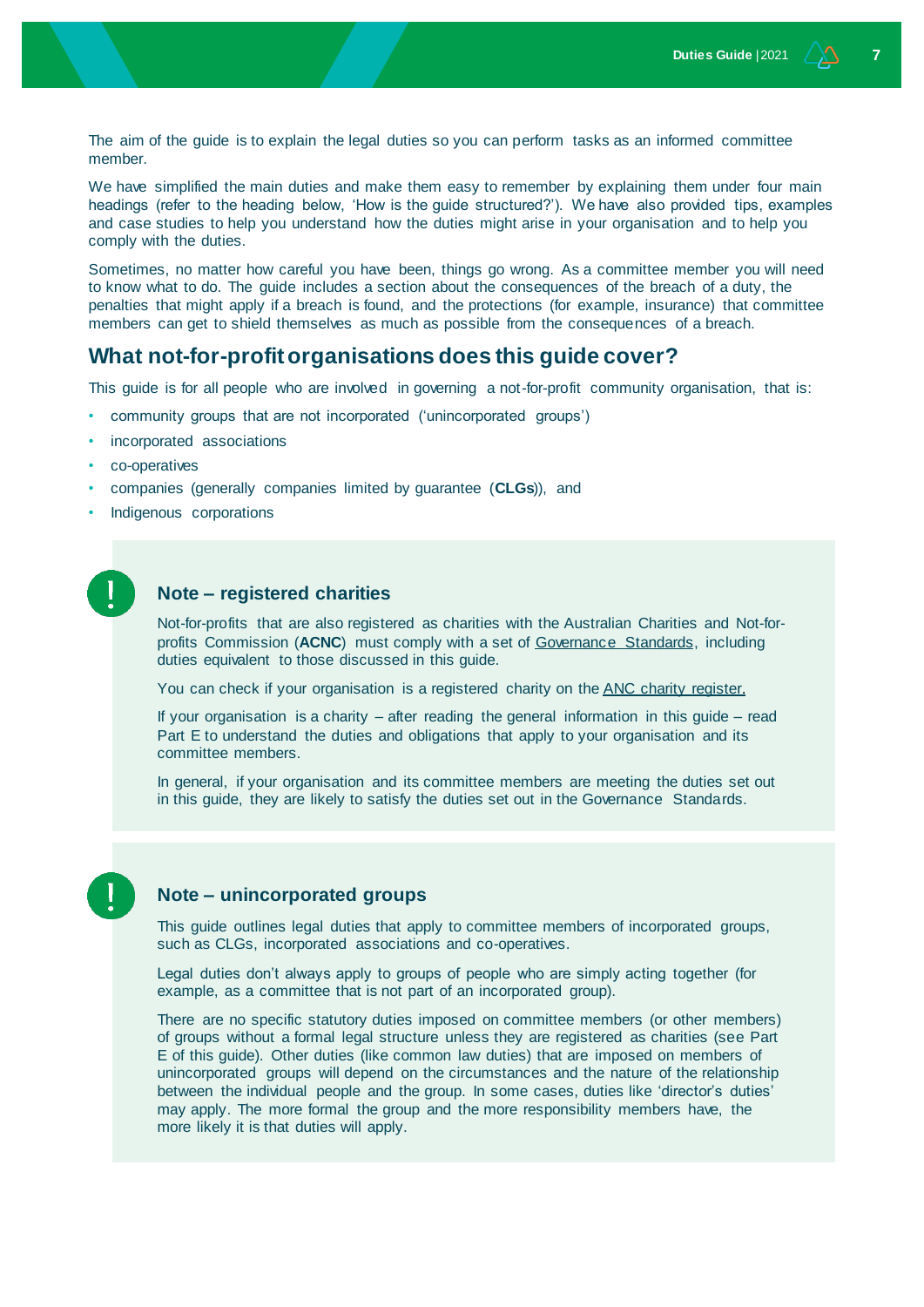#### **This guide**

In general, very similar legal duties apply to these main not-for-profit legal structures. Where differences occur, we have noted them throughout the guide.

The legal duties discussed in this guide apply to all committee or board members of the organisations listed above.

The legal duties also apply in some cases to people involved in an organisation, even if they don't hold an official position on the committee or board. This happens where they are involved in key decisions and have control or influence over the affairs of the organisation (this could be a member of the organisation, or a senior employee). The law considers that a person with this level of influence should comply with the same duties as a committee member.

Some duties also continue to apply to committee members after they end their role, in particular duties relating to the use of information they received due the role they held in the organisation.

#### <span id="page-7-0"></span>**How is the guide structured?**

The guide sets out:

- where the legal duties come from, who has to comply with them and why (**part B**)
- details of the four main legal duties all committee members must comply with (**part C**)
- potential consequences of not complying with your legal duties (**part D**)
- the possible protections (for example, insurance) that are available for committee members (**part D**)
- important information about the ACNC's Governance Standards which apply to registered charities (**part E**), and
- a brief outline of some of the other legal duties that committee members may need to comply with (**part F**)

At the end of this guide, there is a glossary of common terms used in the guide and a number of tables summarising the key provisions of the relevant legislation in each jurisdiction.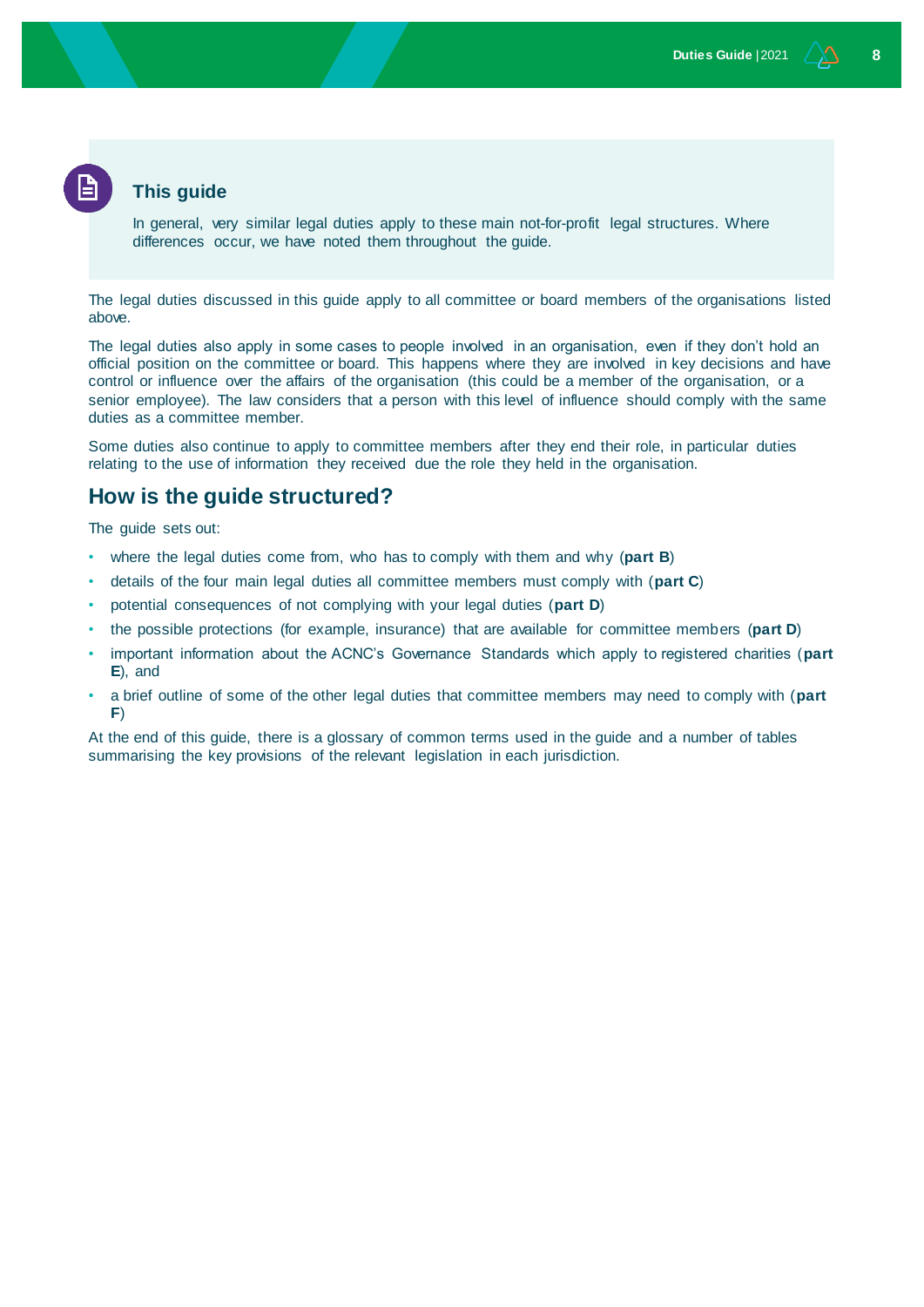#### <span id="page-8-0"></span>**Why does the guide use the term 'committee' and not 'board'?**

Many names are used to describe the 'governing body' of a not-for-profit organisation. The most common names are 'committee' (often used for incorporated associations) and 'board' (often used for companies limited by guarantee, Indigenous corporations and co-operatives).

The description of your governing body makes no difference legally.

The legal duties explained in this guide apply to the people on the governing body of your organisation no matter what it is called.

Similarly, different names are used to describe the governing documents of an organisation (such as 'rules' or 'constitution').

We have chosen to use the terms 'committee' and 'rules' throughout this guide. When reading this guide, you can substitute the relevant name used in your not-for-profit.

| In this guide we use | The equivalent name used by your organisation might be                                             |
|----------------------|----------------------------------------------------------------------------------------------------|
| committee            | committee of management, board, council, governing body                                            |
| committee member     | board member, director, councillor, trustee, office holder, 'responsible person'<br>(of a charity) |
| rules                | constitution, rule book, trust deed                                                                |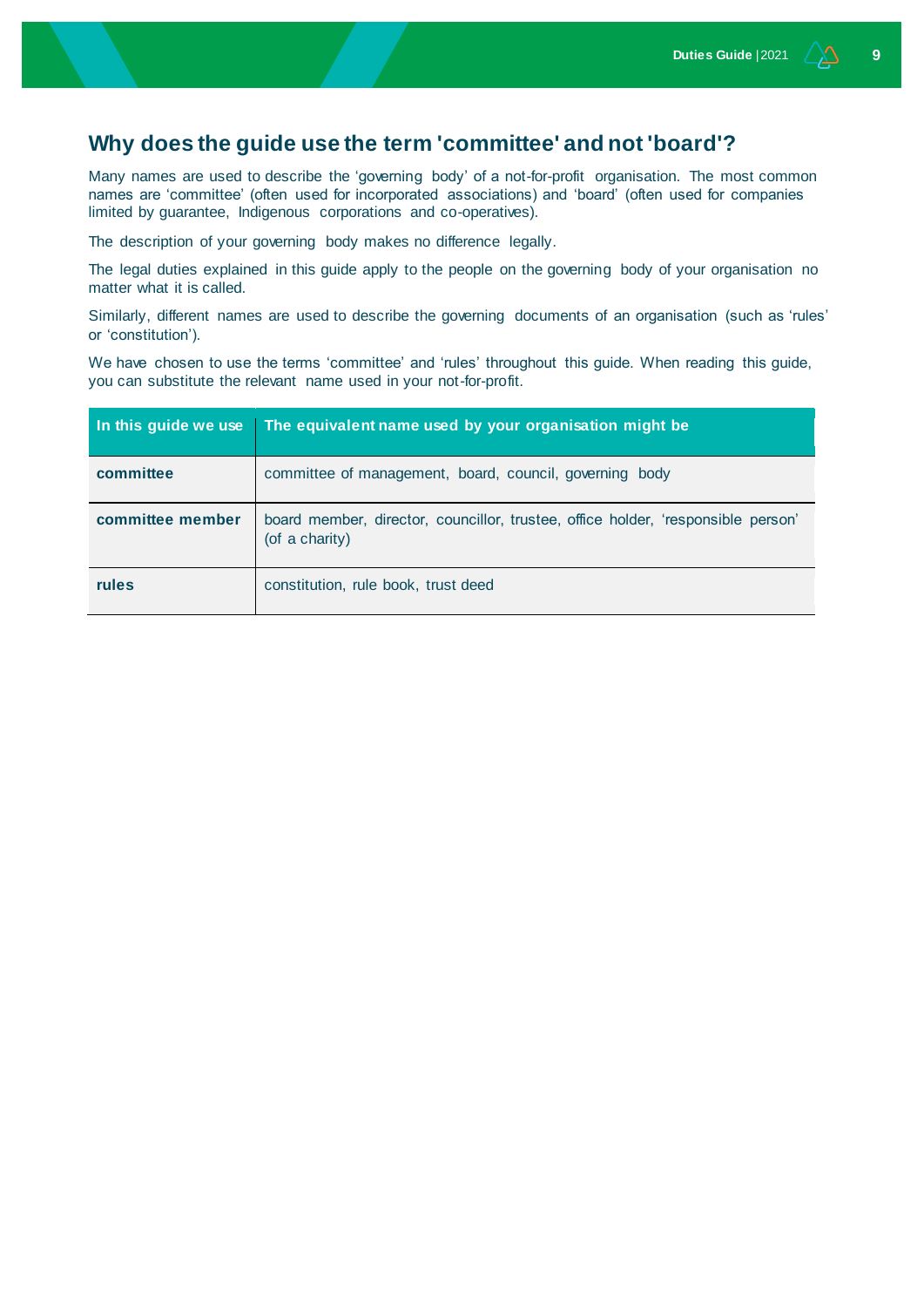# <span id="page-9-0"></span>**Part B**

**Background information about legal duties**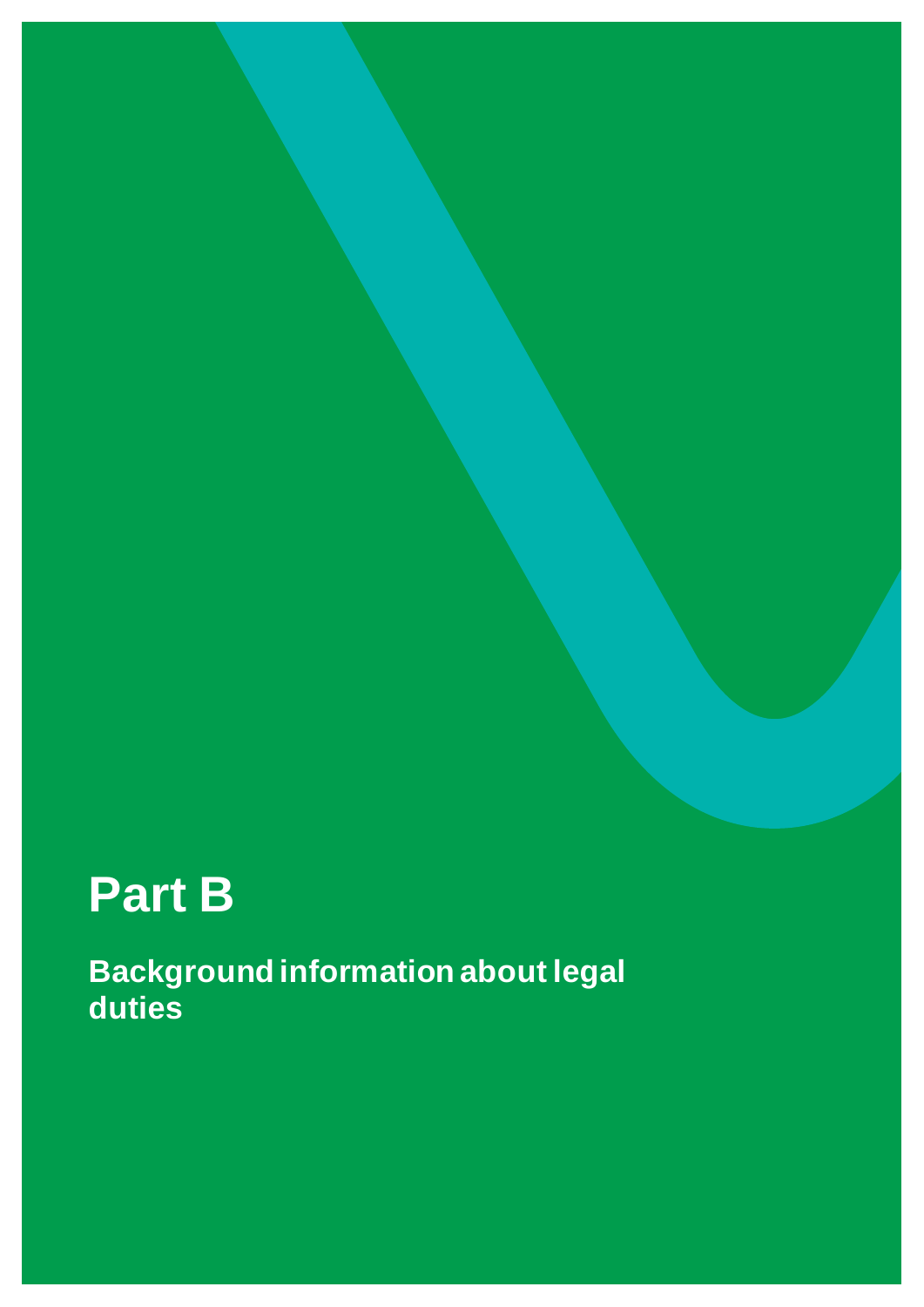## <span id="page-10-0"></span>**Background information about legal duties**

#### **This part covers the four main legal duties:**

- $\blacktriangleright$  duty to act in good faith
- ► duty to act with reasonable care, skill and diligence
- ► duty not to improperly use information or position, and
- ► duty to disclose and manage conflicts of interests

#### <span id="page-10-1"></span>**What is a legal duty?**

A legal duty is an action that you are required by law to take.

#### <span id="page-10-2"></span>**Do people involved in not-for-profit organisations have legal duties?**

Yes! There is often a misconception that people who volunteer their time in not-for-profit organisations don't have to comply with any legal duties because they are 'volunteering'. This is wrong.

The legal duties outlined in this guide apply to all people who sit in a governance position in all not-for-profit organisations. It doesn't matter how small or informal your organisation is, how many members it has, or how many days or years of experience you have as a committee member. The legal duties apply to all committee members regardless of their organisation's purpose or size.

As explained in the introduction to this guide, the good news is that the legal duties are usually easy to fulfil. Nonetheless, it's important to remember that the duties are legal requirements. This means you must comply with the duties – if you don't, you could be legally responsible and penalties can apply.

#### <span id="page-10-3"></span>**Why do committee members have particular legal duties?**

The law says that the relationship between a committee member and the organisation is one of 'trust' (the legal term is a 'fiduciary relationship'). There are many examples of these kinds of legal relationships in the community



#### **Recognised 'fiduciary' relationships**

- the relationship between a doctor and their patient
- the relationship between a lawyer and their client
- the relationship between an executor of a will and the beneficiaries under that will, and
- the relationship between a committee member and an organisation's members (as a whole)

In these kinds of relationships, the law says that people who are in a position of 'trust' must act in the best interests of those who have trusted them.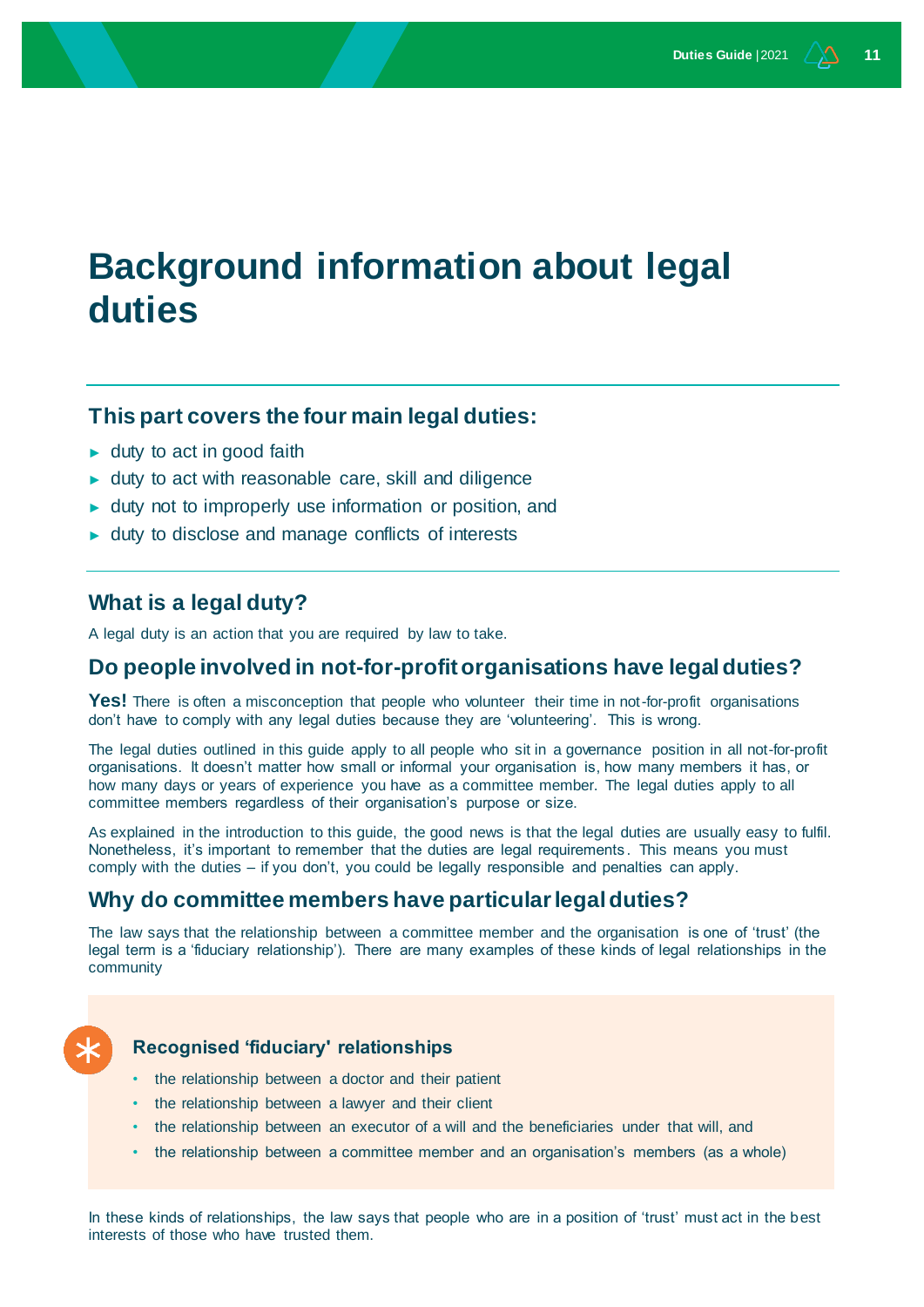As a committee member you are trusted to make decisions on behalf of the organisation. Effectively, the members are entrusting the steering of the organisation to you while you are on the committee. In return, by becoming a committee member you agree to act in the best interests of the organisation and are accountable for the decisions you make. Over time, the law has formed these notions into 'legal duties'.

#### <span id="page-11-0"></span>**Where can I find these duties written down?**

These legal duties come from two main sources of law:

- the common law (sometimes referred to as 'general law' or 'judge-made law'), and
- legislation (sometimes referred to as 'statute', 'parliament-made law' or 'acts')

The common law is an older source of law, and many of the legal duties found in common law have now been written into legislation. However both can still apply.

If your organisation is incorporated, the common law still applies to your committee – but you will also be subject to the legislative duties in the act under which your organisation is incorporated. If your organisation is an unincorporated group, the common law applies to you.

#### **This guide**

Rather than split the duties into their common law or legislative sources, in this guide, we will tell you about the general content of the four main legal duties and how to comply with them.

### <span id="page-11-1"></span>**What are the legal duties that committee members have to comply with?**

The four main legal duties are:

- the duty to act in good faith in the best interests of the organisation and for a proper purpose
- the duty to act with reasonable care, skill and diligence (including the duty to prevent insolvent trading)
- the duty not to improperly use information or position, and
- the duty to disclose and manage conflicts of interest

Each of these duties is explained in more detail in part C of this guide. Although we look at them separately, in reality the duties often overlap. A number of different duties might apply in one situation. For example, failing to act for a proper purpose can also be a breach of the duty not to misuse one's position. You might like to think of them like this:

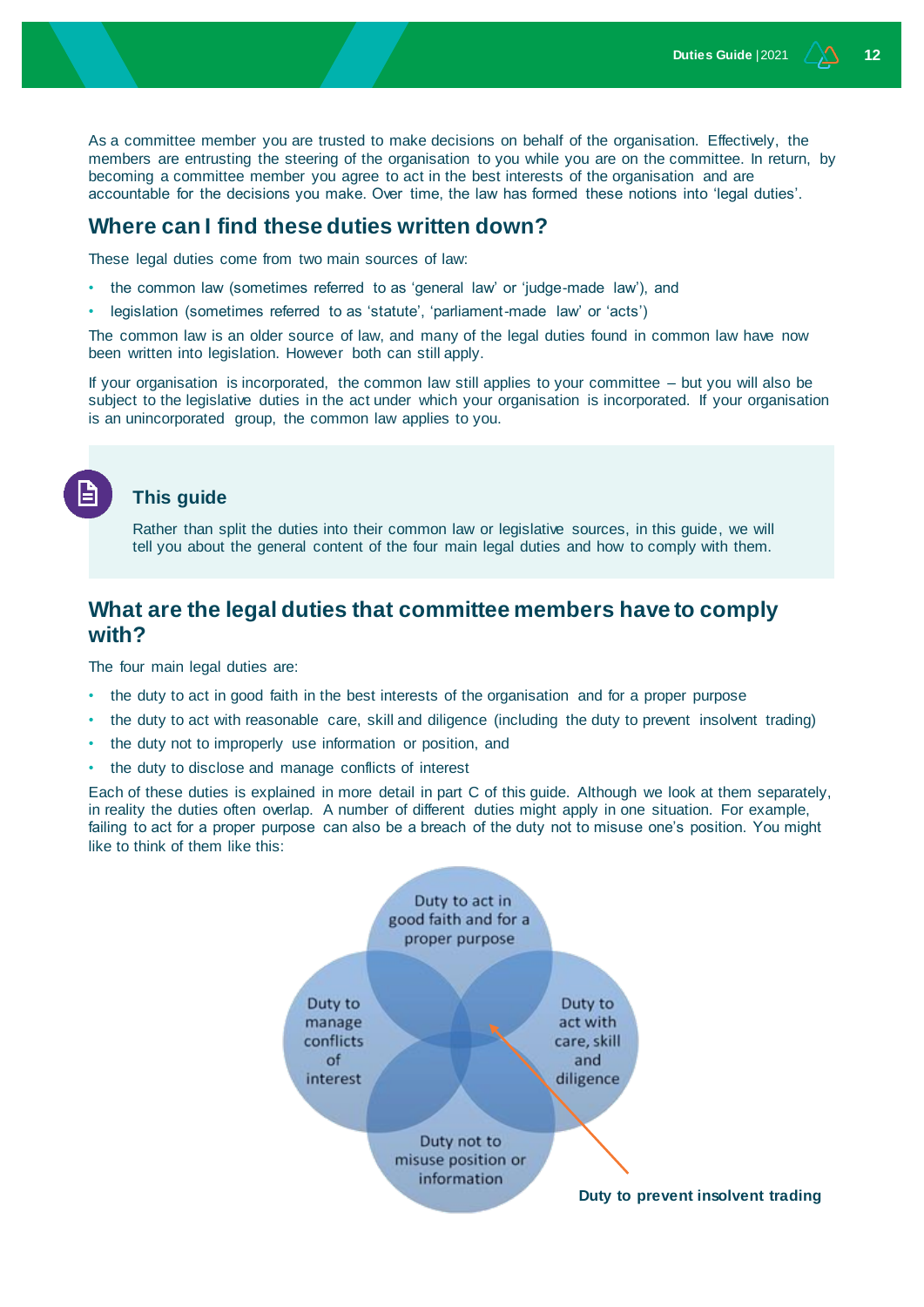#### **Note on insolvent trading**

Under acts (laws) that apply to certain types of legal structures (for example, companies) there is an express duty to avoid insolvent trading (see 'Duty to prevent insolvent trading' in part 2 of this guide). No matter what your organisation's legal structure, it is sensible to see the duty to prevent insolvent trading as a 'sub-duty' – acting with due care, skill and diligence includes not letting your organisation continue to operate when it can't pay its debts.

#### <span id="page-12-0"></span>**Who has to comply with the legal duties?**

Any person who is on the 'governing body' of an organisation must comply with these duties.

If you have been elected to (or invited to) a position on the committee of an organisation, you are part of the governing body of the organisation and you must comply with these duties. This includes all office holders (such as chairperson, president, treasurer, secretary), as well as ordinary committee members.

The law also recognises a number of other people who may also be considered part of the 'governing body' of the organisation, even though they are not officially committee members. These include:

- people who are in a position of control or influence within the organisation
- people who participate in making key decisions that affect the operations of the organisation
- people whose instructions or wishes the other committee members are accustomed to act on (excluding people who are asked to provide professional advice), and
- people who have the capacity to significantly affect the organisation's financial standing

These people are sometimes known as 'honorary', 'shadow' or 'de facto' committee members.



#### **Example - a founder who remains heavily involved**

In 2001, you founded a not-for-profit organisation that provides support to children with a particular illness. You were a member of the committee of the organisation for ten years until you retired last year. Although you are no longer officially a committee member:

- you still regularly attend committee meetings
- committee members regularly seek your opinion, and
- no major decisions are made without your involvement

In this case, because you are a person on whose instructions and wishes the other committee members are used to acting, you may still be considered a member of the governing body of the organisation. You will need to comply with the legal duties explained in this guide.

Also, in some cases the senior officers of an organisation, like a manager, coordinator, chief executive officer (**CEO**) or executive director can be considered part of the 'governing body'.

While throughout this guide we refer to duties applying to committee members – remember the law says that anyone who effectively 'directs or controls' the organisation must comply with these legal duties. If you are unclear about whether these legal duties apply to your role, seek legal advice.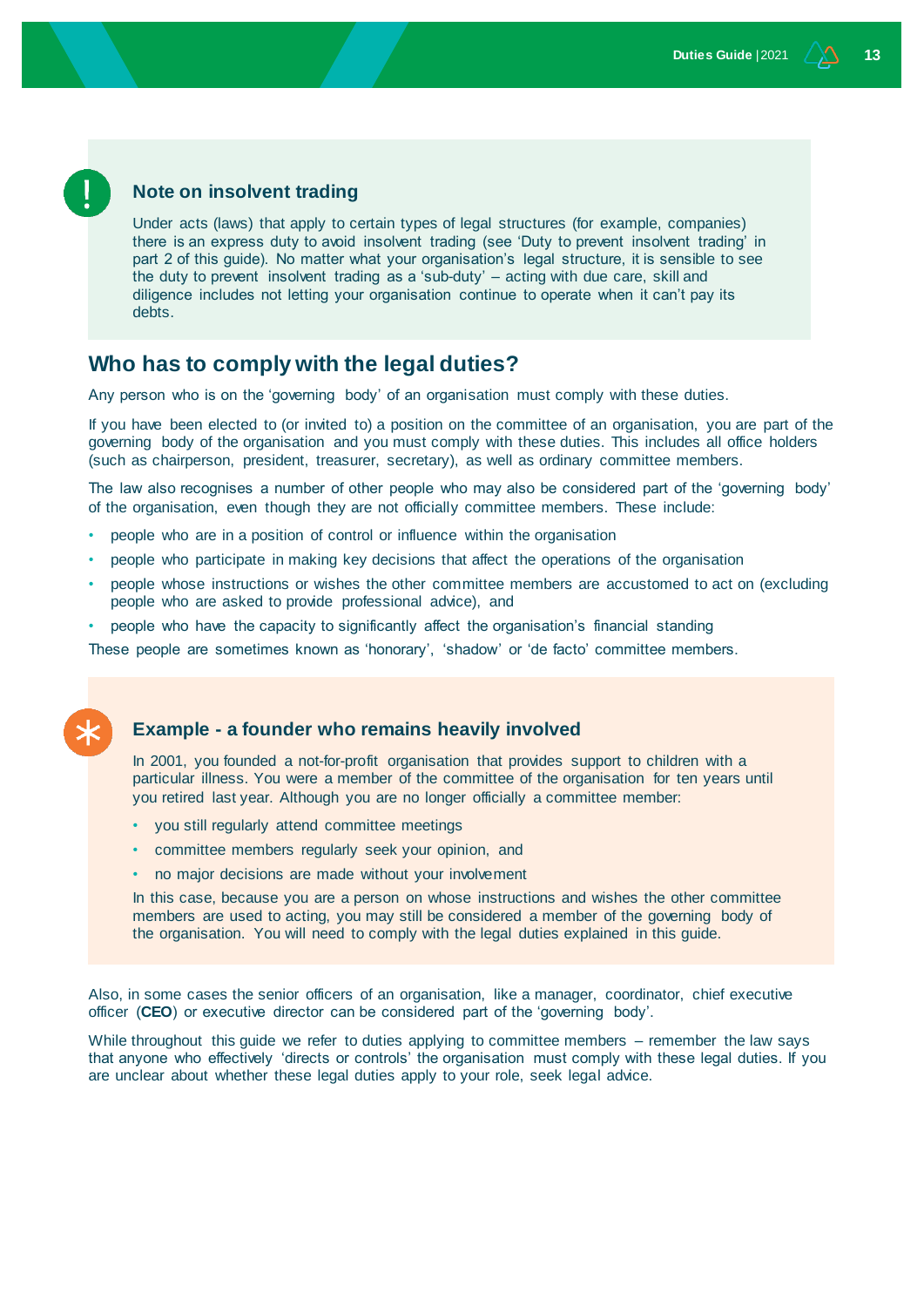#### <span id="page-13-0"></span>**Other sources of duties and personal liability for committee members**

Although being involved with an incorporated not-for-profit organisation offers many general protections to the individual people involved in governing the organisation, there are some laws in Australia (in addition to the four main duties of committee members) that can apply to committee members or managers personally.

Examples include competition and consumer law, occupational health and safety, employment law, environmental law and tax law. If an organisation doesn't meet its obligations under these laws, committee members can be personally responsible (as well as the organisation).

It's important to remember that action being taken against committee members is unusual, and is usually reserved for only the most serious breaches. However, committee members and managers should be aware of laws that can apply to them, and ensure plans to minimise risks of a breach of these laws are in place.

#### **Note – Director Identification Numbers**

Directors are now required to have a Director Identification Number (**DIN**).

#### **Who needs a DIN?**

If you are a director of any of the following organisations, you must have a DIN:

- a company (for example, a company limited by guarantee registered under the *Corporations Act 2001* (Cth))
- an Indigenous corporation registered under the *Corporations (Aboriginal and Torres Strait Islander) Act 2006* (Cth)
- a corporate trustee (for example, of a self-managed super fund)
- a Registrable Australian Body (**RAB**) (for example, an incorporated association that is registered with the Australian Securities and Investments Commission as a RAB)
- a foreign company registered with ASIC that carries on business in Australia

A director must apply for their DIN themself because they will need to verify their identity. This application is made through a new **Australian Business Registry Service**.

#### **When must a director apply for a DIN?**

When a director must apply for a DIN depends on the date they become a director.

A director under the *Corporations Act 2001* (Cth) must apply for a DIN:

- by 30 November 2022 if they became a director on or before 31 October 2021
- within 28 days of appointment if they became a director between 1 November 2021 and 4 April 2022, or
- before appointment as a director if they become a director from 5 April 2022

A director under the *Corporations (Aboriginal and Torres Strait Islander) Act 2006* (Cth) must apply for a DIN:

- by 30 November 2023 if they became a director on or before 31 October 2022, or
- before appointment as a director if they become a director from 1 November 2022

For more information, see the [Australian Business Registry Services webpage on 'who](https://www.abrs.gov.au/director-identification-number/who-needs-apply-and-when)  [needs to apply for a DIN and when'.](https://www.abrs.gov.au/director-identification-number/who-needs-apply-and-when)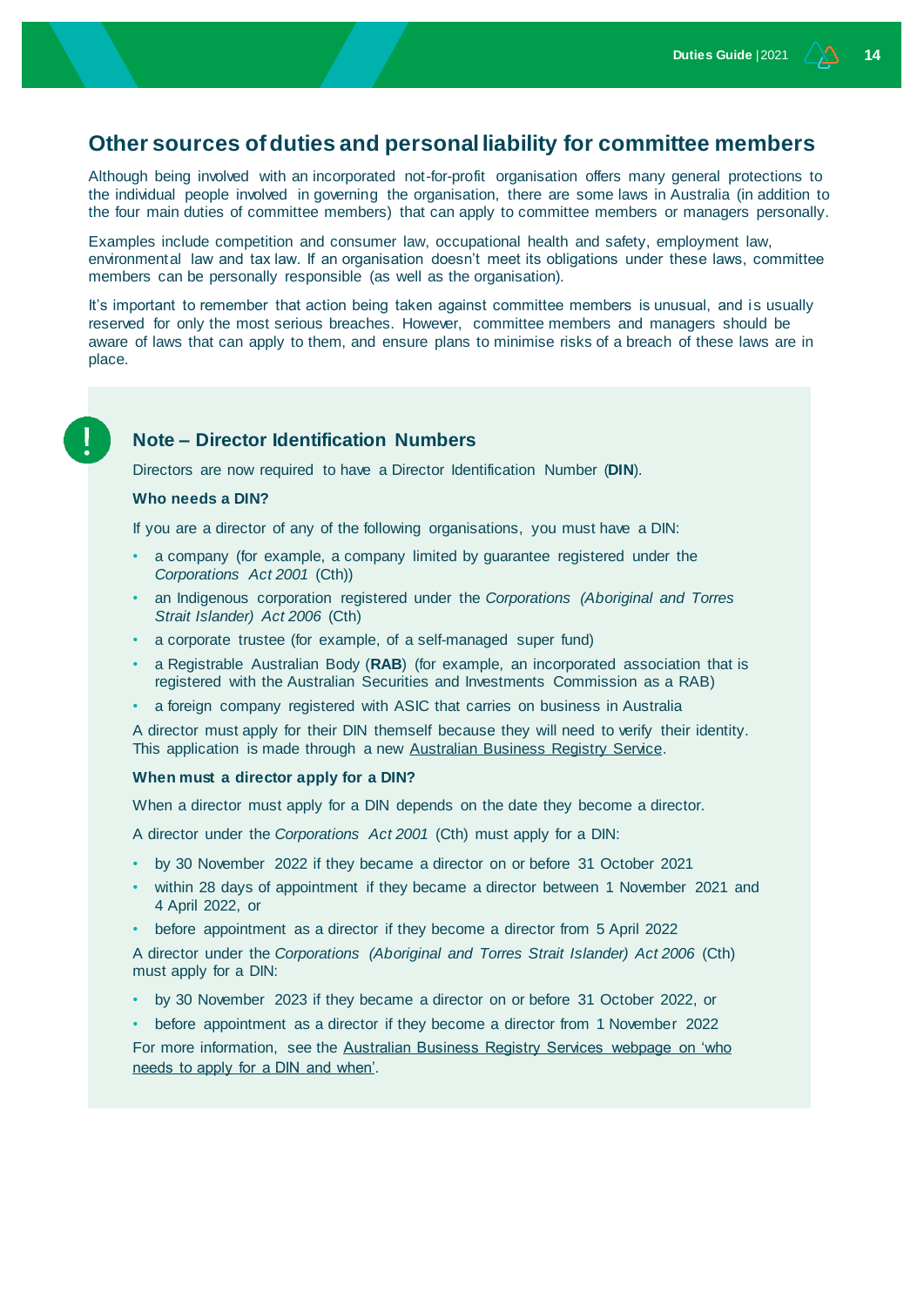# <span id="page-14-0"></span>**Part C**

**The four key duties in detail**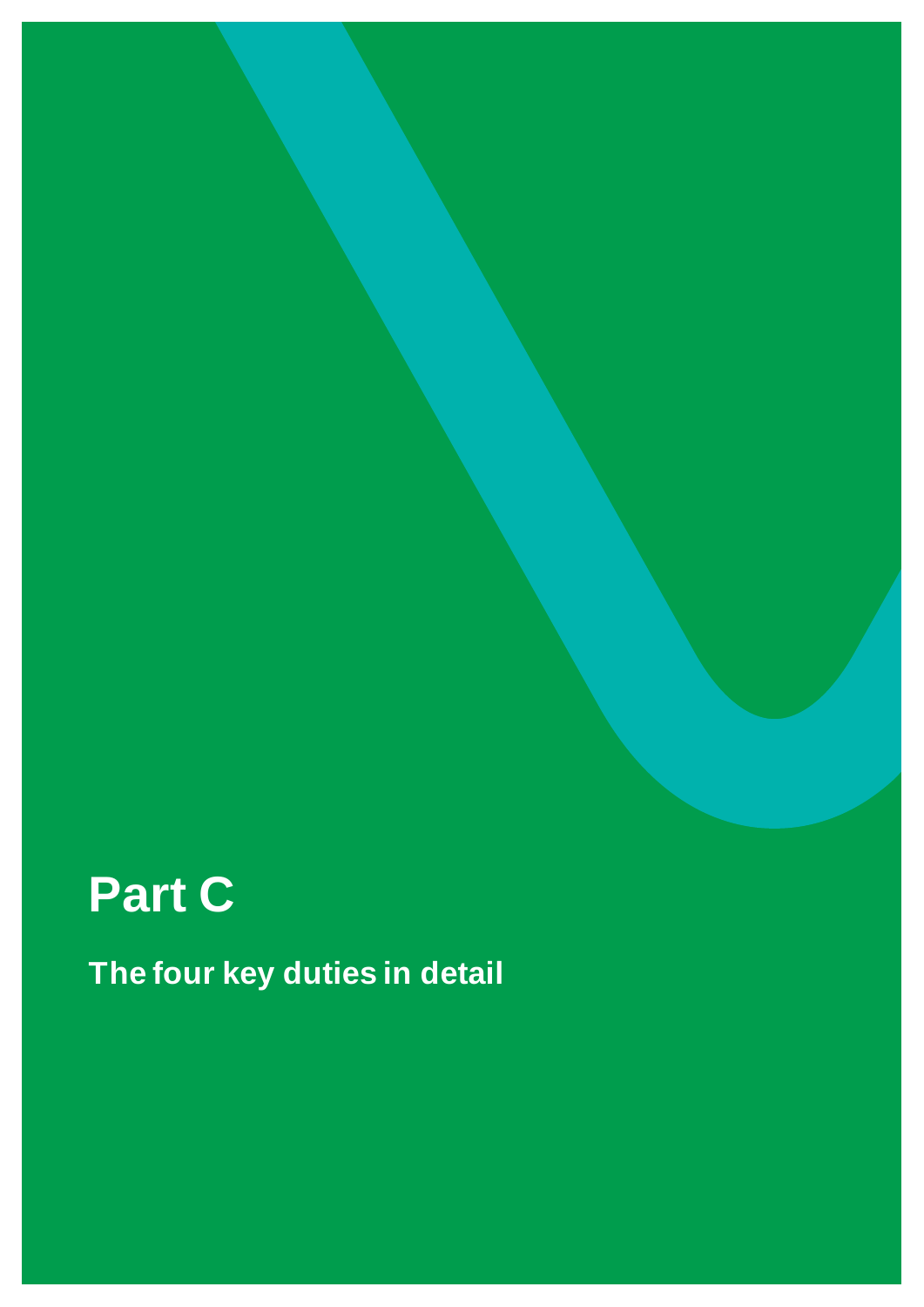## <span id="page-15-0"></span>**The four key duties in detail**

#### **This part covers the four key duties in detail:**

- ► duty to act in good faith and for a proper purpose
- ► duty to act with reasonable care, skill and diligence
- ► duty not to misuse information or position, and
- ► duty to disclose and manage conflicts of interest

#### <span id="page-15-1"></span>**Duty 1– the duty to act in good faith and for a proper purpose**



#### <span id="page-15-2"></span>**Duty to act in good faith in the best interests of the organisation**

The phrase 'in good faith' is generally accepted to mean that you must act honestly, fairly and loyally when making decisions for your organisation.

As a committee member, it's important that your decisions are made based on what is best for your organisation. To do this, you should have regard to the purpose of the organisation and its membership as a whole, as well as its finances and operations. You should not be making decisions based on your own personal interests, preferences or alliances or those of other people or organisations you may be involved in.

In some cases, you may be in a situation where you have been elected to a committee by a 'group' or 'sector' or 'region', who might expect you to represent their interests. The duty to act in the best interests of an organisation overrides any duties you may have to particular groups of people.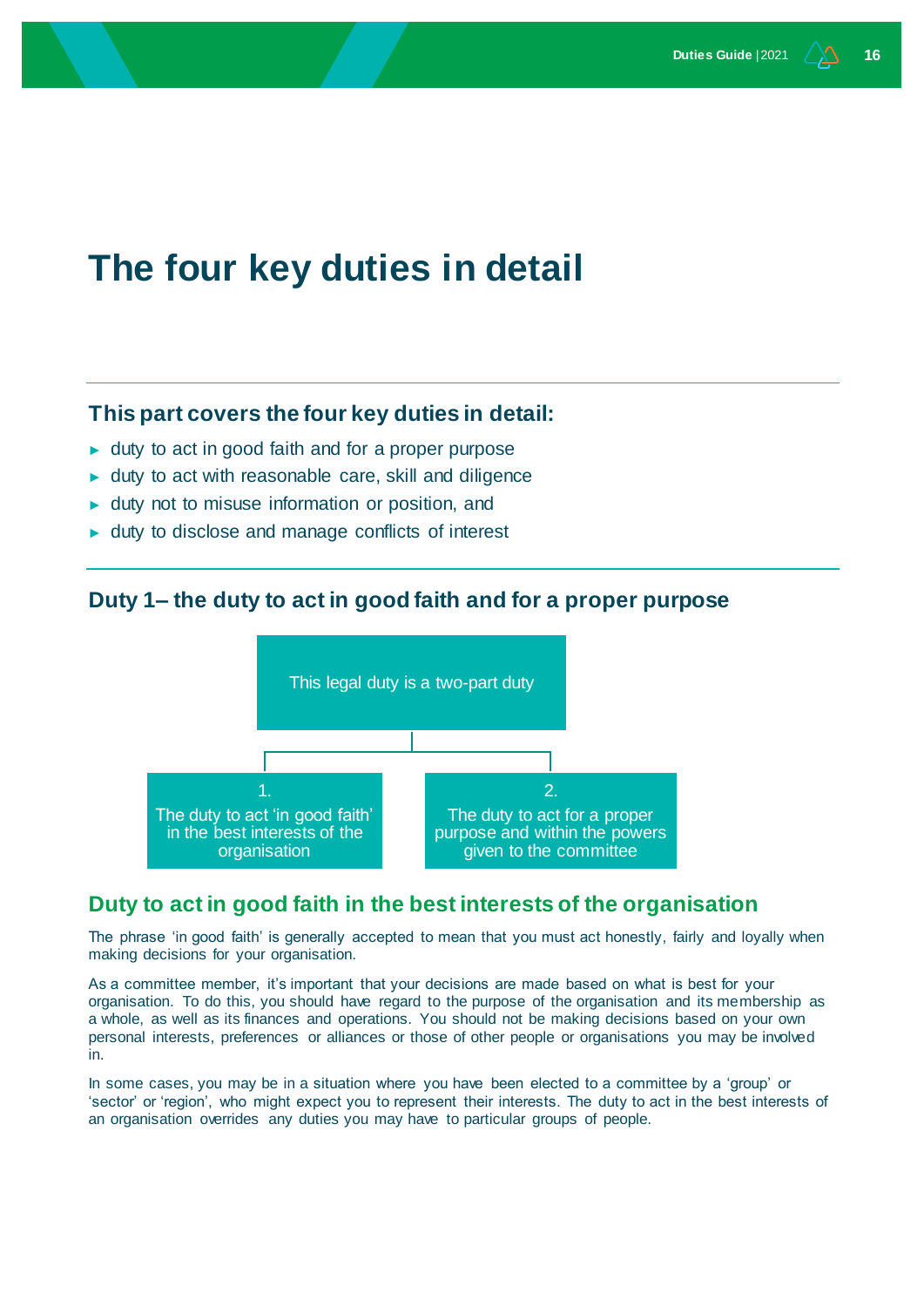#### **When might you be on a committee as a 'representative'?**

Common situations could include:

- You have been nominated by your employer to sit on the committee of your sector's peak body. While you may tell the peak body committee about the concerns of your employer and the sub-sector you work in, your ultimate duty on the peak body committee is to make decisions that are in the best interests of the peak body as a whole and all peak body members.
- You have just been elected to the committee of a state-wide organisation. People in your region keep saying it is great because you will be able to 'represent' the region at the state level. While you may tell the other state committee members about the concerns of people in your region, your ultimate duty is to make decisions that are in the best interests of the state-wide organisation, rather than your region.
- A not-for-profit is funded by your employer. As a result the not-for-profit has given the funder a position on the committee, which you have been asked to fill. In this case, your duty is to make decisions in the best interests of the not-for-profit organisation – not what might suit your employer.

As a committee member it's important that you don't allow another person or organisation (including any people or organisations that elected you to the committee) to dictate how to vote at committee meetings.

#### <span id="page-16-0"></span>**Duty to act for a proper purpose**

This is the second part of the duty. As a committee member you must use your powers for the purpose for which they were given, and not for any other purpose. Again, this means not using your powers to obtain an advantage for yourself or someone else and, in particular, making decisions which help the organisation to achieve its purpose or objective - that is, 'what the organisation is set up to do'.

#### **Example**

If you are on the committee of a not-for-profit organisation that is set up for the purpose of helping rescue injured wildlife, a proposal to apply for a local grant to start a local childcare facility is unlikely to be within your organisation's purpose.

To ensure your committee is 'making decisions for the right purpose' be familiar with the aims and purpose of your organisation, so you can make decisions that guide your organisation towards achieving these aims.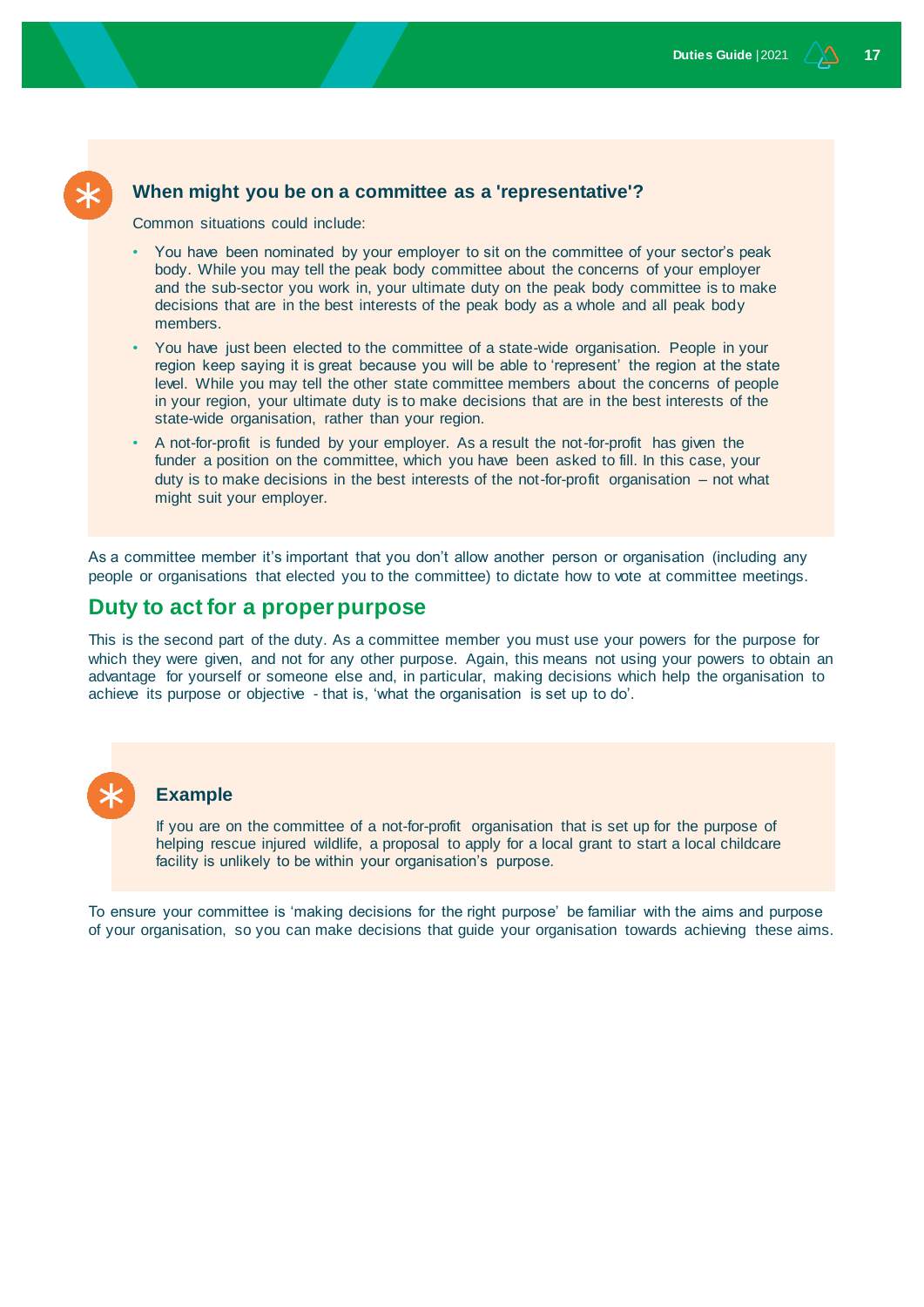#### **Tips – complying with the duty to act in good faith and for a proper purpose**

- Get a copy of your organisation's rules and make sure you understand the 'statement of purpose' or 'objectives' of your organisation. It's a good idea to have these documents at all committee meetings to check that decisions are in line with your organisation's purpose, and within your committee's powers.
- When making decisions, ask yourself 'Am I deciding this issue based on what is in the best interests of the current and future operation of this organisation – or am I deciding this based on my own personal interests or in the interest of a select group of members or clients that I favour?'
- If you were 'appointed' to a committee by a particular organisation or group of members, remember that once on a committee your duty is to act in the best interests of that organisation, and not in the interests of those that appointed you. This doesn't prevent you from advising the committee about the views of those you represent.
- Apply the 'how will it look later' test if someone was to analyse this decision later, would they think 'this was the decision of a reasonable, honest person who, with the knowledge they had at the time, was trying to act in the best interests of the organisation'? Or could they possibly come to the conclusion that the decision was irrational, partial, dishonest, or made for some ulterior motive?
- There is a close link between the duty to act in the best interests of the organisation, and the duty to disclose and manage conflicts of interests. Consider whether some conflict of interest is involved in making a decision and whether action needs to be taken to disclose and manage an actual or perceived conflict of interests. See duty 4 below for more detail.

#### **Case examples on the duty of good faith and proper purpose**

#### **The committee member versus the loud, young members**

You are a long-serving member of the committee of a local, volunteer conservation group that aims to engage local residents in the preservation of a local habitat. Recently a group of local school girls became members and have started to regularly attend the organisation's weekend tree-planting activities. While many in the group have welcomed the girls, you and a few other members find them loud and annoying. You know if you could convince the committee to move its activities to weekdays between 9am and 3pm – perhaps justifying it on the basis that it would be safer to plant trees at this time – then you wouldn't have to put up with the school girls anymore.

#### **The legal duty**

As a committee member, your duty is to act in the best interests of your organisation (to engage local people in preservation activities), not for your own personal preferences, or in a way that may disadvantage one section of the membership. Though it is necessary to consider how your organisation's activities impact on the safety of the public, to continue with the plan of trying to move all activities to weekdays, for a 'sham' reason, may be a breach of your duty to act in good faith and for a proper purpose.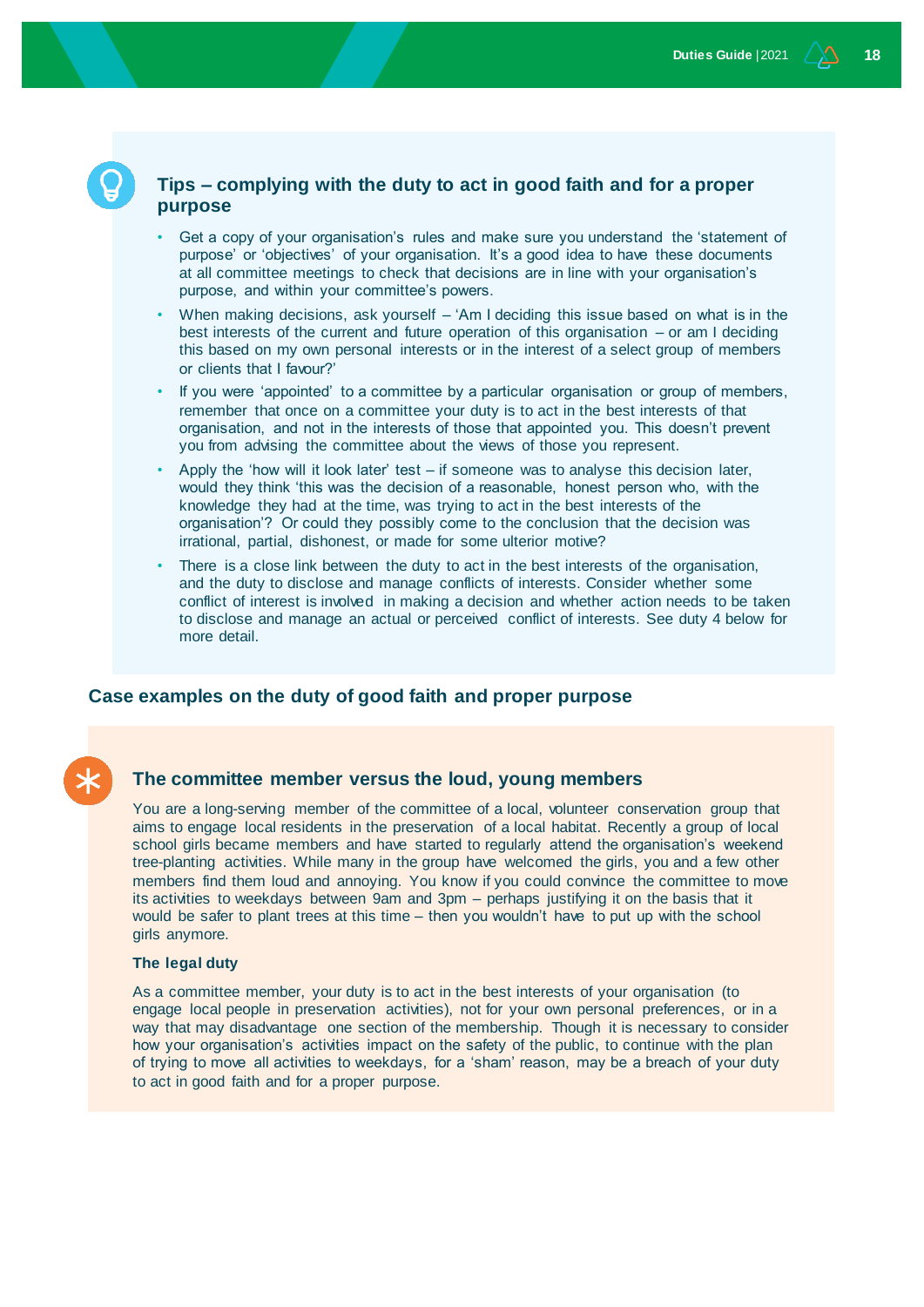#### **The person 'appointed' to a committee by another group**

You are employed by a large government agency and have been asked by your employer to be their representative on the committee of a small, incorporated, faith-based organisation. The government agency you work for provides funding to the faith-based organisation to assist its work with local refugees. For this reason, the organisation has agreed to have a representative from the agency on its committee. At one committee meeting, the committee starts discussing a possible move to a new location. You know that this would not be the preference of your employer. You are confused – on the one hand, the move seems to be in the best interests of the not-for-profit organisation – but on the other hand, you were appointed by your employer, so shouldn't you be representing their interests?

#### **The legal duty**

While you may have come to be on the committee because of your employer, once you accept the position on a committee your legal duty is to act in the best interests of the organisation you govern – not any other organisation. To act or vote on 'behalf' of your employer organisation could be considered to be a breach of the duty to act in the best interests of the faith-based organisation - as well as acting for an improper purpose (for example, carrying out the policies or directions of another organisation).

#### **A decision to close a client service**

You are on the committee of an organisation which offers a number of services to people with a disability, including respite care. Your child has a disability and has received respite care services from the organisation for a number of years. Unfortunately the organisation has received major funding cuts and has to close one of its services. After looking extensively at the financial and operational evidence, overwhelmingly it seems that closing the respite care service is the most feasible option. You are obviously personally extremely disappointed with this news.

#### **The legal duty**

As a committee member you may be called on to make difficult decisions and sometimes these decisions may negatively affect your personal situation (for example, as a client). While you may ask questions and seek further information about alternative options, ultimately your legal duty is to make a decision in the best interests of the organisation's future – not in your or your child's personal interests.

#### **Legislative resources**

See the tables set out in part G for the specific sections in legislation that set out the duty to act in good faith and for a proper purpose.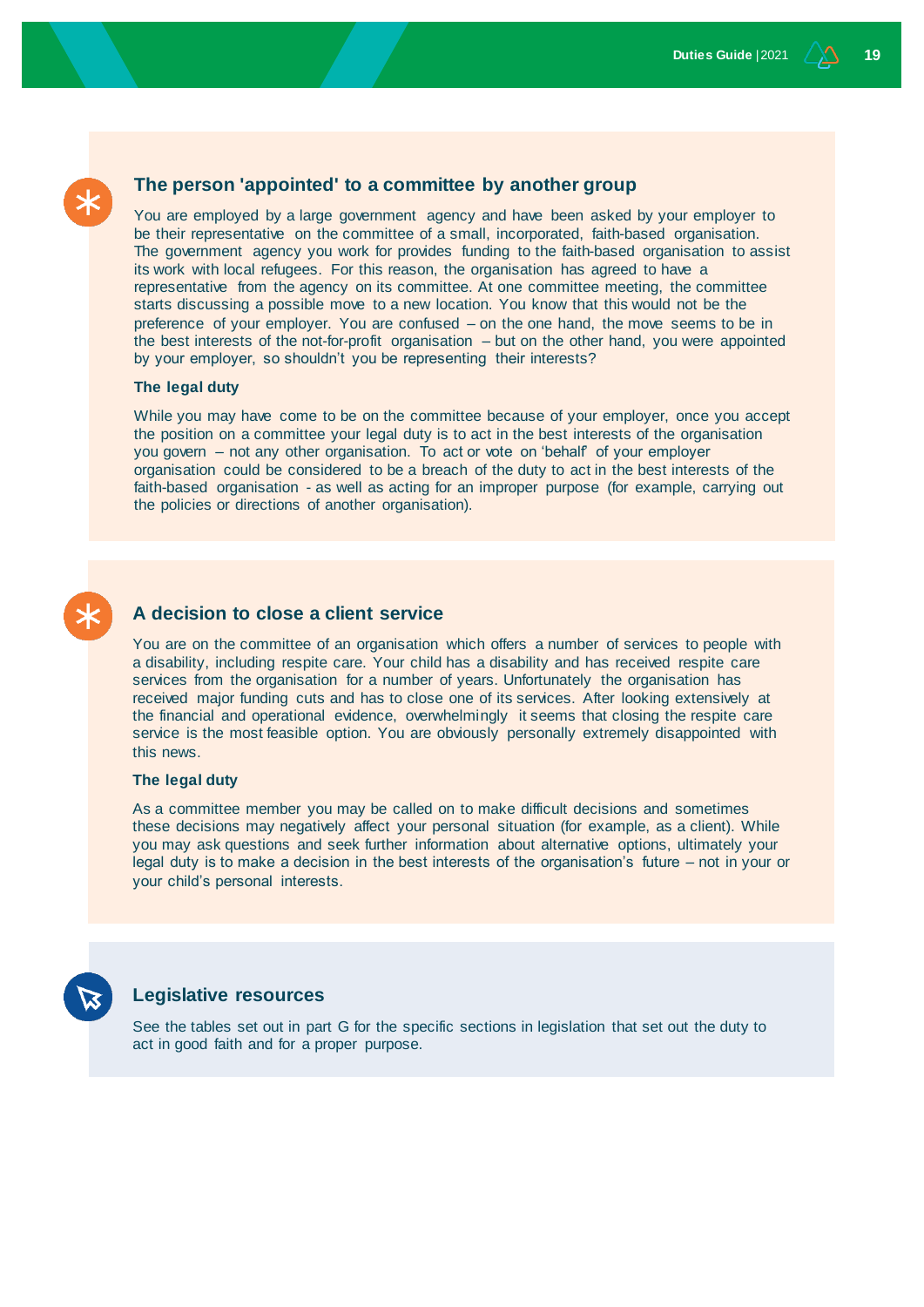### <span id="page-19-0"></span>**Duty 2 – the duty to act with reasonable care, skill and diligence**



#### <span id="page-19-1"></span>**Use of your skills and knowledge**

Unless your organisation's rules say otherwise, you don't have to have any particular skills or qualifications to be a committee member. However, you do need to use whatever skills and experience you have for the benefit of the organisation and put reasonable effort into tasks you take on.

## **Examples**

- If you are a nurse on the committee of a community health service, you don't need to use your skills to provide medical services to individual clients – but you do need to use your knowledge to help the committee make good decisions about health service provision.
- If you are a builder on the committee of a not-for-profit emergency housing provider, you don't need to be out fixing houses – but you should advise the committee on any basic issues on maintaining safe building standards.

If your committee doesn't have the required skills on a particular matter, this duty means you need to seek help from someone who does. For example, your committee may need the advice of an accountant or auditor to explain a complex financial matter.

### <span id="page-19-2"></span>**Reasonable care, skill and diligence**

As a committee member, you must take your responsibilities seriously and put the required effort into the tasks you take on. Committee members who act diligently will be well prepared for meetings, and will make sure they are properly informed about their organisation's operations and activities (for example, reading any papers and following up tasks you have agreed to do from previous meetings).

You must understand the issues the committee is making decisions on - you can't just rely on the opinions of others on the committee and become a 'rubber stamp'. All committee members have a duty to make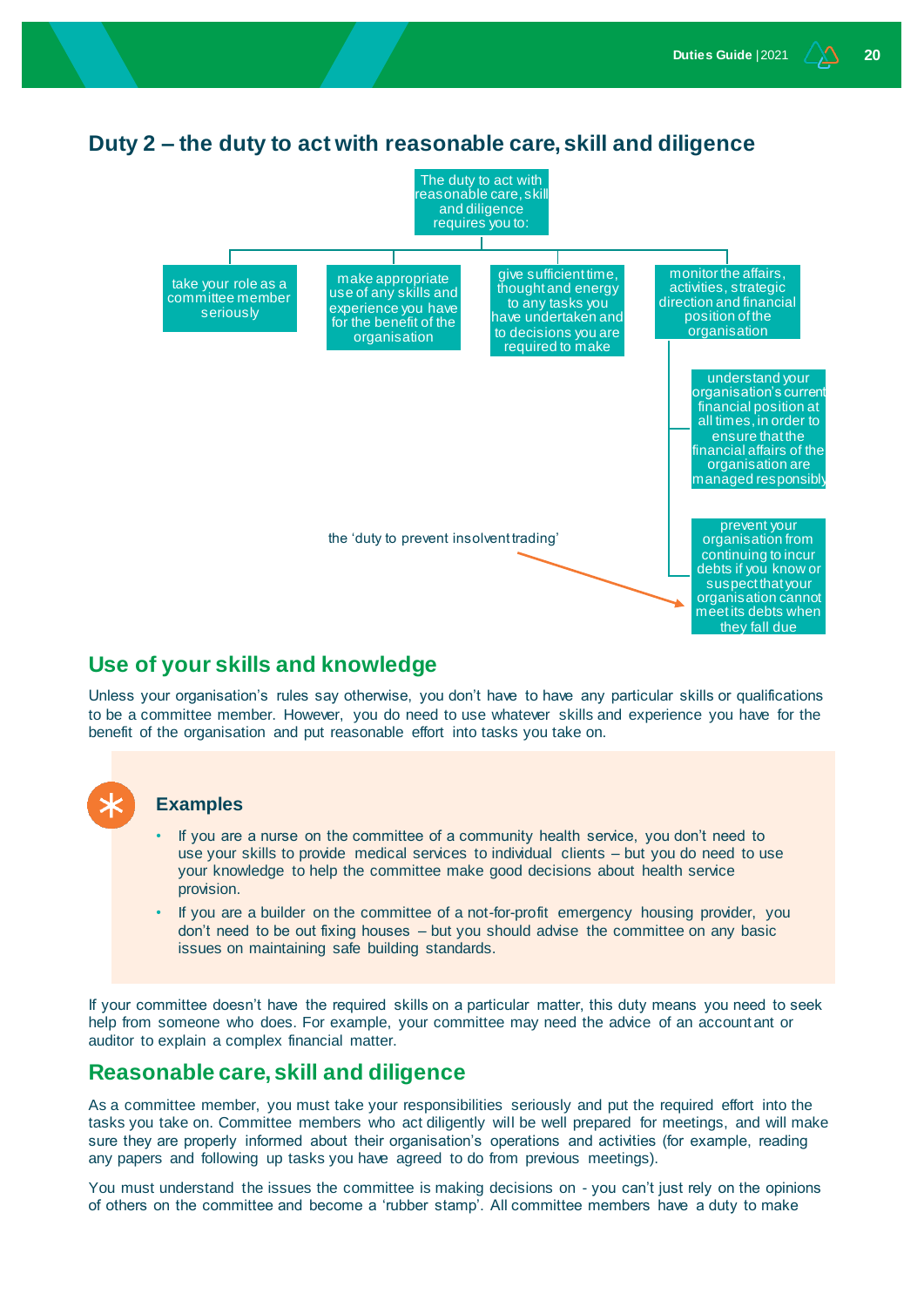enquiries and satisfy themselves that the organisation is being well run, and is operating in a safe and efficient manner.

#### <span id="page-20-0"></span>**Reasonable decisions – not perfect decisions**

The duty of reasonable care doesn't mean that all the decisions your committee makes have to be perfect. Sometimes, even though a committee has thoroughly researched, discussed and come to a decision on a matter (for example, approved a tender for a contract to run a project), the outcome doesn't turn out as the committee had hoped (for example, the organisation makes a loss on the project).

The law recognises that often committees have to make difficult decisions, and that no one has the ability to accurately predict the future. Just because a decision turns out not to have been beneficial for the organisation, this doesn't mean that this duty has been breached. A decision about a matter will generally be considered to have been made with reasonable care if the committee can show that:

- the decision was made in good faith and for a proper purpose (see duty 1)
- they did not have a material interest in the subject matter of the decision (see duty 4)
- they informed themselves about the subject matter to an appropriate extent, and
- they rationally believed that the judgment was in the best interests of the organisation

This is known as the 'business judgment rule', with 'business judgment' constituting any decision to act or not act on a matter relevant to the operations of the organisation (for example, incurring debt, entering into contracts, undertaking activities).

Just remember – taking calculated risks that might not work out is acceptable, but making reckless, illinformed decisions without thinking about the consequences could be seen as a breach of this duty.

As mentioned above, there are also financial aspects to the duty to act with reasonable care, skill and diligence. These are sometimes seen as standalone duties in their own right as they are so important. They are explained in more detail below.

#### <span id="page-20-1"></span>**Duty to ensure financial affairs are managed responsibly**

It's your legal responsibility to understand the finances of the organisation and ensure they are managed properly. Committee members are accountable for an organisation's solvency. They must exercise overall control over its financial affairs.

You need to understand the organisation's current financial position so you can make informed decisions about whether the organisation can responsibly enter into new transactions, contracts or other debts. It is unacceptable to think '*Oh I don't have to think about the dollars, that is the treasurer's job*!' It is not just the treasurer that has this duty – **all committee members have a duty to properly inform themselves about the organisation's financial position.**

While this duty applies to all committee members, the actions required to comply with the duty will be affected by your organisation's financial size:

- If you are on the committee of a small not-for-profit that raises money only through membership fees, has a balance of \$500 in the bank and spends very little money from month to month, then a brief treasurer's report setting out the monthly totals for the organisation will probably be sufficient.
- Alternatively, if you are on the committee of a large, well-funded not-for-profit that owns two properties, manages three others on trust, has 30 employees and an annual turnover of over \$1 million, you will need far more extensive and complex information in order to fulfil your responsibility to understand the finances.

#### <span id="page-20-2"></span>**Duty to prevent insolvent trading**

The requirement to prevent insolvent trading is often regarded as a separate legal duty that is inextricably linked to the duty to use reasonable care with respect to the organisation's finances.

While the term 'trading' is a business term that may not fit well into the not-for-profit environment, this key aspect of the duty still applies to not-for-profit organisations.

Read the box below carefully so you understand this aspect of the duty.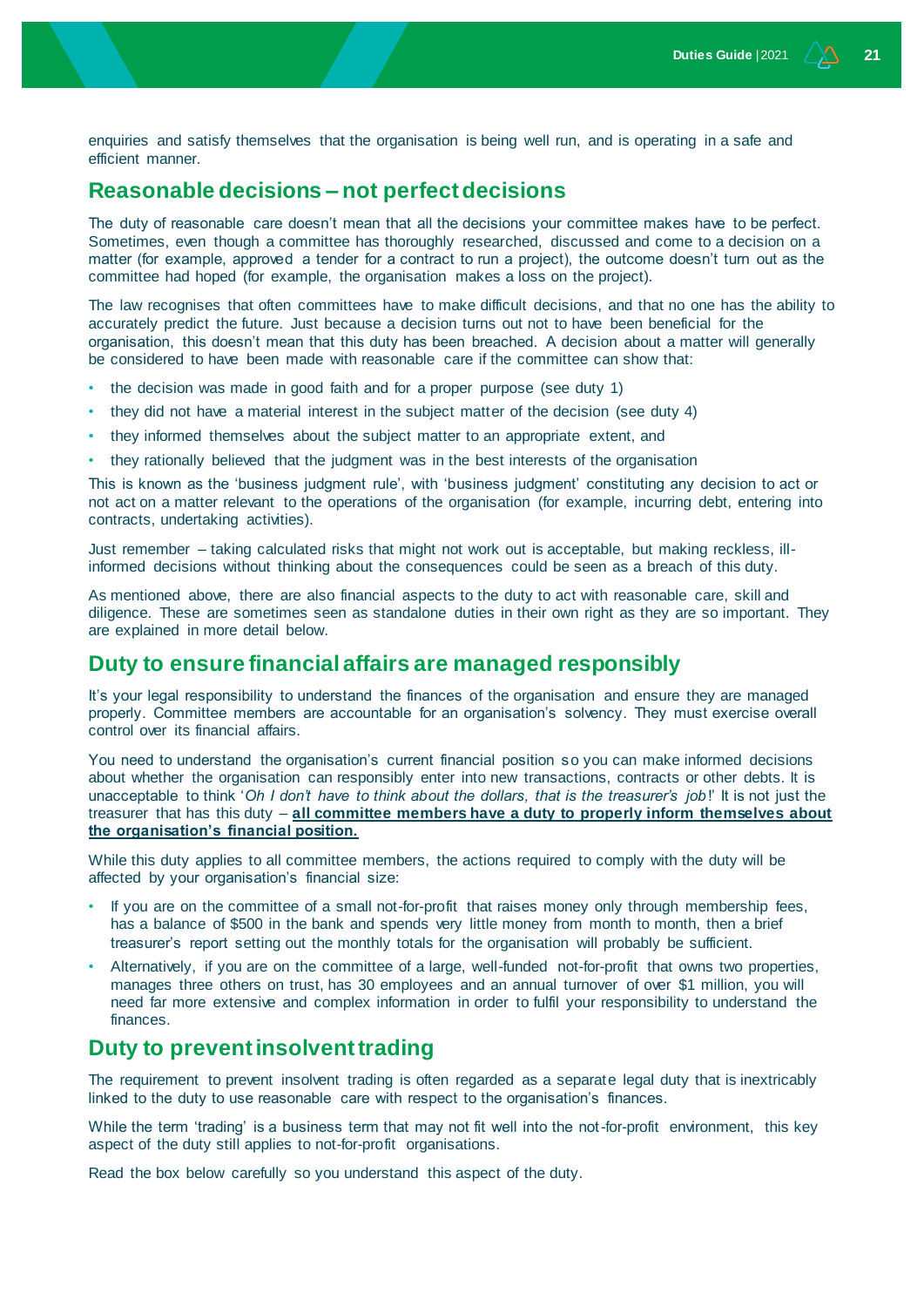#### **Important! The duty to prevent 'insolvent trading'**

As a committee member, your key duty regarding the finances of your organisation is to make sure it's solvent – that is, able to pay its debts when they are due. You must not allow your organisation to incur further debts if you know or reasonably suspect that the organisation cannot pay its current debts when they are due or will be unable to if it takes on further debt.

As many in the not-for-profit sector are aware, the funding environment for not-for-profits can often be unstable and unreliable. Many not-for-profits operate on very tight budgets and sometimes sail 'close to the line' in terms of their finances. For example, income from membership fees may fluctuate from year to year, donations may be affected by an economic downturn, or a government funding stream that your organisation relies heavily on may be cut. These circumstances make it very difficult to gauge a not-for-profit organisation's true financial position.

Occasionally, not-for-profit organisations get into financial trouble. As a committee member, it can be very difficult to distinguish between a temporary lack of cash flow and an endemic, dire financial situation. For some assistance, we have a separate fact sheet [\('Insolvency](https://www.nfplaw.org.au/governance)  [and your organisation'\)](https://www.nfplaw.org.au/governance) that covers some of the potential 'warning signs' of insolvency.

If your organisation has any of the 'indicators of insolvency', your legal duty is to:

- take action immediately don't do nothing and hope for the best
- inform yourself of the financial situation– investigate and fully understand the financial difficulties of your organisation
- seek professional advice ask an accountant, insolvency expert or auditor to look over your organisation's finances (again, do this as early as possible as a professional may be able to advise of immediate actions you can legally take)
- don't approve any further debts this includes not entering into transactions, contracts or arrangements requiring payment (for example, contracts for building, hiring staff), and
- agree as a committee on a plan of action and implement it (based on professional advice). This may include making hard but necessary decisions, for example to close services, sell assets or look to amalgamate with another organisation. It may also include an agreement about at what point the committee might need to seek advice on other options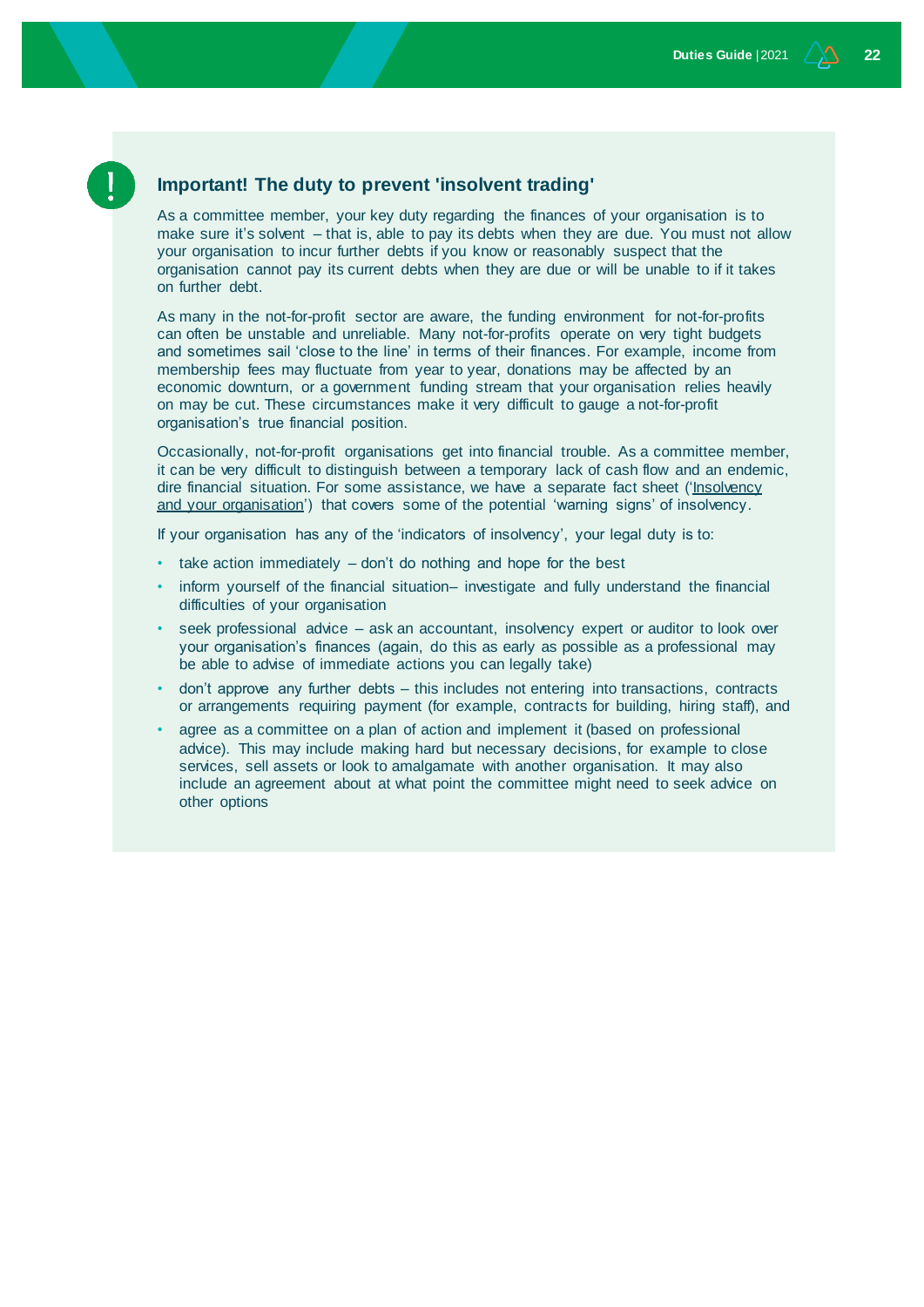#### **Tips – complying with the duty of care, skill and diligence**

To comply with the duty, including its financial aspects:

- Attend committee meetings and read the papers and financial statements before meetings. If you regularly find you can't do this, consider whether you should continue to serve on the committee, as you risk breaching this duty.
- If you don't understand something or want further information, speak up. Ask questions and seek clarification about matters, discussions or proposed resolutions. Don't simply go along with the rest of the committee if you disagree with their views or decision.
- Follow up on things you said you would do between meetings adopt a culture of having 'action' items in your minutes and reviewing the status of actions at the following meeting.
- When making a decision or taking action, ask yourself, 'have I exercised the degree of care and thoroughness that a reasonable person in my position would give to this kind of decision or situation?' If you need more information, say so and make sure you get it. You don't need to make perfect decisions but you do need to make thoughtful ones.
- Know what events and activities are being conducted by the organisation and ensure that proper care has been taken to protect the organisation and all participants (for example, making sure health and safety matters have been addressed, checking that insurance is up to date).
- Make sure you are receiving clear information about the finances of your organisation. If they are presented in an incoherent format, ask that they be presented in a basic overview or dashboard format. If you need to, get training in basic financial literacy so you can understand the finances. If you don't receive any financial information at all, consider your position carefully. You could be at risk of breaching this duty and ignorance is no defence.
- Take special care when committing to large contracts, investing the funds of the organisation or borrowing funds for the organisation to use. Avoid undertaking activities that might place the organisation's funds or assets at undue risk.
- Follow up immediately on any problems identified in the financial statements or audits. Make sure the committee takes action if there is a concern about whether debts can be paid on time.

Remember – occasionally, not-for-profit organisations get into financial trouble. It's not a breach of the duty of reasonable care and skill if your organisation is in financial trouble, or even if it has to close its doors. However, it may be a breach if you know or suspect your organisation is in serious financial trouble and you don't do anything about it.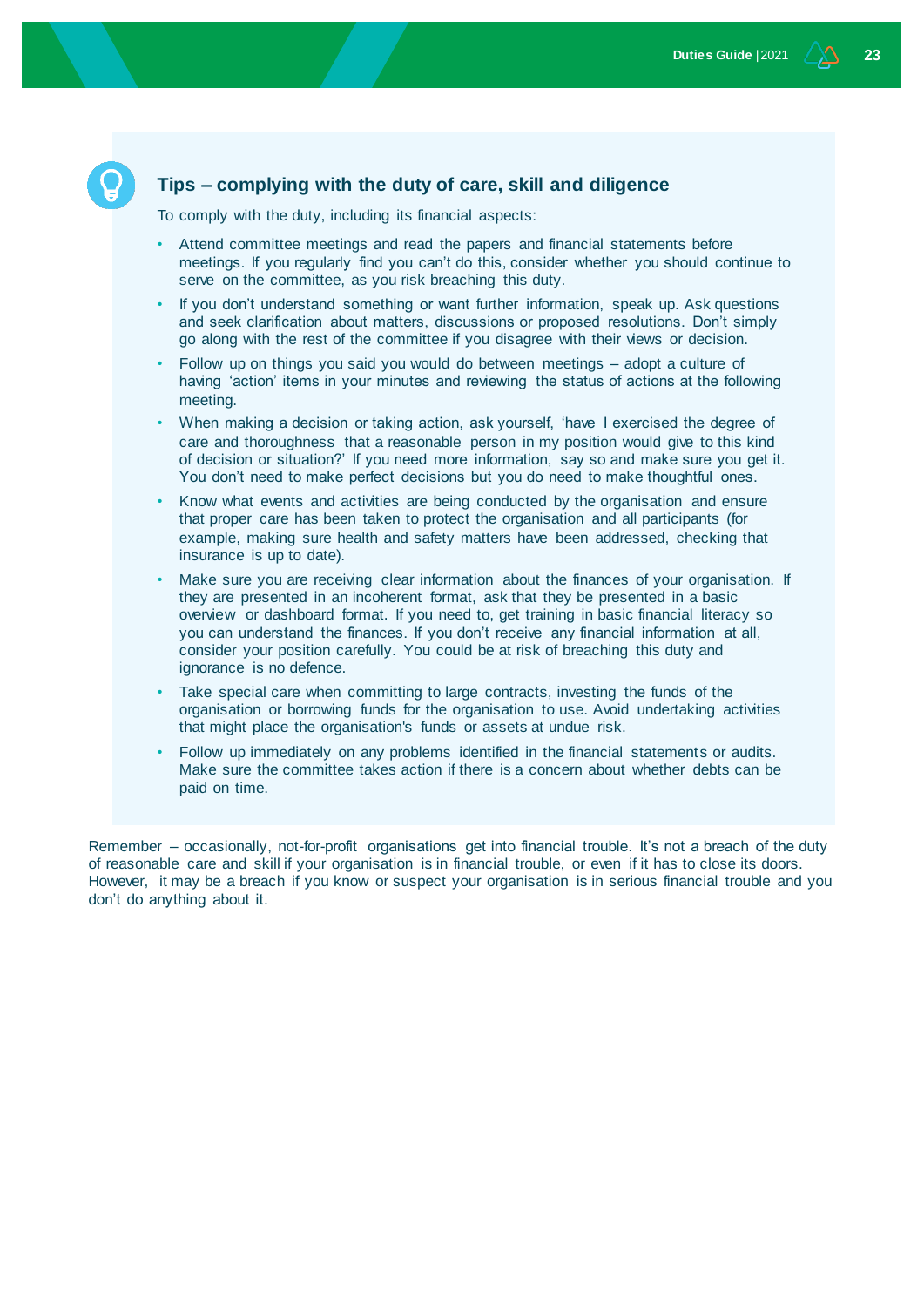#### **Case examples on duty of reasonable care, skill and diligence**

#### **The proud but busy committee member**

You were delighted when a local not-for-profit organisation that supports disadvantaged youth asked you to join their committee. It's a not-for-profit with a strong reputation in the local community, and you were proud to be associated with it. You eagerly attended your first few monthly committee meetings. However, since then things have become busy in your work and personal life and you are finding it hard to attend regular meetings. You always seem to have things on the nights of the committee meetings! You turn up when you can (usually once every four to five months) but even then, you have rarely had time to look at the committee minutes and paperwork. You console yourself by thinking 'Oh well I'm just a volunteer' and occasionally 'They are lucky to even have someone with my business experience on the committee anyway'. You also feel that the president is a smart woman so the decisions the committee are making in your absence are probably fine.

#### **The legal duty**

If you accept a position as a committee member (even if reluctantly!) you have a legal duty to exercise reasonable care and skill in 'guiding' the organisation. Not being able to attend the occasional committee meeting is okay, but failure to attend regular meetings, without an approved leave of absence, and failure to pay attention to the 'goings-on' of the committee, could be indicators of a breach of this duty. Should anything go wrong in the organisation (for example, it gets into financial trouble and starts to trade while insolvent, or someone starts to defraud the finances) you could be legally responsible. It's not a defence to say 'I wasn't at the meeting when they made that decision' or 'I'm just a volunteer'. If you can no longer commit to giving the committee reasonable time, you should carefully consider whether to remain on the committee. Perhaps you can contribute to the organisation in some other capacity?



#### **The worried committee member and an inaccurate media release**

You are on the committee of a small advocacy not-for-profit organisation. At a committee meeting, the Executive Director hands around a number of papers, including a media release for approval. You are not quite sure if the media release is accurate and, although not an expert on defamation, you are concerned that some of the statements are not backed by fact or are possibly exaggeration. However, there is a lot of business to get through and you decide not to make an issue of it.

#### **The legal duty**

As a committee member you have a duty to make proper enquiries when you are unsure about something. Don't rely on others, especially when you have a feeling something is wrong. The media statement could contain inaccurate and defamatory material and could leave your organisation open to complaints or legal action. Your duty is to ask the probing questions, and guide and protect the organisation and its reputation.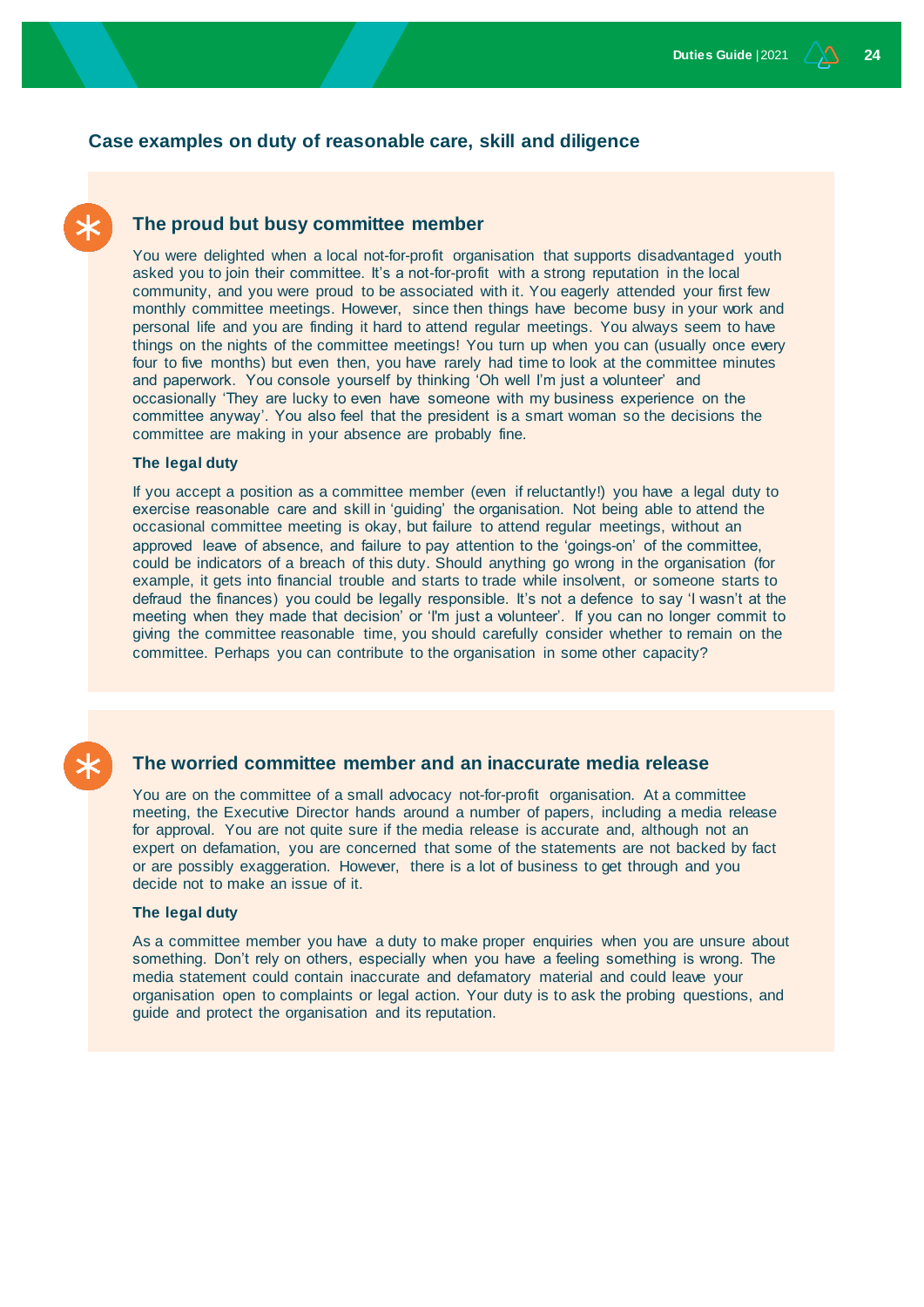#### **The committee member and the urgent repairs**

You are a committee member for a fairly large not-for-profit organisation, a supported accommodation service which employs ten staff. You had a pretty clear understanding of the financial position of your organisation in July last year, when the committee approved the yearly financial statements. At that time, the treasurer gave a detailed briefing to the committee about the finances and you understood that, although the organisation had 'sailed pretty close to the wind' all year, at the end of the financial year, the organisation managed a small surplus of \$40,000.

Eight months later, you attend a committee meeting and the manager of the service tells you and the other committee members that the organisation needs to enter into a contract to get substantial repairs done to two of their properties at a cost of \$50,000. The manager tells you that the repairs are extremely urgent and asks the committee to approve the signing of the repair contracts there and then, so the works can begin immediately. You feel that if you asked any questions you would be seen to be holding up the process, and would frustrate the manager, who looks stressed.

#### **The legal duty**

The legal duty to act with reasonable care and diligence includes a duty to monitor the financial situation – and in particular a duty to not incur new debts if you know or suspect your organisation can't meet them. The only way you can be sure not to breach this duty is to make sure you have a clear understanding of the organisation's current financial position. It's not sufficient to rely on your financial knowledge of five months ago. The manager may well be focussed on the day to day running of the organisation, and that is why it is your duty to look at the bigger picture. Ask for financial information so that you can confirm that the organisation can afford these renovations. Get professional advice if needed. Be satisfied that the organisation can meet all its debts – this is a duty of all committee members, not just the treasurer.

This situation might also require you to exercise your duty to use reasonable care and skill to enquire about current health and safety issues arising out of the need for urgent maintenance works. Are the clients safe in the houses? Do we need to re-accommodate them while we work out the finances and arrange for the repairs? What are the risks currently posed by the repair work? What can be done to eliminate these risks while we work out a feasible plan to get the repair work done?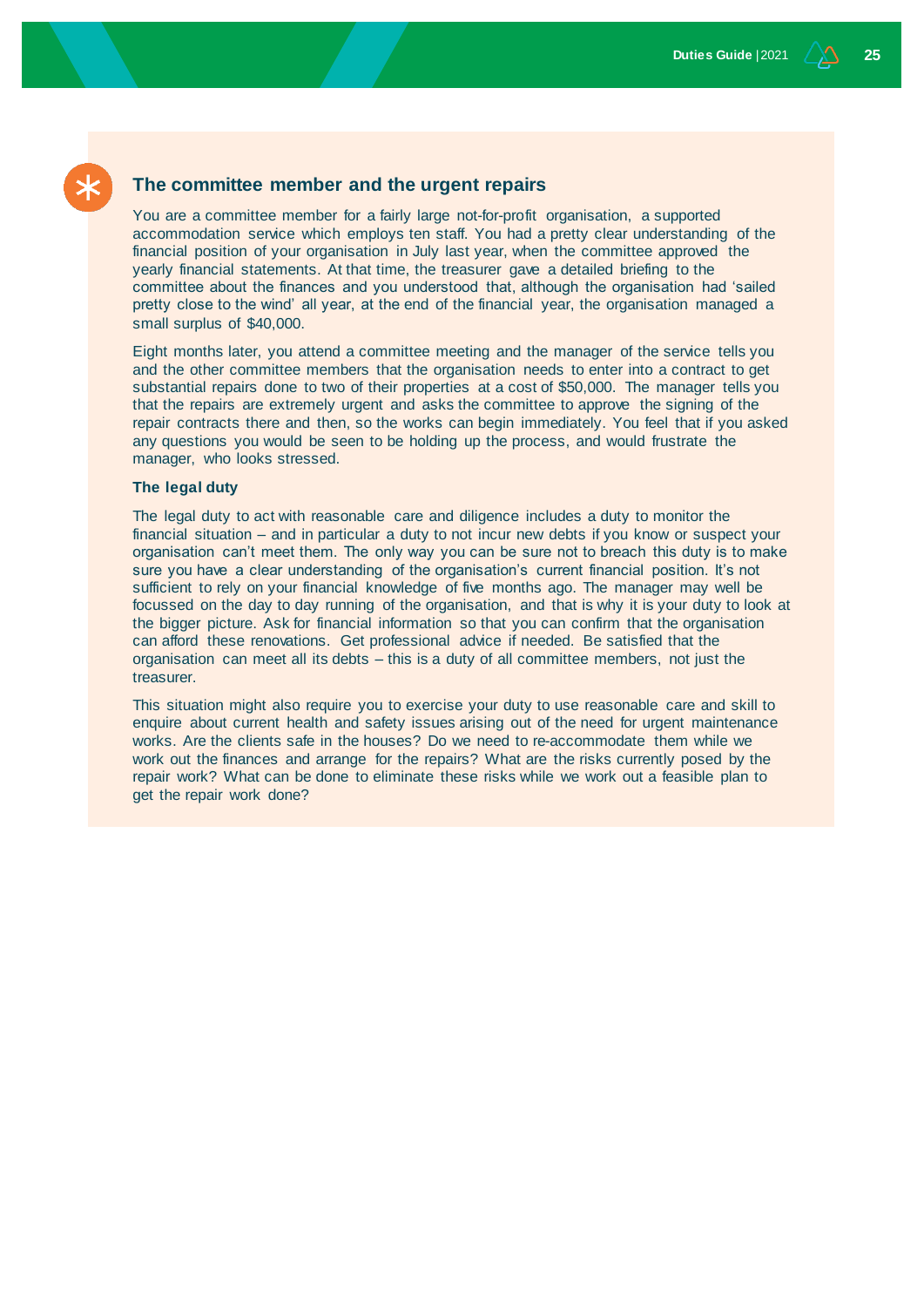### <span id="page-25-0"></span>**Duty 3 – the duty not to misuse information or position**



This duty encapsulates the idea that a committee member must be loyal to the organisation they serve.

This duty of loyalty is ongoing – it applies to you when you serve on the committee and continues to apply after you cease to be a committee member (ie. it applies to former committee members).

It's also closely linked to the duty to avoid conflicts of interest (see duty 4 below).

#### <span id="page-25-1"></span>**Duty not to misuse your position**

As a committee member you must refrain from improperly using your position on a committee. While your organisation may have codes of conduct or policies that also prohibit this kind of behaviour, it's important to remember that this is also a legal duty.

Where you or someone close to you benefits from misuse of your position, this will often also constitute a conflict of interest (see duty 4). However, even where you or those close to you don't benefit from an improper use of your position, if it causes detriment to the organisation, you will have breached this duty.



#### **Actions that might breach the duty not to misuse position**

- Accepting 'kick-backs' for example, accepting free dinners from a business that is tendering for work for your organisation.
- Using your position to 'pull strings' in the organisation  $-$  for example, to get a friend's son moved up the waiting list for an accommodation service or to get your daughter into the senior team.
- Using your position to intimidate members, volunteers, employees or other stakeholders in the organisation.
- Making unauthorised public comments or representing that you speak on behalf of the committee, when you have not been authorised to do so.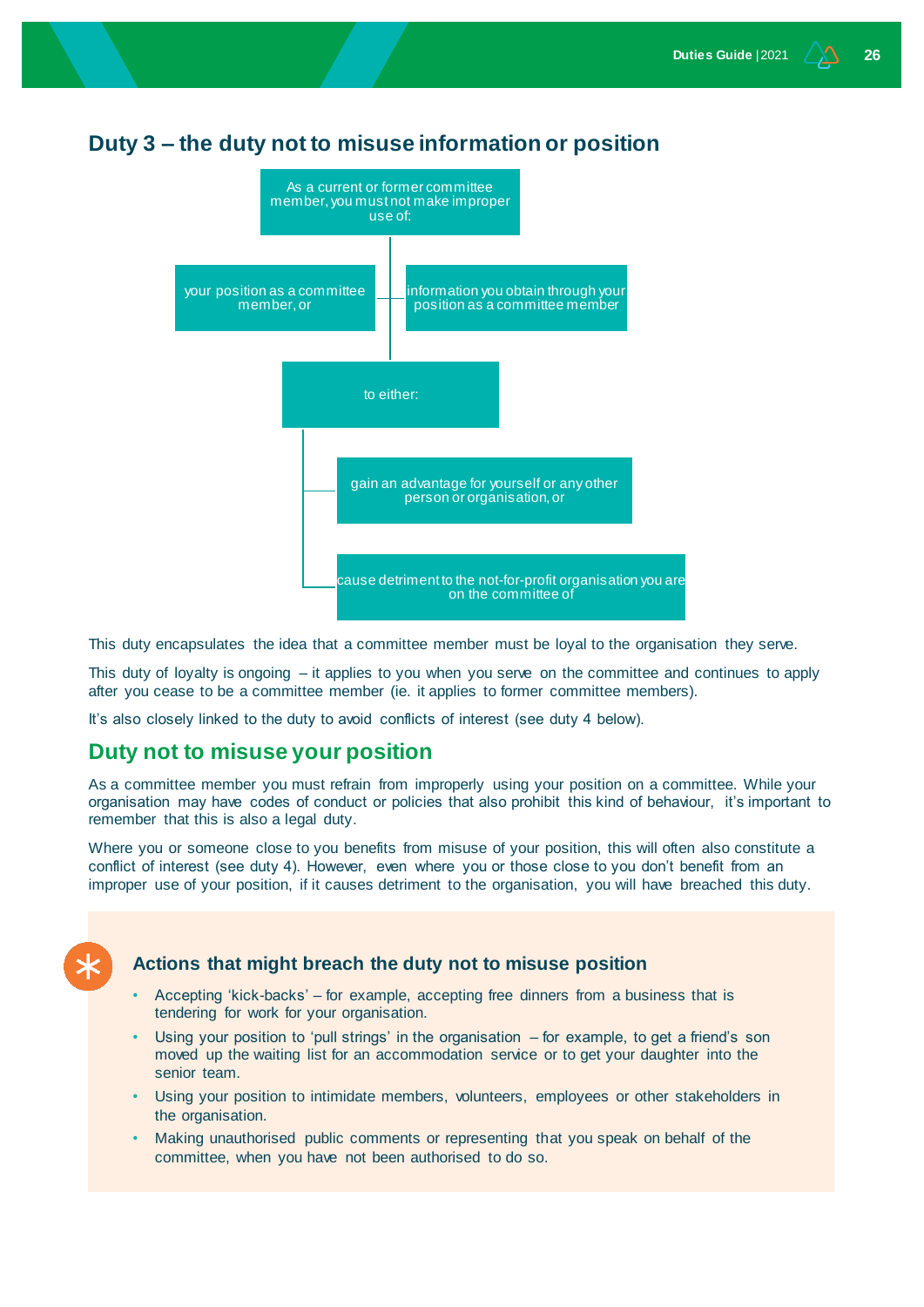#### <span id="page-26-0"></span>**Duty not to misuse information**

As a committee member, you must also refrain from improperly using any information obtained because of your position (for example, information obtained at committee meetings, information divulged to you in your capacity as a committee member) to gain a personal advantage or an advantage for someone else, or to cause any detriment to the organisation.

While the not-for-profit sector often works in a very collaborative way, and people who work in it can be very friendly, don't mistake this culture to mean that information can be shared with all.

An essential aspect of this duty is that committee members must not reveal outside the organisation information that is discussed at the committee in confidence – such as client details, commercially sensitive plans or bids, employee or salary issues. While most committee decisions can and should be conveyed to members of the organisation, there are some discussions that need to remain confidential.

People who are appointed to a committee by a special interest group or by another organisation must be aware of this duty. You should not reveal information that comes to you in your capacity as a committee member of the organisation you have been appointed to. You can't ignore your primary obligation to that organisation, even if you think your 'appointing organisation' would benefit from that information. You should report back to your 'appointing organisation' only with authorisation of the committee.



#### **Actions that might breach the duty not to misuse information**

- Providing details of your committee's discussions about an upcoming tender for a government project to another organisation you are involved in (they might use this information to compete for the same tender).
- Telling someone that the organisation you are part of is financially struggling, without the authorisation of the committee to do so, might cause detriment to the organisation and constitute a breach of this duty.
- Disclosing to people outside the organisation confidential information that you have because you are a committee member, such as membership lists, client lists, employee information, minutes of meetings and financial information.



#### **Tips – complying with the duty not to misuse information or position**

- Induct new committee members explain how your committee works and the expectations your organisation has about use of information and position. Also, make them aware of their legal duties as committee members (perhaps give them a copy of this guide!)
- Depending on the work of your organisation, consider whether all committee members should sign a Code of Conduct and Confidentiality Agreement, to reinforce this duty. These documents could provide further details about what the organisation considers to be the improper use of position and information. It could also set out the disciplinary or other actions that might be taken against committee members for certain kinds of behaviour (as well as the possible penalties that could apply for breach of the legal duty).
- Make sure you take care with all committee papers and minutes and any paperwork that contains personal information of people involved in the organisation.
- Avoid gossip about committee happenings and maintain the confidentiality of committee discussions around sensitive matters (like client information or project tender amounts).
- Don't use any information obtained by reason of your position on the committee in any way other than it was intended you use it.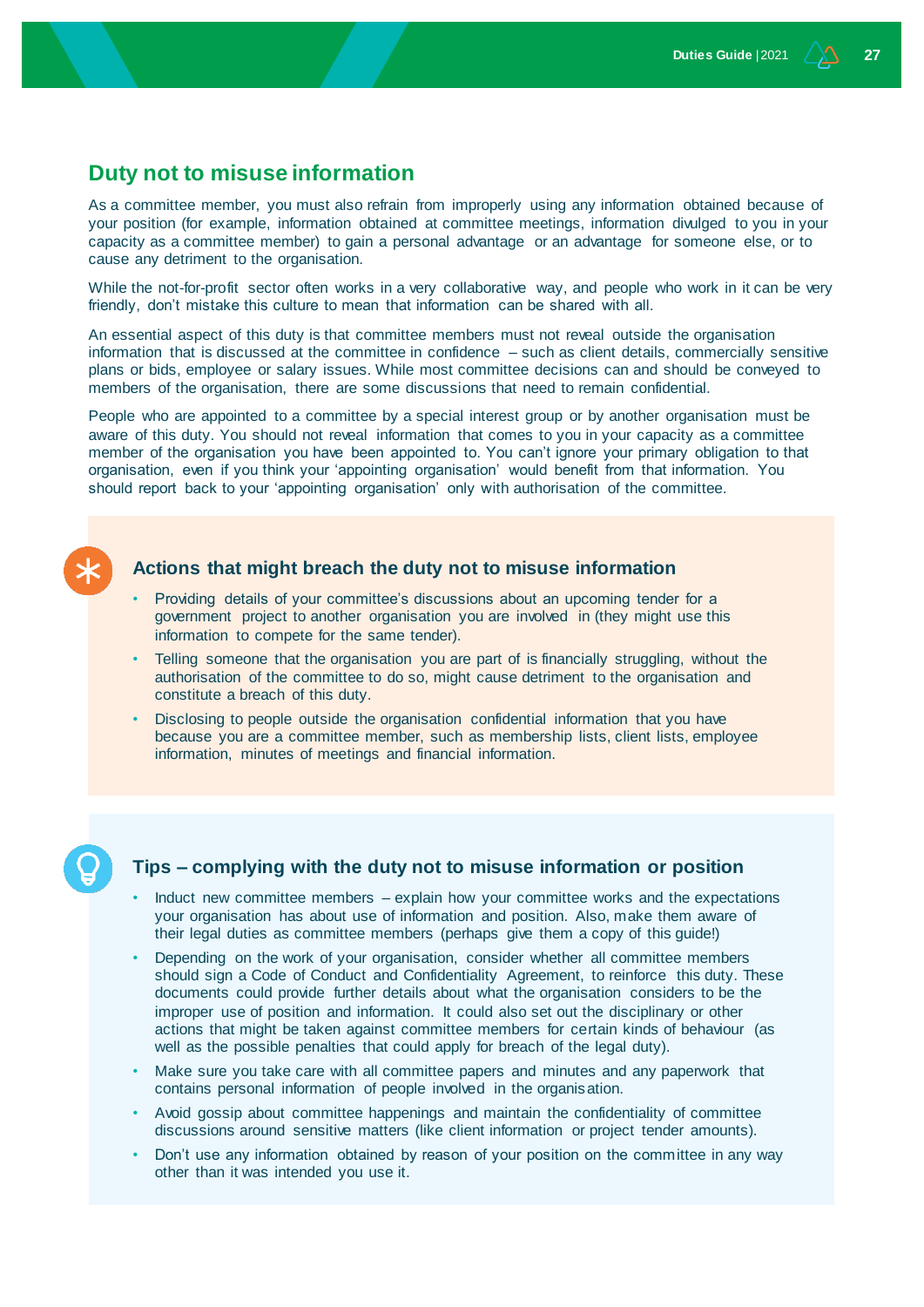#### **Case examples on the duty not to misuse information or position**

#### **The committee member and the new service proposal**

Over a series of committee meetings, your committee has been discussing a plan to expand its services. The local council has a building that it has advertised for lease. Your committee has been working to put together a proposal for the local council to consider. It's looking to secure the lease and, with some additional funding from council, open a new welfare service in the building. Your friend works for a different not-for-profit local welfare service. She tells you that her not-for-profit is thinking of expanding and asks you whether you are aware of any suitable premises that are currently available for lease.

#### **The legal duty**

You have a duty not to misuse information gained from your position as a committee member. If the local council has publicly advertised the building for lease, this information is 'in the public domain' and therefore not confidential information, so it's probably okay to share this fact with your friend. However you have a duty to keep discussions of committee meetings confidential. You should not tell your friend about your committee's plans to lease the building, how much they are offering the council, or their proposal for a new service. This is confidential information and disclosing it might cause a detriment to your organisation (for example, if your friend's organisation uses the information to put up a similar but cheaper proposal). To do so would be a breach of the duty to not make improper use of your position or information.

#### **The committee member and the annoying golfer**

You really don't like Geoff Brown. He beat you twice at golf in the last two months and has been a real show off about it. There is also a rumour going around town that Geoff has been having an affair with a younger woman and is boasting to all about it. This also makes you angry. You happen to be on the committee of the not-for-profit that Geoff works for. At the pub on the weekend you hear him bragging. You are just sick of it! You tell him – at first kind of jokingly but later more aggressively – that if he doesn't be quiet and 'pull his head in a bit' you will arrange to have him sacked. You mention how close you are to the manager of the not-forprofit and how influential you are on the committee. When Geoff looks scared and suggests that you couldn't do that, you retaliate by threatening 'just one phone call and I can make sure you are out the door tomorrow'.

#### **The legal duty**

You must not use your position as a committee member for an improper purpose. In this situation, your actions are potentially in breach of this duty. You have used (or are intending to use) your position as a committee member to intimidate an employee of the organisation – for your own personal reasons. If it can be proved that you have done so for your own benefit, or your actions have caused detriment to the organisation, you may have breached this duty.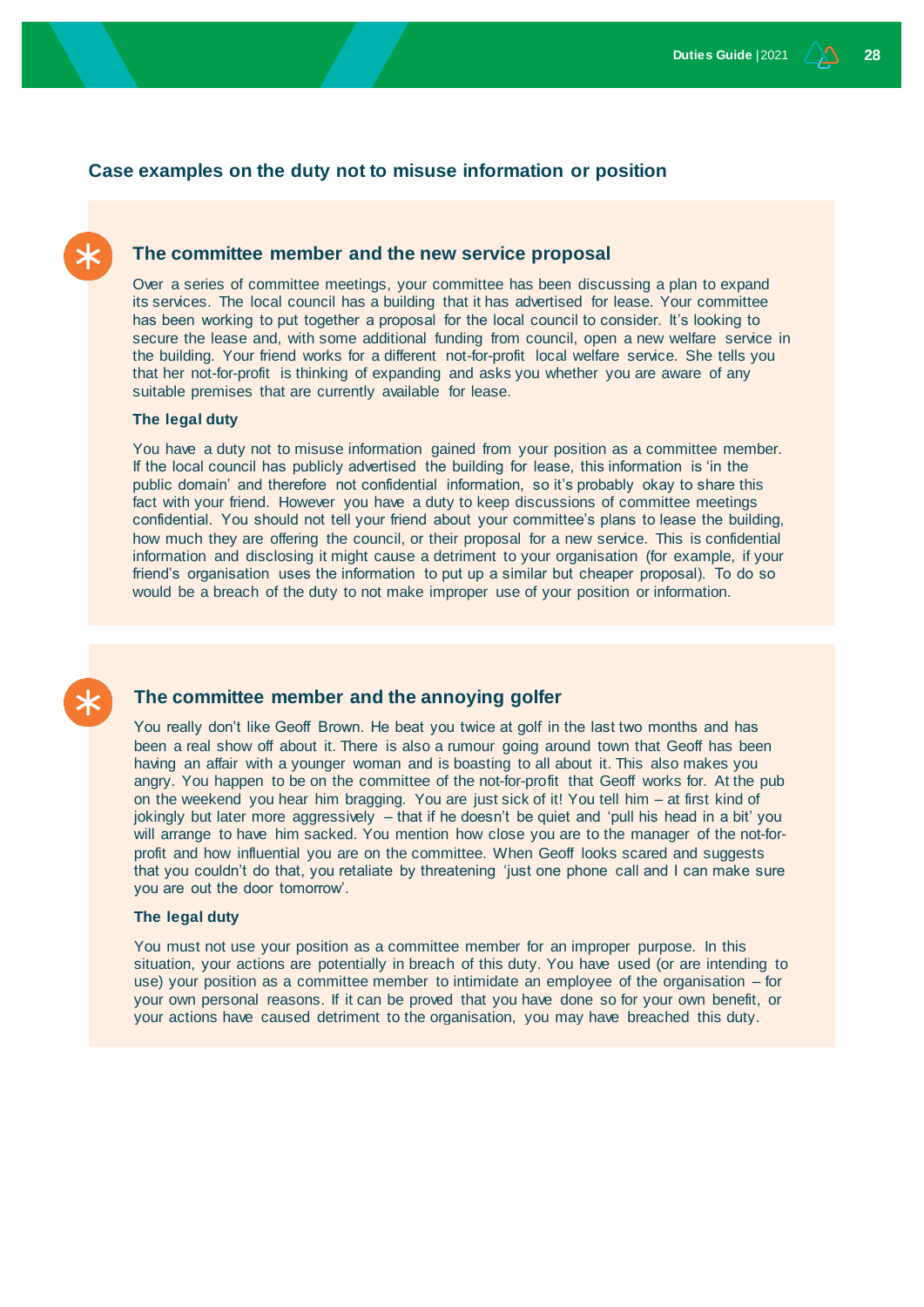#### **The conversational committee member and the dinner party**

At a dinner party you tell people sitting around the table that, after six years of service on the committee, you have just retired as the chairperson of an organisation that runs anger management counselling programs. A number of people are interested in your work on the committee and ask you questions about the service. You get slightly carried away and start to tell a few of the 'personal stories' that you learnt about in the time you were on the committee. You get the feeling that the people at the dinner party have a stereotypical view of the 'kind of person' who ends up in the programs, so you think of telling them about a high profile TV personality who has recently sought services from your organisation to educate them about the prevalence of anger management issues in all areas of society.

#### **The legal duty**

As a current or former committee member, you have a duty not to make improper use of information you have gained in your position. The fact that a person has sought counselling services is confidential information. If you were to reveal this information it would be a breach of your duty. The fact that you have not made any personal financial gain out of the disclosure (you told the story at a dinner party, rather than sold it to the media) is not a defence. The revelation could cause detriment to the organisation and its reputation and this would be enough to be a breach of this duty.

You might also be liable for breach of confidentiality or breach of applicable privacy legislation. As this duty applies to former committee members, the fact that you have stood down from the committee is no defence.



#### **The committee member with a pizza restaurant business**

You are on the committee of a not-for-profit organisation that would like to set up a social enterprise – a coffee shop that is going to employ people with a disability. Your organisation is currently looking for a venue for the coffee shop.

A local real estate agent tells you about well-placed premises that are becoming vacant and might be perfect for the social enterprise café. You know the premises well as you always thought they would be perfect for a franchise of the pizza restaurant business you own. You wonder whether you could neglect to tell the committee about the real estate opportunity, and instead put in an offer for the lease on behalf of your business.

#### **The legal duty**

You have a duty not to misuse your position or information gained in your position. This includes the duty not to divert an opportunity for your own personal gain. To do so might not only breach this duty, but also the duty to act in good faith and in the best interests of the organisation (duty 1). As such, you have a duty to inform your not-for-profit organisation of the real estate opportunity.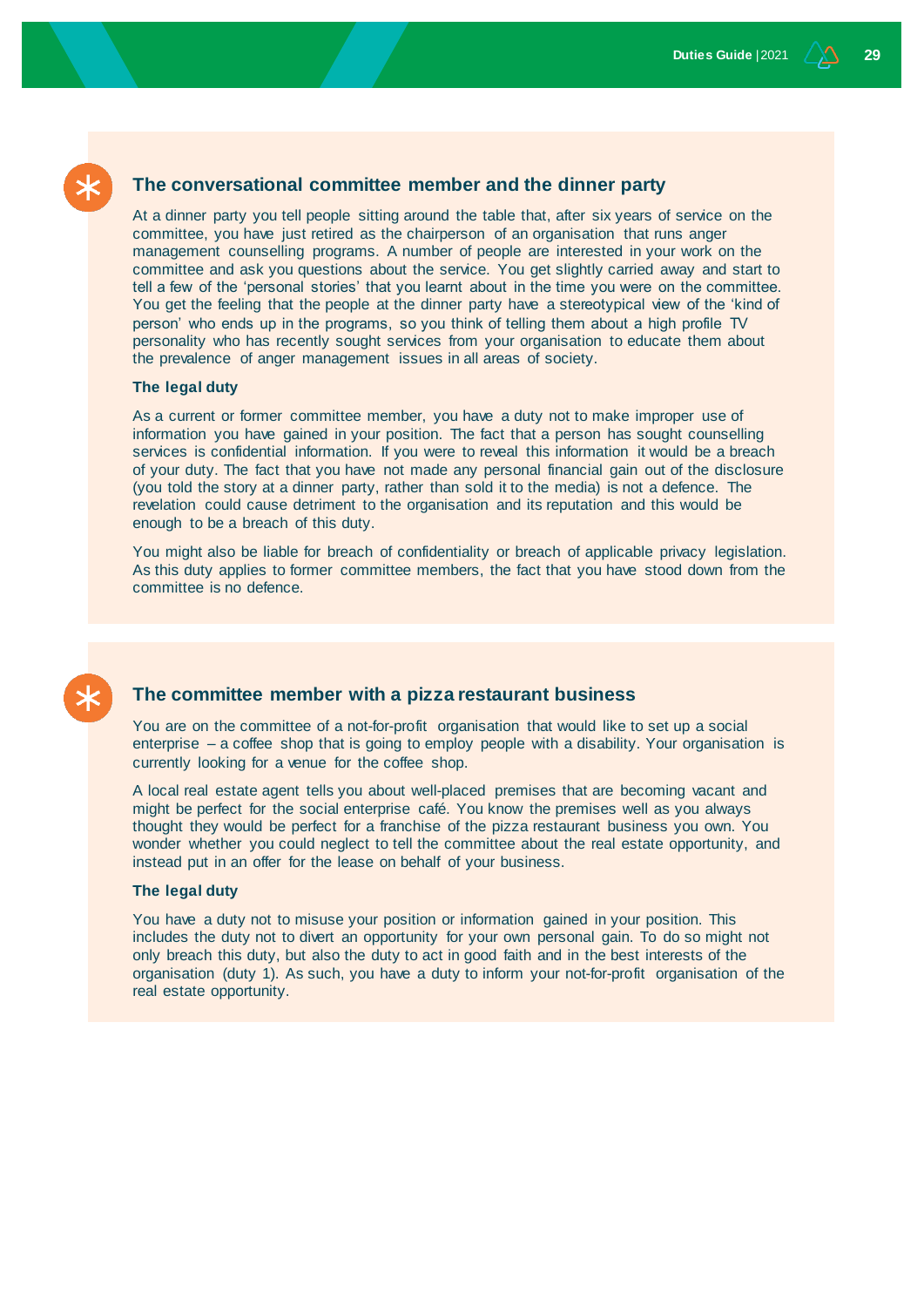#### <span id="page-29-0"></span>**Duty 4 – the duty to disclose and manage conflicts of interest**

A conflict of interest is not the same as a disagreement between committee members.

#### <span id="page-29-1"></span>**What is a conflict of interest?**

A conflict of interest arises when a committee member, who has a duty to act in the best interests of the organisation, is presented with the opportunity or potential to 'use' their position on the committee for their own personal benefit (or for the benefit of someone else, such as a relative or another organisation).

Conflicts of interest situations often arise in not-for-profit organisations and are not prohibited.

**The legal duty relates to the process committee members must follow in conflict of interest situations.** As a committee member you must disclose and manage conflicts of interest in a particular way (as outlined below).

A wide range of conflict of interest situations can arise in not-for-profit organisations. It's important to remember that the duty relates to **actual and potential** conflicts of interest.

A common conflict of interest scenario arises when your organisation is planning to sign a contract with a business to supply it with certain products or services, and you or your family own a business that makes and supplies those products. Your duty to act in the best interests of the organisation (ie. to obtain the most competitive price) is likely to conflict with your personal interest in you or your family being chosen as the supplier. In this situation, your conflicting interests could be depicted as follows:



As shown in this diagram, the same person can have different roles and interests which could possibly conflict.

While it may be possible that your business is a reliable supplier and offers the lowest price for the product in the region, because you stand to benefit personally from a decision, a conflict of interest situation arises.

The conflicting 'interest' does not have to be a financial interest for a conflict situation to arise.

If, as a committee member, you could influence a decision that would in any way benefit you, a relative, a friend or another organisation you have an interest in, then you are in a potential conflict of interest situation.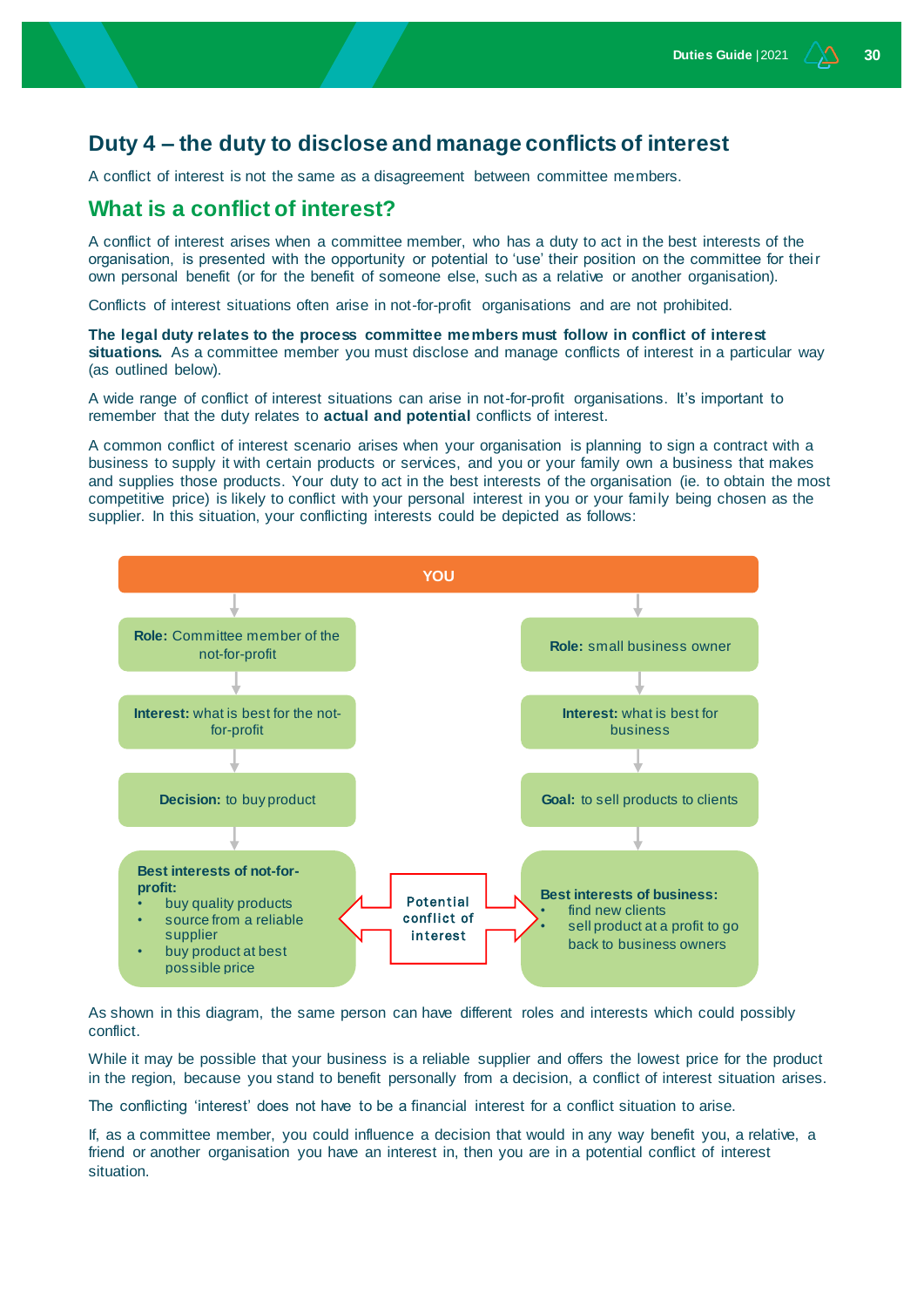#### **Examples of conflict of interest situations**

- You are on the committee of an organisation that wants to employ you, or an employee is seeking election to the committee. (Note: If the rules allow this then it may be okay, but it usually gives rise to a number of conflict situations which need to be disclosed and managed.)
- Your committee is in the process of hiring a new CEO and one of the applicants is a relative of yours.
- You are on the committee of an organisation that is in financial trouble and is considering a merger with a larger organisation, and you are employed as a senior manager of that larger organisation.
- You are on the committee of two different not-for-profit organisations, but they are regularly applying for the same grants, or submitting bids for the same tenders or projects.
- Your committee is deciding which organisation they should partner with to provide their clients with government funded training and your mother is part-owner of an interested local registered training organisation.
- Your committee is making a decision about who to award a prize to, and one of the applicants is your best friend.
- You are on a committee that is considering employing your daughter as a part-time bookkeeper.

#### <span id="page-30-0"></span>**Dealing with conflicts of interest appropriately**

It's important to note that the existence of a conflict of interest is not usually, in itself, a problem. Conflicts of interest are common. Inevitably there will be times when your duty to the organisation will 'come into conflict with' your personal interests or other duties you have. In fact, for many committee members, it is virtually impossible to avoid having conflicts of interest from time to time. This is especially so in small c ommunities or specialised sectors where everyone knows each other and people might have numerous different 'hats' or 'roles'.

The legal duty relates to how the conflict of interest situation is *disclosed* and *managed*.

#### <span id="page-30-1"></span>**Disclosing the conflict of interest**

Committee members must first disclose to the committee any conflicts of interest and potential conflicts of interest that arise in relation to their role.

They should do so as soon as they become aware of the conflict. When telling the committee about the conflict, or potential conflict, you must be open and honest about the nature and extent of the interest, and its relation to the affairs of the organisation.

The importance of full disclosure of direct and potential conflicts of interest can't be overstated.

If you are unsure whether something is a conflict, it's best to err on the side of caution and disclose it. This allows the committee a chance to deal with it in the proper way. Not-for-profit organisations rely heavily on their reputation in the community, and outside perceptions that your organisation is operating professionally and legally are very important.

In certain situations, you don't have to disclose a conflict of interest. This is when you have an interest only because:

- you are in a group of people for whose benefit the organisation is established, or
- you have an interest in common with all, or a substantial proportion, of the members of the organisation (for example, you will benefit if your local community development organisation arranges a tree planting program along the streets of your town but so will all members of the local community)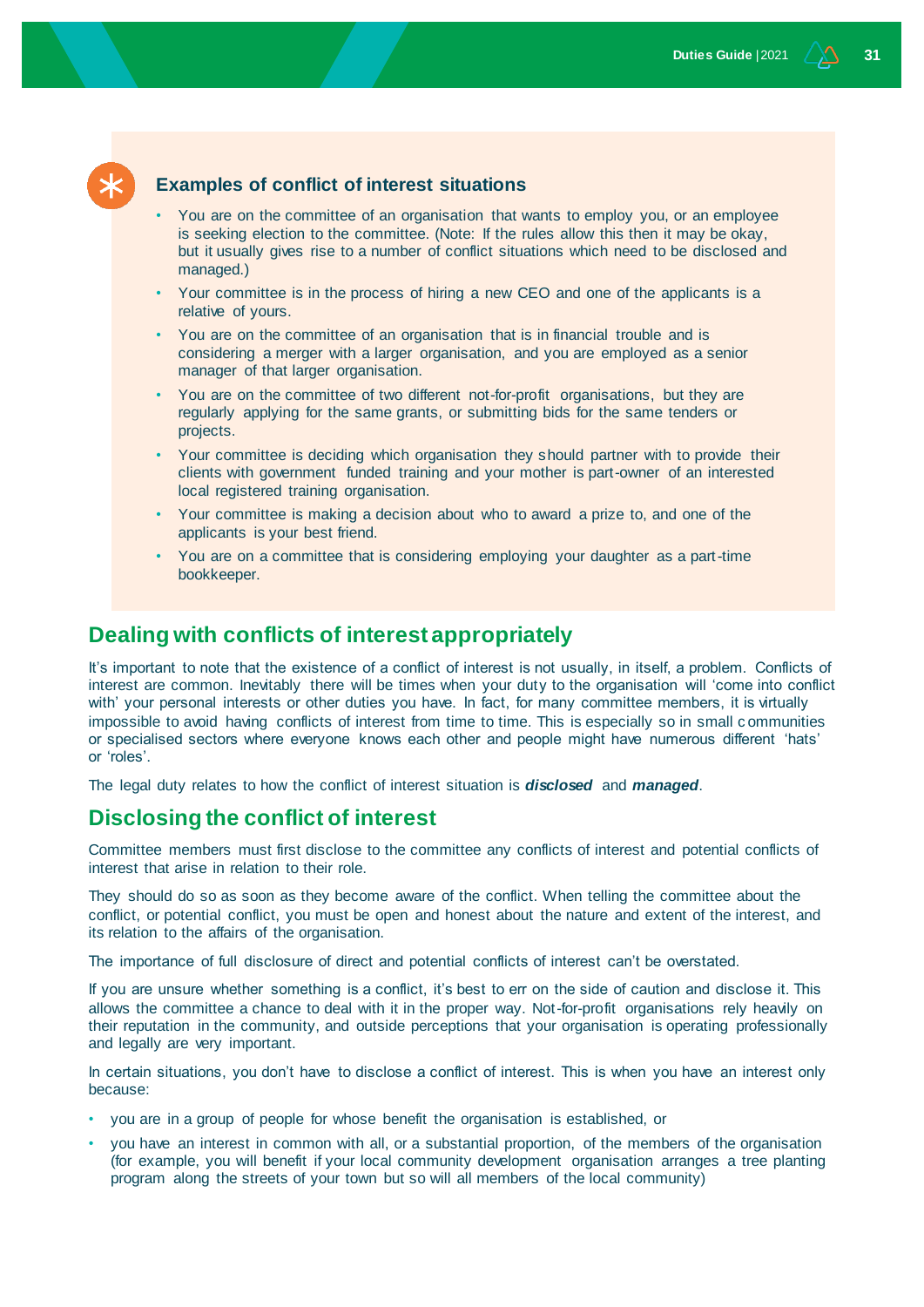Some laws require committees to keep a standing register of interests. This is a list where committee members record all their relevant personal interests (such as employment, businesses their family own, other committee positions) when they join the committee.

For example, incorporated associations in NSW are required by law to record all disclosed conflicts of interest in a book available for inspection by the members of the organisation (see the tables at the end of this guide for more detail).

Organisations that are registered charities are expected by the ACNC to keep a register of interests.

Even if your organisation is not obliged to keep a register of interests, this is good practice and is something you may want to consider. The register of interests should be updated regularly. If you haven't noted an interest on the register, as soon as you become aware of a conflict you should disclose it.

#### <span id="page-31-0"></span>**Managing the conflict of interest**

Once you have disclosed a conflict at the earliest possible opportunity, your next step is to manage the conflict by not participating in the decision-making about that issue.

Although the particular legislative provisions differ on exactly how to manage the conflict, we recommend the following best practice approach, which will ensure you comply with all the laws that govern the various not-for-profit legal structures.

A committee member who has a personal interest in a matter that is being considered at a committee meeting:

- should not be present in the meeting while the matter is being discussed
- should not be present for or vote on the matter, and
- should ensure that the minutes record the fact that a conflict was declared, the time the relevant committee member left and returned to the meeting, and the fact that they were not involved in the decision.

A committee member who has a conflict should also refrain from discussing the decision or trying to influence the outcome of the decision (for example, outside of or between committee meetings).

For incorporated associations in some states and territories there is an extra duty to disclose the nature and extent of conflicts of interest to members at the next 'annual' or 'special' general meeting (see the tables at the end of this guide for more information).

#### <span id="page-31-1"></span>**Major or repeated conflicts of interest**

There may be a case where a conflict of interest is so egregious, or occurs so often, that you may have to seriously consider whether it's possible for you to remain on a committee. An example may be where you are on two committees that are regularly competing for the same grants or projects. In these circumstances it may become too difficult to act in the best interests of both organisations. Also, if it gets to a stage where you have to step out of the room for many of the committee discussions, it's probable that the situation is unworkable and you may need to consider resigning from the committee.

#### **Tip**

Some groups don't allow a committee member to also be an employee of the organisation in order to avoid repeated conflicts of interest.

Check your rules and policies on this issue.

#### <span id="page-31-2"></span>**Potential conflicts of interest and the reputation of your not-for-profit**

Perception is a big issue with conflicts of interests – and for not-for-profits reputation is extremely important. It's important for a committee member to avoid not only actual and potential conflicts of interest, but also the perception of a conflict of interest. You should be aware of how a situation may appear to someone from outside the organisation even if it may not strictly be a conflict of interest.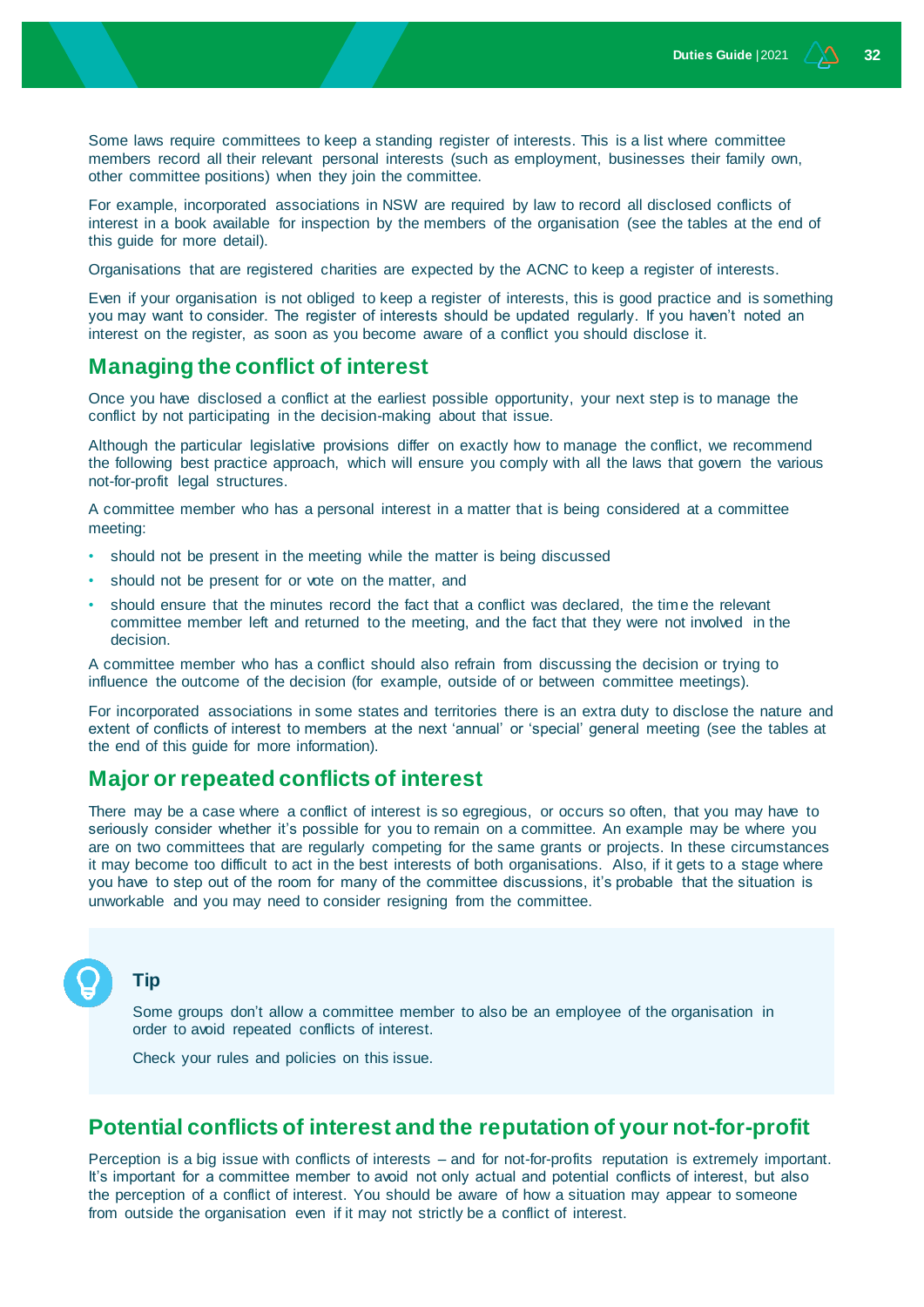Even if, as a committee member, you might never even think of using your position to influence a particular situation for your own benefit, it might look to an outsider like you have done so. As many not-for-profits rely heavily on their reputation, the need to deal with conflicts of interest in a transparent way is critic al. If you are in a conflict of interest situation, the key thing to remember is to act with absolute transparency, and adopt high standards of caution, to protect the interests of the organisation.

See part E for an explanation of the slightly different conflicts duty set out in the ACNC governance standards for registered charities.

#### **Tips – complying with the duty to manage and disclose conflicts of interest**

- Conflicts of interest are common and will inevitably occur it is how you disclose and manage them that matters.
- As a committee member, stay alert to possible conflicts of interest you might have. Advise your organisation of any actual or potential conflicts of interest as soon as you become aware of them.
- Create and foster a culture in your committee where it is normal practice for a person to disclose and manage a conflict of interest.
- When making a decision as a committee member, ask yourself, 'am I making this decision based only on what will lead to the best outcome for this organisation?' If the answer is that you are also considering whether the decision would lead to a favourable outcome for you (or a relative, friend or another organisation), then there is a good chance you have an interest in the matter that you may need to disclose and manage.
- It's good practice at the beginning of a committee meeting for all committee members to check the agenda and declare any private interests which they may have in any item for discussion. Interests should be declared before any discussion of the item itself, or as soon as the committee member realises that the conflict arises.
- If in doubt about a possible conflict of interest, stay on the safe side and disclose it it's important to keep the trust of fellow committee members, the organisation's members and the community. Remember even perceived conflict of interests can damage a notfor-profit's reputation.
- Check your organisation's rules and policies to see if they say anything about conflicts of interest. For example, some organisations have rules which prevent an organisation from employing committee members.
- Consider whether your organisation needs a policy on how it will deal with any conflicts that arise as a result of the work your organisation conducts. This is generally recommended as good practice. A policy can help remind you of your legal obligations with respect to managing and disclosing conflicts of interest (see the 'further resources' box at the end of this part for templates).
- Think about whether your committee would benefit from having a standing register of interests. It may be required by law. It allows any actual or potential conflicts of interest to be identified more easily. The register should be regularly updated.
- Registered charities should be aware that the governance standards apply to conflicts of interest, and require responsible persons to disclose any situation where they may appear to have a conflict between their duty to act in the best interests of the charity, and a personal or private interest. See further in part E.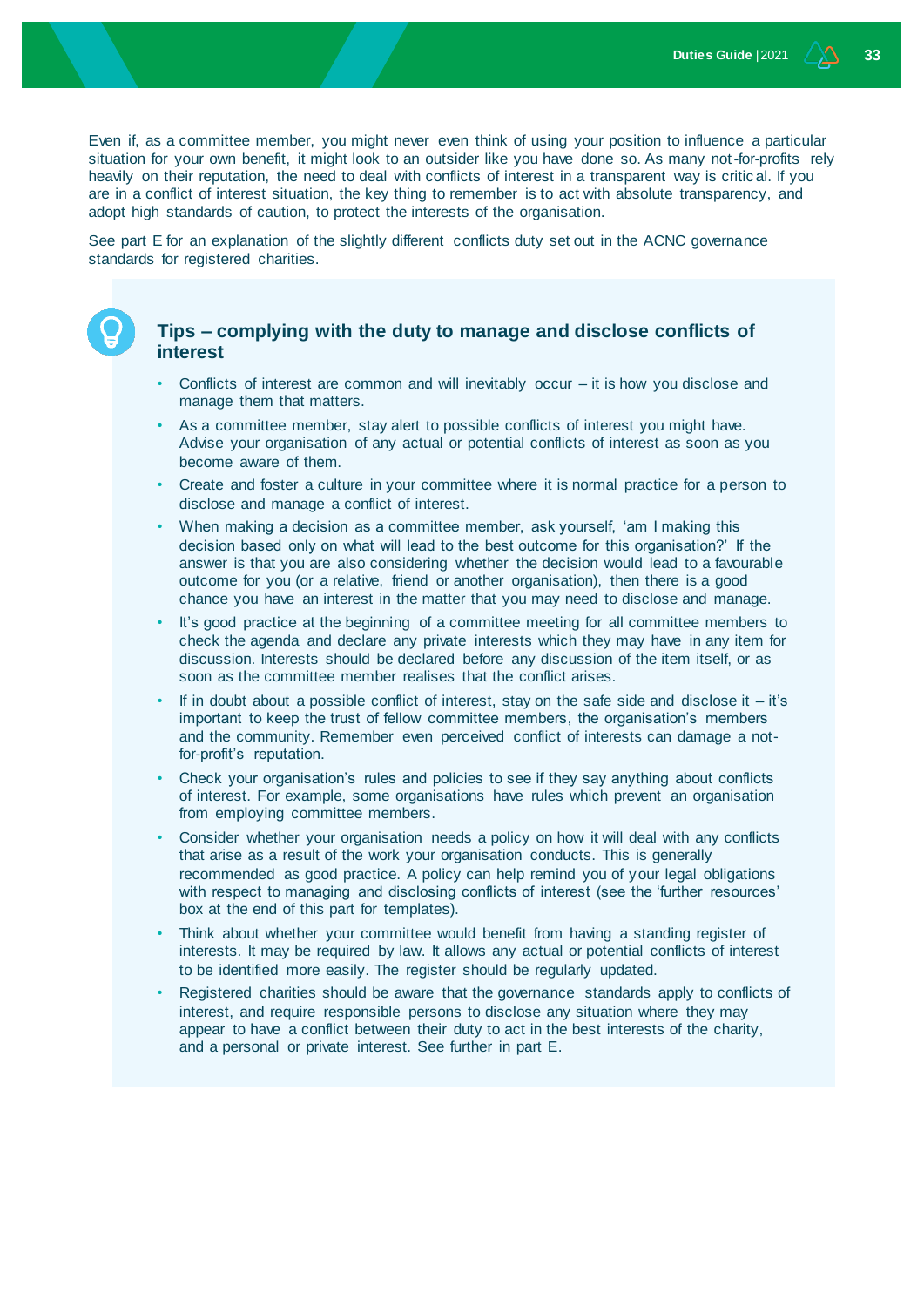#### **Case examples on the duty to manage and disclose conflicts of interest**

#### **The committee decision to purchase office supplies**

You are on the committee of management of a small local not-for-profit organisation that regularly needs office supplies and equipment. Previously, committee members have bought office supplies as they have been needed, but to become more efficient, the committee is considering having a preferred supplier. As it happens, your partner Sally owns the town's only newsagent and stationery business.

#### **The legal duty**

This situation is a potential conflict of interest. If your partner decides to bid to be the organisation's stationery supplier, and your organisation awards the business to her, you will (or may) receive a material personal interest from this transaction (you are likely to personally benefit from the profit from your partner's business). Therefore a conflict of interest situation arises.

However this situation does not mean that your organisation has to arrange to drive to the town 200km away to source supplies, or that you have to resign from the committee. Remember, it is not the actual or potential conflict of interest that is the problem so much as how it is disclosed and managed.

If you:

- tell the committee that your partner Sally owns the stationary business (disclose)
- leave the room when the committee discusses the supply contract (manage)
- leave the room and don't vote on the supply contract (manage)
- have the disclosure and the process noted in the committee's minutes (disclose),

then you will have acted appropriately and will not be in breach of this duty.

As noted above, some incorporated associations have an extra duty to disclose conflicts of interest to members at their next general meeting.

There will have been no 'conflict of interest' or alternatively you might say that the conflict of interest has been 'avoided'. The rest of the committee may call for quotes and investigate and compare possible suppliers, and then make a decision without your input.

In the end, if your organisation is satisfied that Sally's bid is the best (a decision based perhaps on comparing quality, price, ability to deliver, and the ethos of supporting local businesses) they could legitimately award the contract to Sally. If anyone in the town asserts that Sally got the contract 'because' she was your partner, you and the other members of your committee can inform them of the proper process that was followed to award the contract.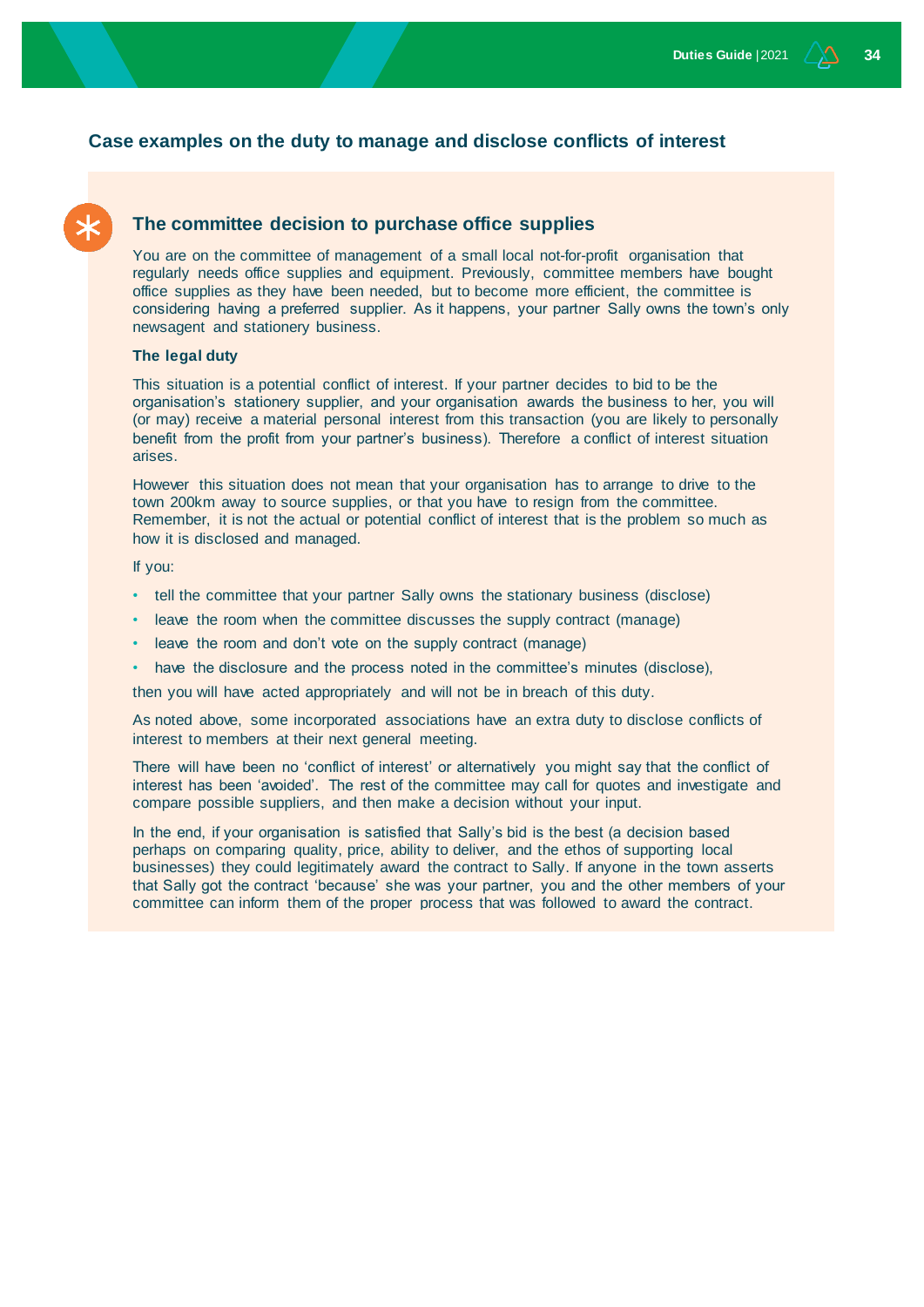#### **The arts scholarship and the step-son**

You are a member on the committee of an organisation that promotes the arts in your region. The committee is meeting to discuss the awarding of three scholarships for talented artists to attend a very prestigious art school course. Peter, your step-son, is one of the candidates for the scholarship.

#### **The legal duty**

Because Peter is your step-son and your actions are likely to give him a benefit, you have a conflict of interest. You should disclose and manage the conflict of interest. Even if, instead of being a step-son, Peter was a close friend of yours, you should disclose and manage the conflict. Although the law does not expressly state how close the relationship must be for a conflict to arise, you should consider the perception in the local community of your organisation if you are involved in a decision to award a scholarship to a relative or close friend. If in doubt about disclosing an interest, it is best to stay on the safe side and disclose and manage the conflict.

#### **The lawyer committee member and the tenant legal action**

You are a lawyer for a major law firm. You are also on the committee of a local emergency housing not-for-profit. At one committee meeting the Executive Director tells the committee that the not-for-profit is facing legal action from a former tenant who was evicted. He is seeking a decision on whether to defend the case or try to settle it. As the paperwork is circulated, you recognise some familiar letterhead and realise it is your employer law firm that acts on behalf of the former tenant.

#### **The legal duty**

The conflict of interest doesn't have to be about a financial interest and it also doesn't have to be an actual conflict of interest. You might not even have been aware your firm was acting for the former tenant, but as soon as you find out, you are in a difficult position. Although it may be unlikely that you will find out any details about the tenant's case when you are at work, there is a possibility that you may do so. In a situation like this, think about the perceived conflict of interest and the effect of this if the tenant found out. In this situation it would be best to disclose the conflict straight away, leave the room for both the discussions and the vote and have this recorded in the meeting minutes.

#### **Related resources**

The Australian Charities and Not-for-profits Commission (**ACNC**) has published [a guide to](https://www.acnc.gov.au/tools/guides/managing-conflicts-interest-guide)  [managing conflicts of interest](https://www.acnc.gov.au/tools/guides/managing-conflicts-interest-guide) and a [template conflict of interest policy.](https://www.acnc.gov.au/tools/templates/conflict-interest-policy) While these resources are aimed at charities, they are useful for all committee members. For further examples of conflicts of interest policies, see the website of our partner the [Centre for Philanthropy and](https://wiki.qut.edu.au/display/CPNS/Conflict+of+interest+policy+-+examples)  [Nonprofit studies at QUT.](https://wiki.qut.edu.au/display/CPNS/Conflict+of+interest+policy+-+examples)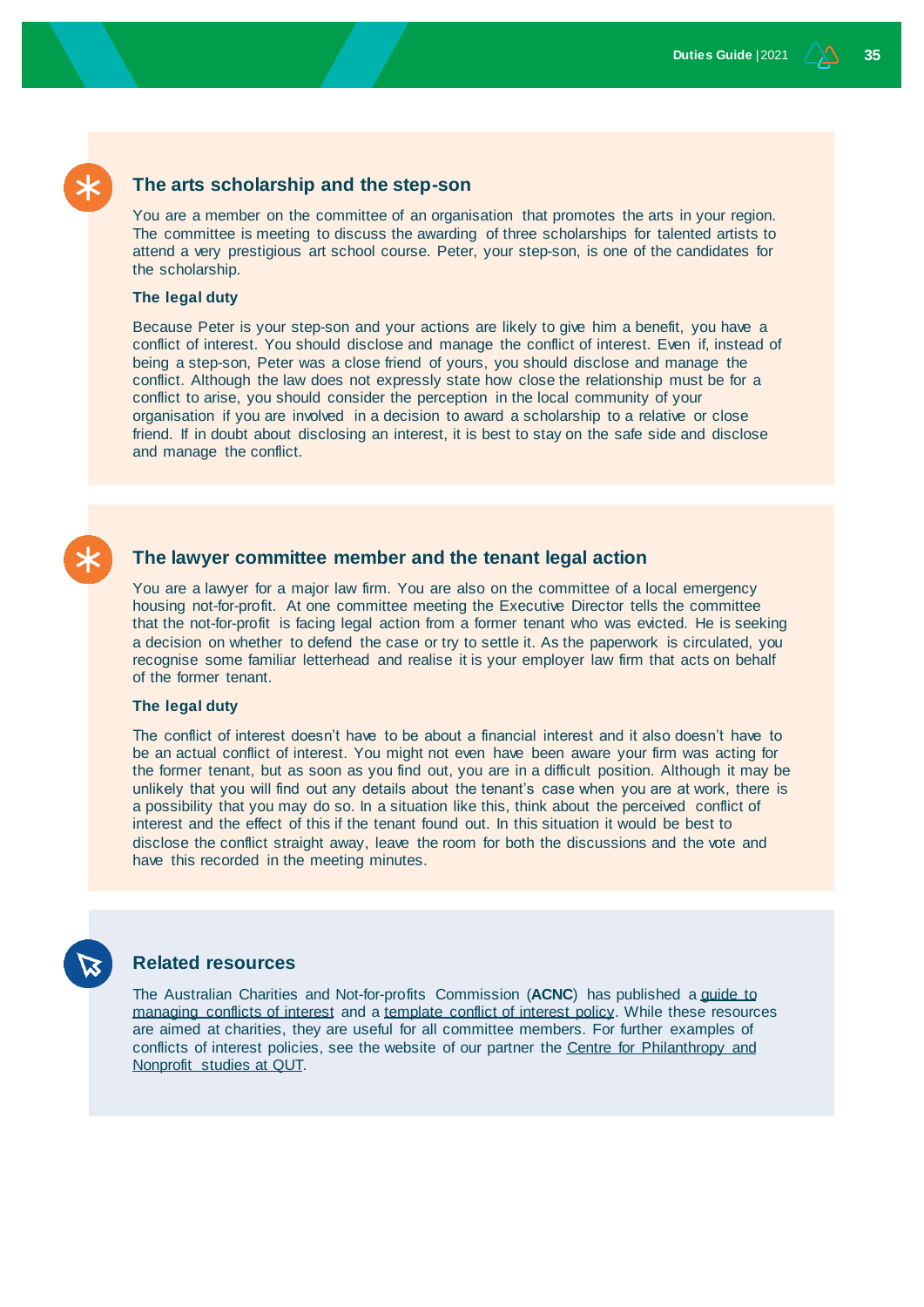# <span id="page-35-0"></span>**Part D**

**Consequences of breach of duties – defences, penalties and protections**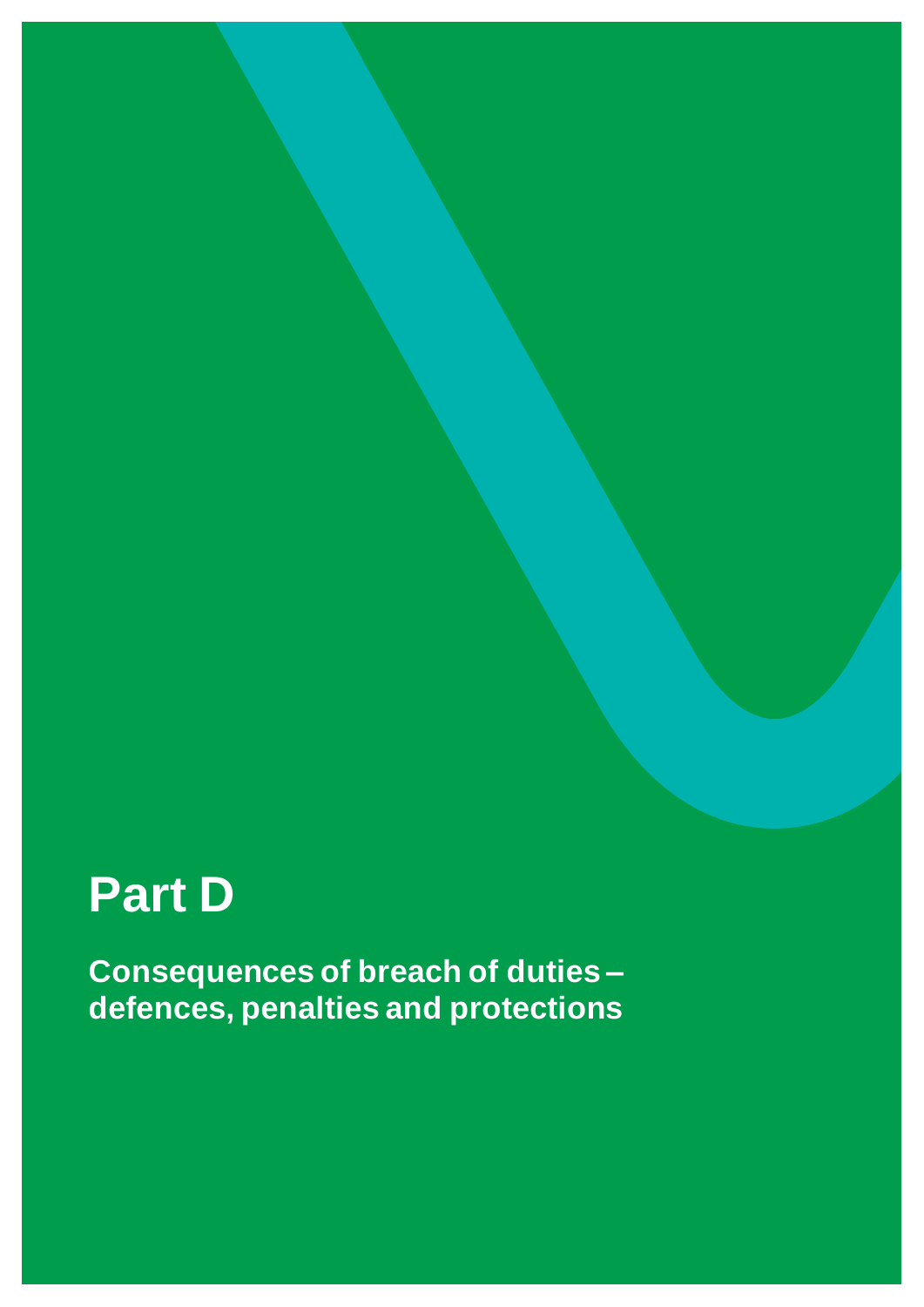## <span id="page-36-0"></span>**Consequences of breach of duties – defences, penalties and protections**

#### **This part covers:**

- ► who might take legal action against a committee member for breach of a duty?
- ► what defences can be raised if an action is brought against you?
- ► what penalties might be imposed if a breach is found?
- ► if a penalty is imposed, how can you potentially protect yourself against having to cover the cost of any fines?

**Legal action against not-for-profit committee members is rare. If you follow the tips in part C of this guide, it is unlikely you will act in breach of a legal duty. Good governance processes are the safest, cheapest and most effective protection against any legal action. They are also the best way to protect the reputation of your organisation.**

Having said that, there are legal consequences if you are found not to have complied with your legal duties (ie. to have 'breached' the duties).

The main penalties for breach are financial (for example, a fine or paying compensation to the organisation, or both). There are a limited range of defences available to committee members who are accused of a breach of duty. There are also a number of protective actions that committee members can take to guard against penalties in certain circumstances in the unlikely event of legal action.

#### <span id="page-36-1"></span>**Who can bring a legal action against a committee member for breach of duty?**

Because it's quite rare for a legal action to be taken against a committee member, this guide doesn't detail the technical grounds for a legal action. In summary – a legal action about a breach of the legislative or common law duties could possibly be taken by:

- a regulator (for example, a state or territory fair trading or consumer affairs regulator, the Australian Securities and Investments Commission (**ASIC**))
- someone owed money by the organisation (for example, a creditor, often in a case of insolvent trading)
- someone appointed to look into the finances of an organisation that is in financial trouble or having to close down (for example, an administrator or liquidator)
- the new committee of an organisation (for example, against a former committee member), or
- the members of an organisation (as a group, not individually)

Even where there is no legal action, the legal duties discussed in this guide represent best practice in governance. Remember – if you act in accordance with the legal duties at all times, you are protecting the reputation and longevity of your organisation.

This is because an organisation that has an honest and conscientious committee that is careful to comply with its legal duties will be more likely to be financially stable, attract new members and enjoy the support of the community. In contrast, an organisation that has a disorganised, self-interested, reckless committee is more likely to end up with internal disputes, financial difficulties and lose standing in the community. While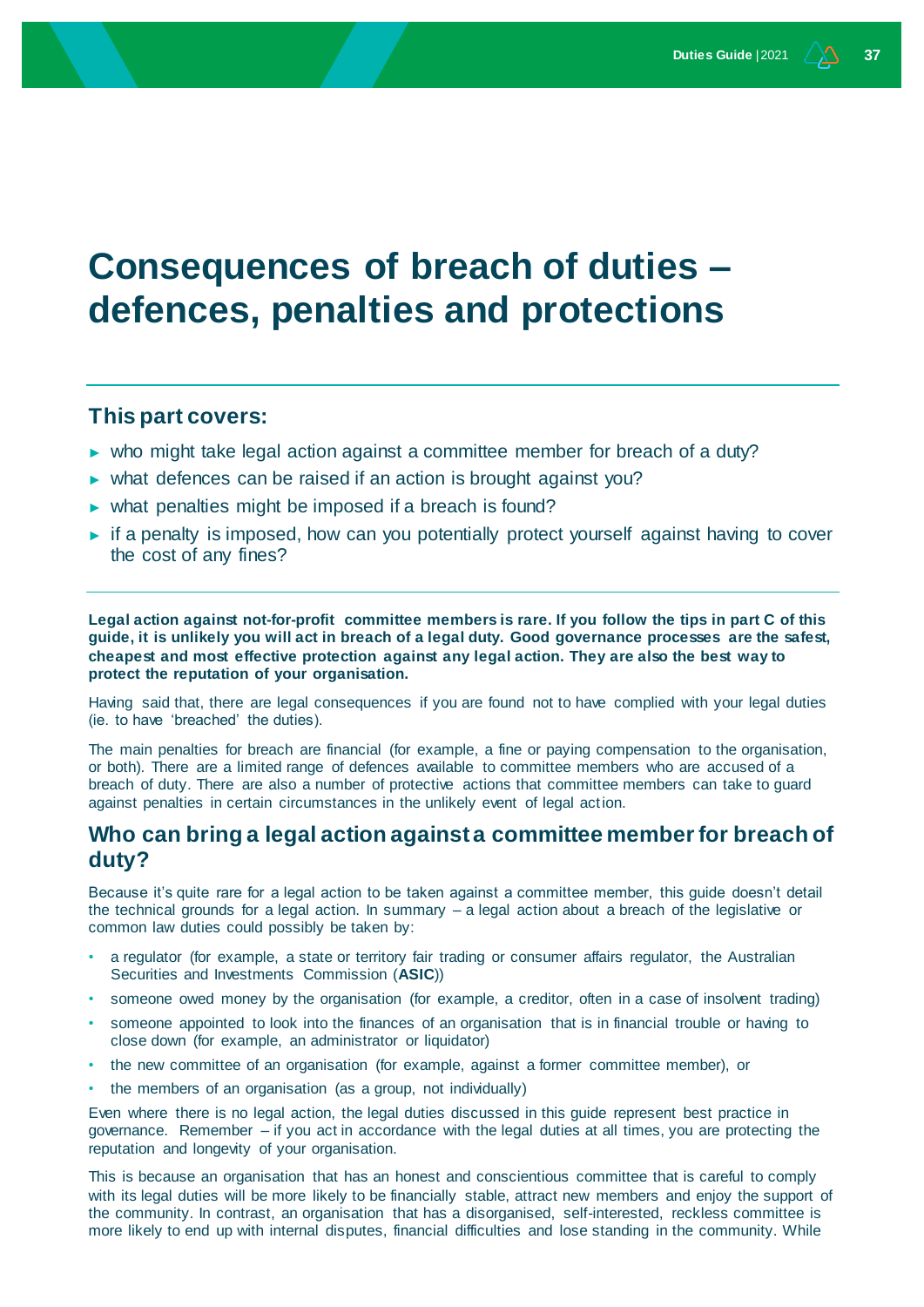legal actions may be rare they are possible. And compliance is not difficult – so why risk it? No one wants to end up having to defend themselves in court!

#### <span id="page-37-0"></span>**Possible defences against an allegation of a breach of duty**

If you are facing an accusation (or possible legal action), that you have breached a legal duty, there are a number of defences you may be able to use to defend yourself (set out below).

**Note** – this is a very general discussion on the topic and any defences that may be available would depend on the particular circumstances and the source of the duty (for example, common law or a particular legislative provision). If your committee does find itself facing an accusation or legal action you should seek legal advice.

#### <span id="page-37-1"></span>**Your conduct met the standard imposed by the duty**

Under this defence you are saying that your actions and behaviour are in line with the standard set by the legal duty, so there was no breach. For example, if you are accused of a conflict of interest, you may respond by asserting that no conflict arose, or that you disclosed and managed the conflict in accordance with the legislation. It's helpful if you show evidence of this – for example meeting minutes that record you disclosing the interest and stepping out of the room when the matter was discussed and voted on.

#### <span id="page-37-2"></span>**'Business judgement' rule**

This defence is only available in relation to the duty to use reasonable care, diligence and skill (duty 2 above), but it's not a defence to a claim of insolvent trading.

The law recognises it's sometimes a difficult task to make decisions about the future (for example, whether to approve a proposal for a new project). A decision about a matter will be considered to be made with reasonable care if you can show that you:

- made the decision in good faith and for a proper purpose
- didn't have a material interest in the subject matter of the decision (see duty 4)
- informed yourself about the subject matter to an appropriate extent, and
- rationally believed that the judgment was in the best interests of the organisation

This is known as the 'business judgement rule' (better termed the 'reasonable judgement rule' in the not-forprofit context).

In simple terms – if as a committee member you have made thorough inquiries about a proposal and have complied with all of your other duties – then just because a particular decision turned out not to be a good one does not mean you have breached this duty (unless it is a decision no reasonable person could make).

#### <span id="page-37-3"></span>**Delegation**

In general, even if a committee delegates an action to an employee, or a sub-committee, the committee members are still legally responsible for that action. You can't get out of your duties simply by delegating them to others. However, the common law and legislation allow that a committee member will not be responsible if they:

- reasonably believed that the person they had delegated to would undertake those actions to the same standard as would be required of the committee member, and
- after making proper inquiries, reasonably and honestly believed that the delegate was reliable and competent

Committee members can't delegate their duty of reasonable care and diligence.

#### <span id="page-37-4"></span>**Reliance on advice**

If you have relied on the advice of a professional to make a decision, this might form part of a defence to a claim that you have breached a duty. It's generally agreed that it's reasonable for committee members to rely on advice from an external person like a lawyer.

If, as a committee member, you make a decision based on professional advice, and you have relied on that advice in good faith, and after making an independent assessment of the information, having regard to your own knowledge of the organisation and the complexity of the structure and the operation of the organisation, then the court might accept that you did your best and discharged your duty.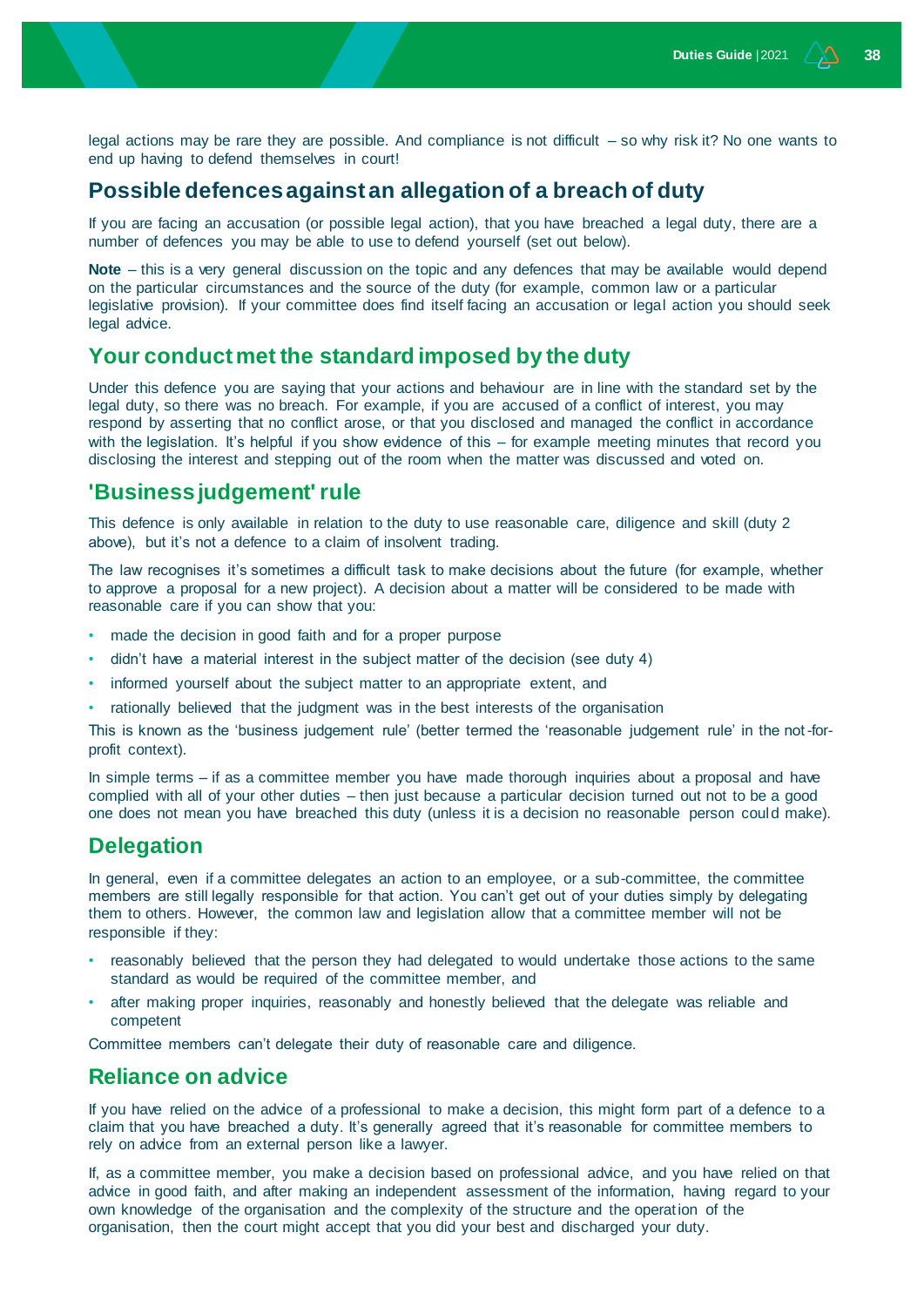### <span id="page-38-0"></span>**Excused by court from liability (usually available only to CLGs and incorporated associations)**

For CLGs (companies limited by guarantee) and incorporated associations, there are special provisions (for example sections 1318 and 1317S of the *Corporations Act 2001* (Cth)) under which a court has an opportunity to 'forgive' committee members for breach of duties, where the court determines they acted honestly and 'ought fairly to be excused' for the breach.

#### <span id="page-38-1"></span>**Reasonable grounds to expect solvency**

This defence applies to the duty not to operate while insolvent, and more specifically, not to incur debts while insolvent. If you had grounds to expect, and you did expect, that the organisation was solvent and would remain solvent when you incurred the debt, the court may accept that you honestly weren't aware of the insolvency. Or, if you took all reasonable steps to prevent the organisation from incurring the debt, then the court may excuse the breach.

#### <span id="page-38-2"></span>**Did not participate in management**

If you could not, due to illness or some other 'good reason', participate in the governance of the organisation as a committee member at the time of the breach, a court may decide you weren't involved in the wrongdoing.

#### <span id="page-38-3"></span>**Unacceptable defences**

As mentioned throughout this guide, if you breach a legal duty there are a number of responses that will not be sufficient and will not be accepted by a regulator or the court as a defence.



#### **Examples of defences that will not be allowed by a court**

- 'I just joined the committee and don't have the same experience as some of the other committee members'
- 'I didn't understand what was going on at committee meetings'
- 'I didn't agree with the decision which is now in question (but I didn't say or do anything about it)'
- 'I am just a volunteer'
- 'I didn't even want to be on the committee in the first place'
- 'I did what the other committee members told me to do'

#### <span id="page-38-4"></span>**Possible consequences of a breach of duty**

Generally when a not-for-profit organisation incorporates, one of the key benefits of incorporation is that the members of the organisation (including its committee members) aren't liable for the debts of the organisation. This is known as 'limited liability'. It protects members of an organisation from having to use their own personal income to pay outstanding debts of the organisation.

However, if it is found that you have breached a legal duty as a committee member, you may be liable for that breach from your own personal income. Remember, this is a rare event and will usually be accompanied by a significant degree of deliberate wrongdoing or gross negligence. If you are sufficiently committed to the role of a committee member and act with integrity, diligence, honesty and accountability, you shouldn't incur any liability.

Just so you are aware, we have set out the penalties that are possible for breach of a legal duty below.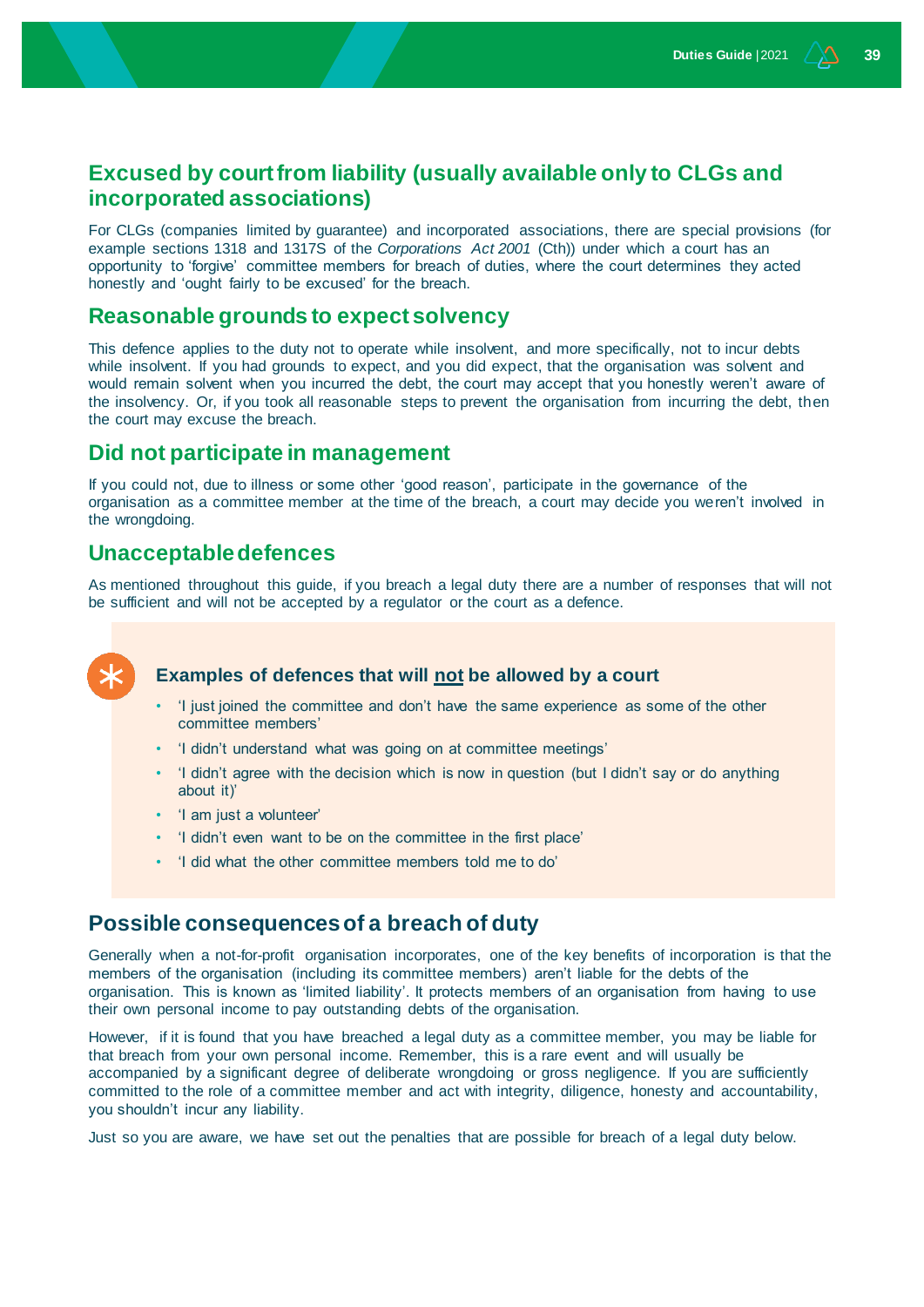#### <span id="page-39-0"></span>**Fines or compensation**

If a person breaches a duty (for example, a committee member is found to have failed to exercise reasonable care and diligence in carrying out their duties), a court may order the person to pay a fine or to compensate the organisation (or both) for the amount of money the organisation lost as a result of the breach.

The amount of the fine that can be imposed is set by legislation and differs depending on your legal structure. You should seek specific advice about this if it becomes relevant for you.

#### <span id="page-39-1"></span>**Disqualification**

The courts may also make orders disqualifying a person from sitting on a committee in the future for a period of time.

#### <span id="page-39-2"></span>**In extreme cases**

If committee members are deliberately dishonest or reckless and the breach is significant, then some of their actions may attract criminal penalties. If a person is found guilty by a court of breaching a duty where a criminal penalty applies, the person may be fined more heavily. In very extreme cases (for example where your actions are deliberately fraudulent and the amount of money taken is considerable) the courts may order imprisonment.

#### **Note – registered charities**

A charity must take reasonable steps to ensure its responsible persons fulfil their duties under the governance standards. For more information regarding charities, see part E of this guide.

### <span id="page-39-3"></span>**Possible financial protection for committee members**

#### <span id="page-39-4"></span>**Indemnity provisions**

Some organisations may have a clause in their rules which says the organisation agrees to indemnify (ie. pay a penalty or legal fees for) committee members. In some circumstances, depending on the wording of the indemnity, this may cover committee members who have breached their legal duties.

It's important to be aware of the limitations of an indemnity clause:

- the ability to do this is sometimes prohibited by law
- it only covers a committee member to the extent of the organisation's funds (often low)
- it usually doesn't cover committee members who have acted with deliberate recklessness or fraudulently or without good faith
- it will often only cover committee members after a court action has been finalised (the committee member will have to cover their own costs and then later seek reimbursement)

#### <span id="page-39-5"></span>**Insurance**

An organisation (or individual committee members) may elect to take out Directors and Officers (**D&O**) insurance to provide some protection for committee members. D&O insurance is designed to protect an organisation's committee members against legal action. Some D&O policies will also reimburse an organisation where it has indemnified its committee members.

D&O policies generally cover nominated committee members against liability for 'wrongful acts' committed in the course of their office. 'Wrongful acts' may include breaches of duty, neglect, misstatement, incompetence or other acts or omissions as set out in the insurance policy.

It's important to understand the limitations of D&O insurance. In general D&O policies will not cover committee members for dishonest or fraudulent actions, insolvent trading or a wilful breach of duty or a contravention of the duty not to misuse position or information.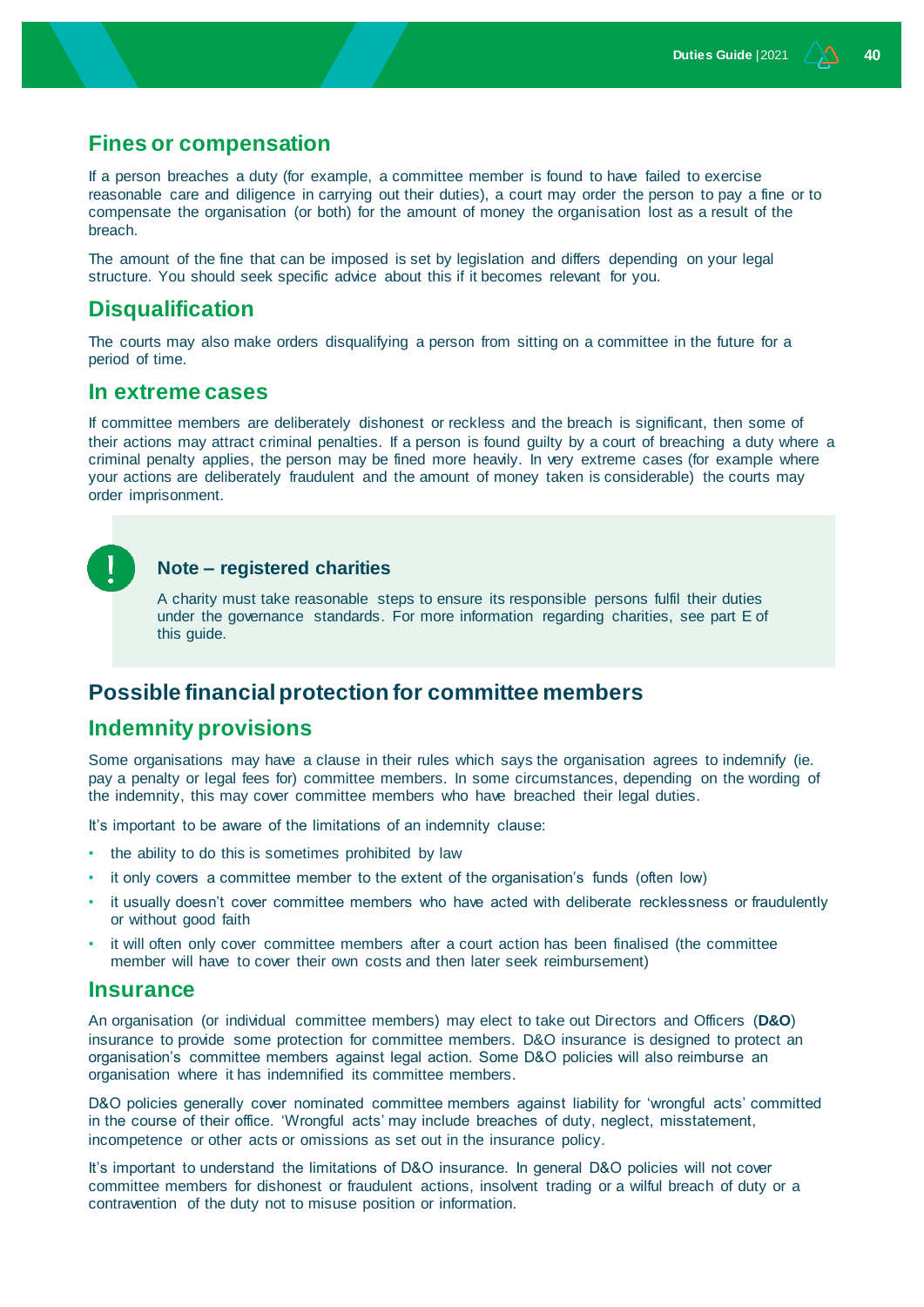If your organisation has or is considering D&O insurance, it's important to read the policy carefully and understand the extent of the policy – who is covered, what is covered and what is excluded. You should also be aware of the length of time you will be covered after you leave the committee.

#### **Related Not-for-profit Law resources**

For more information on insurance, see our ['Insurance and Risk Management' guide.](https://www.nfplaw.org.au/insurance)

Victorian incorporated organisations can also refer to our 'Indemnity for office holders of [incorporated associations' fact sheet](https://www.nfplaw.org.au/insurance) as particular rules apply to them.

### <span id="page-40-0"></span>**Legal help if your organisation (or its committee) faces legal issues**

Not-for-profit Law is a service of Justice Connect. We provide free and low-cost legal information, training, phone advice and case work services for eligible not-for-profit organisations. You can find out more about our service on [our website.](https://www.nfplaw.org.au/advice)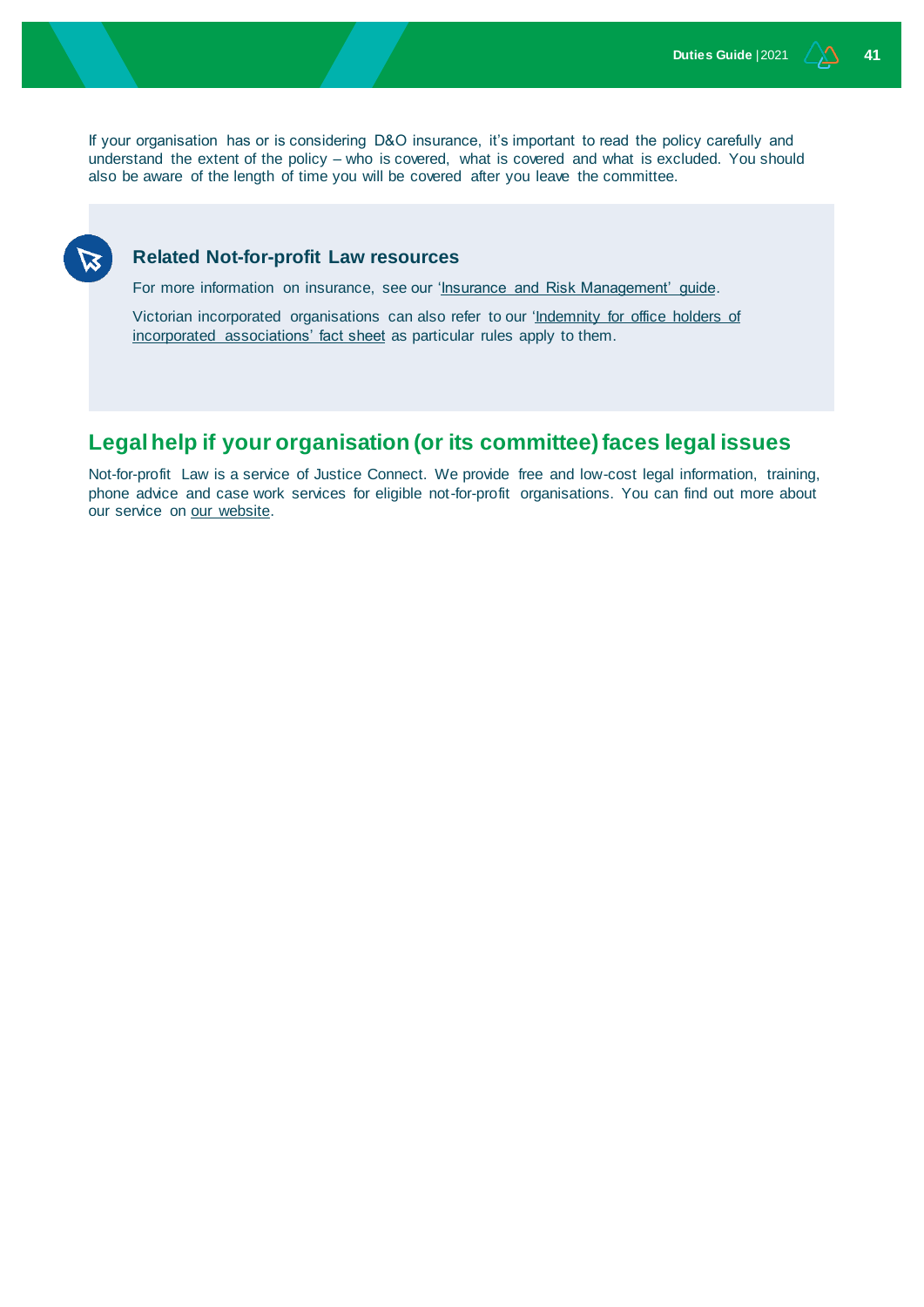# <span id="page-41-0"></span>**Part E Information for registered charities**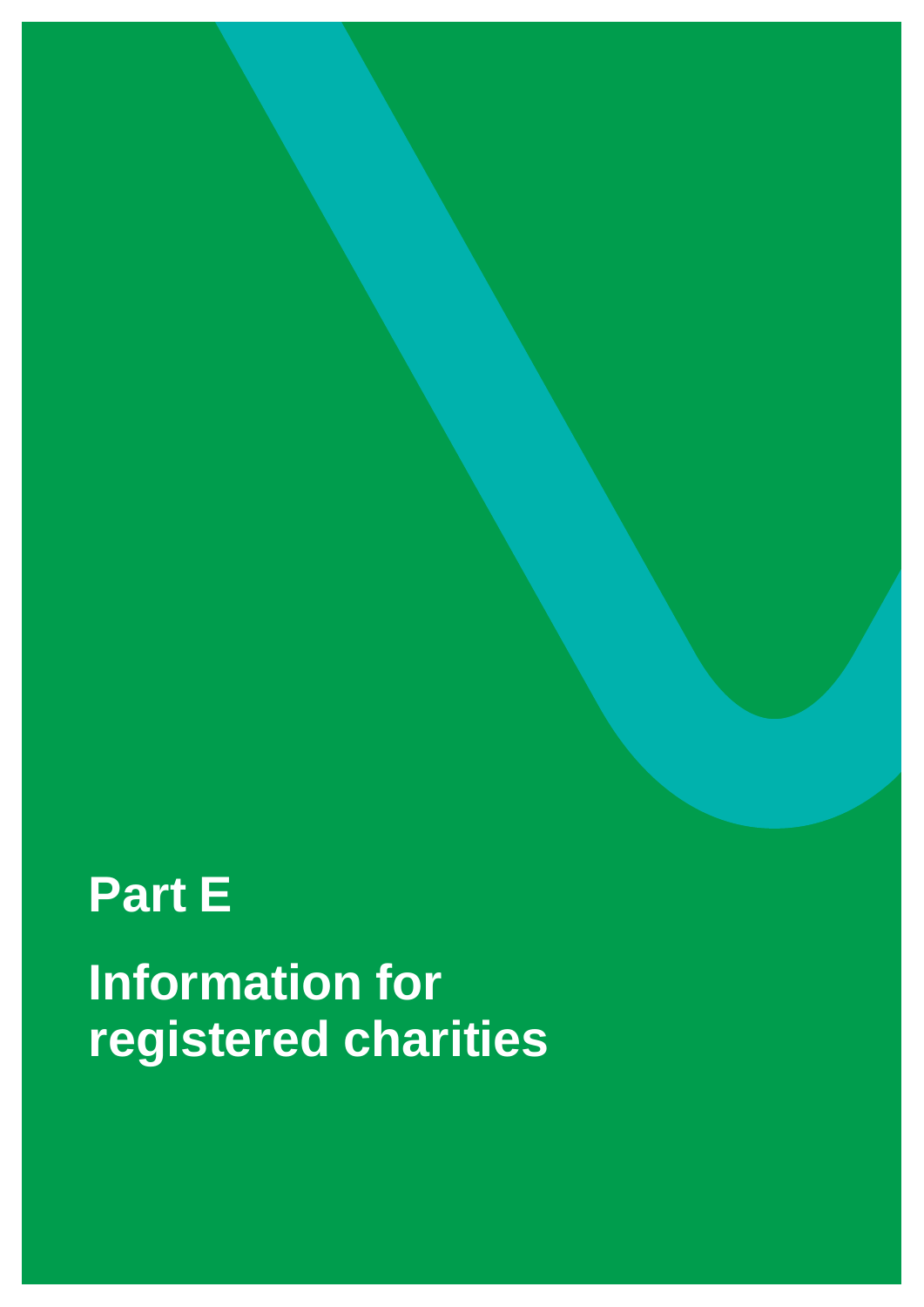## <span id="page-42-0"></span>**Information for registered charities**

#### **This part covers:**

- ► summary of the six Governance Standards
- ► duties that make up Governance Standard 5, and
- ► what if a responsible person breaches the Governance Standards?

**Organisations registered as charities with the ACNC need to meet the ACNC's six Governance Standards, which are a set of core minimum requirements for the governance of a charity.**

The Governance Standards broadly require charities to remain charitable, operate lawfully and be run in an accountable and responsible way. Standard 5 sets out duties of committee members (called 'responsible persons' by the ACNC) similar to those in legislation and common law.

A charity must meet the Governance Standards when it applies to be registered with the ACNC, and must continue to meet them to maintain its registration.

In some cases, charities have to comply with the Governance Standards instead of duties under other statutes. For example, for some charities incorporated under the *Corporations Act 2001* (Cth), certain provisions of the Corporations Act don't apply, (though those organisations still need to comply with common law duties which are substantially the same as Corporations Act duties in any case). For charities registered with a state regulator (for example, an incorporated association or co-operative), the governance standards apply in addition to duties under the state regime and the common law duties.

There is an exemption from compliance with the Governance Standards for 'basic religious charities'. There are very strict requirements about what is a 'basic religious charity'. For more information visit the ACNC [website.](https://www.acnc.gov.au/for-charities/manage/manage-my-charity-type/basic-religious-charities)



#### **Note**

You can check if your organisation is a registered charity by searching the ACNC charity [register.](https://www.acnc.gov.au/charity)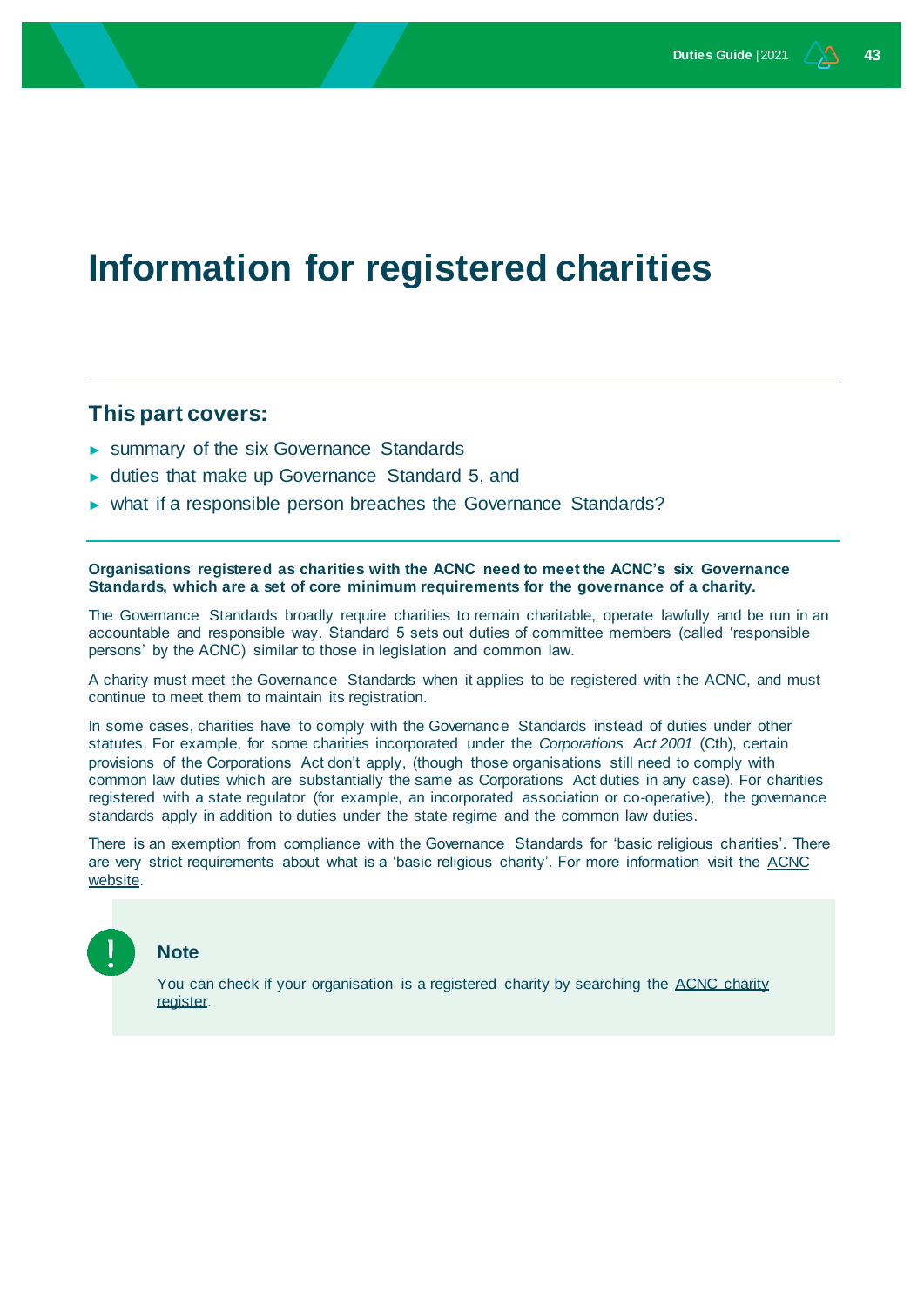### <span id="page-43-0"></span>**Summary of the six Governance Standards**



#### **Related resource**

The ACNC has developed a helpful resource on the Governance Standards ['Governance for](https://www.acnc.gov.au/tools/guides/governance-good-acncs-guide-charity-board-members)  [Good'.](https://www.acnc.gov.au/tools/guides/governance-good-acncs-guide-charity-board-members)

### <span id="page-43-1"></span>**Governance Standards and duties**

The duties in the Governance Standards apply to the 'responsible persons' of registered charities. This is a concept similar to a committee member or office holder. Responsible persons includes directors, trustees, and executives with significant influence over the strategic direction of an organisation.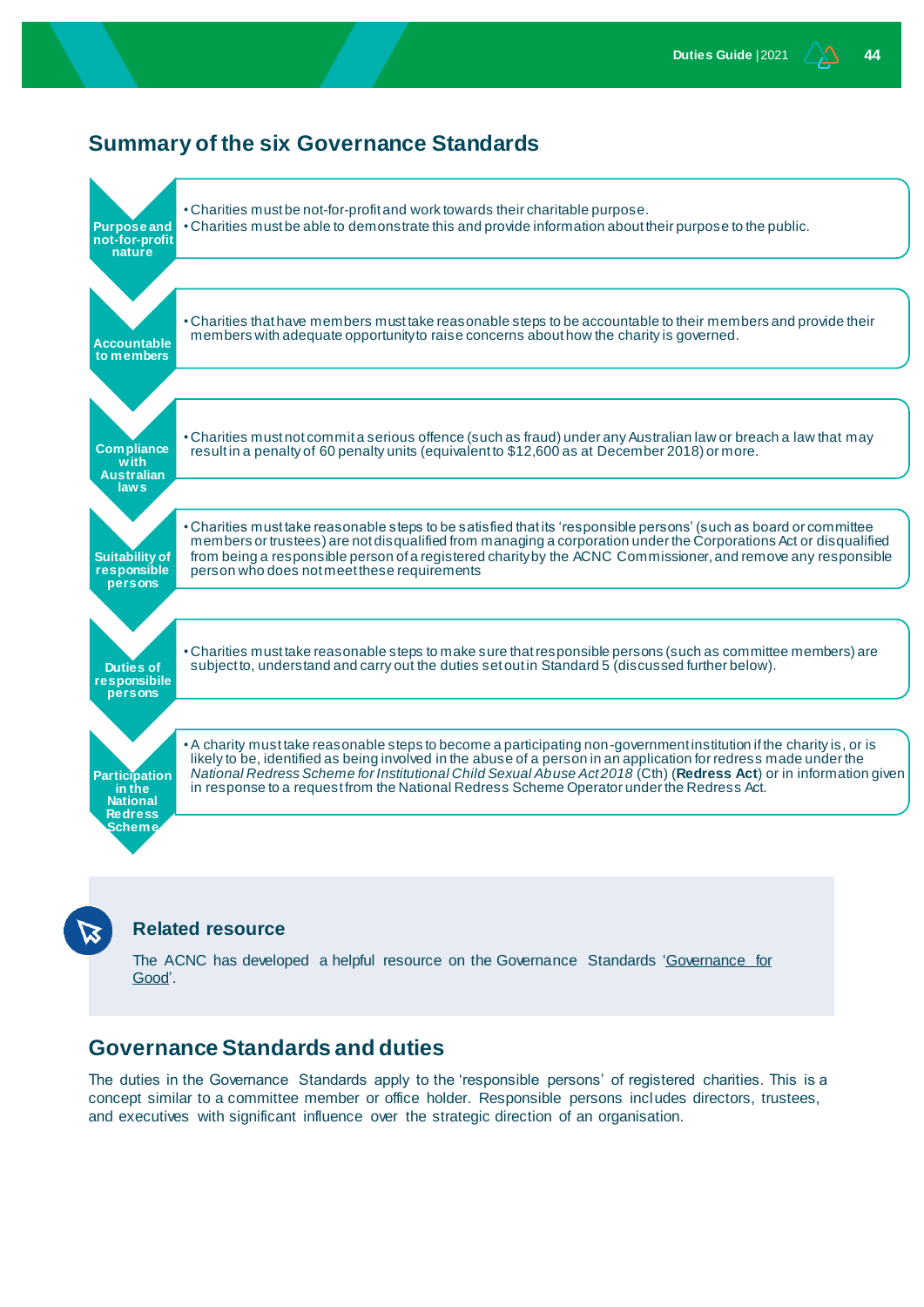#### **Related resource**

The ACNC has produced a fact sheet called ['Responsible persons –](https://www.acnc.gov.au/tools/factsheets/responsible-persons-board-or-committee-members) board or committee [members'.](https://www.acnc.gov.au/tools/factsheets/responsible-persons-board-or-committee-members)

#### <span id="page-44-0"></span>**Governance Standard 5**

Governance Standard 5 sets out the duties that apply to the responsible persons in a charitable organisation. These are similar to the duties in legislation and common law explained earlier in this guide.

The duties that make up Governance Standard 5 shown in the diagram below.



Generally, it's the responsibility of an individual committee member to comply with their legal duties. An important difference for a registered charity is that (under the ACNC Regulations) it's the responsibility of the charity itself to take reasonable steps to make sure its responsible persons are complying with their duties under Governance Standard 5. However, note that responsible persons will generally still have legal duties placed on them directly under common law, and any applicable state-based duties.

The duties in Governance Standard 5 are mostly equivalent to the general duties from statute and common law discussed earlier in this guide. However, a difference in the conflict of interest duty under Governance Standard 5 is that this explicitly requires responsible persons of registered charities to disclose *perceived* conflicts of interest (although, as discussed above, it would be good practice for committee members of non-registered charities to do this as well). A perceived conflict is a conflict that does not necessarily exist but may appear to others like a conflict.

#### **Example – perceived conflict**

Bob is on the board of a charity that helps sick animals. Bob's granddaughter gets a job as the CEO of the RSPCA. Although both organisations operate in the same field, it seems unlikely that this would cause a conflict. However, it could be perceived that Bob may provide information about his organisation to his granddaughter. Under Governance Standard 5, Bob is required to disclose this 'perceived conflict'.

#### <span id="page-44-1"></span>**What if a responsible person breaches the Governance Standards?**

Charities cannot seek compensation from responsible persons for breaches of the duties in the Governance Standards. It may be possible to take action under state laws if registered as a state-based entity (e.g. an incorporated association) or under the common law. It is very unusual for action to be taken against committee members or responsible persons for breaches of duties. Action is reserved for only the most concerning scenarios.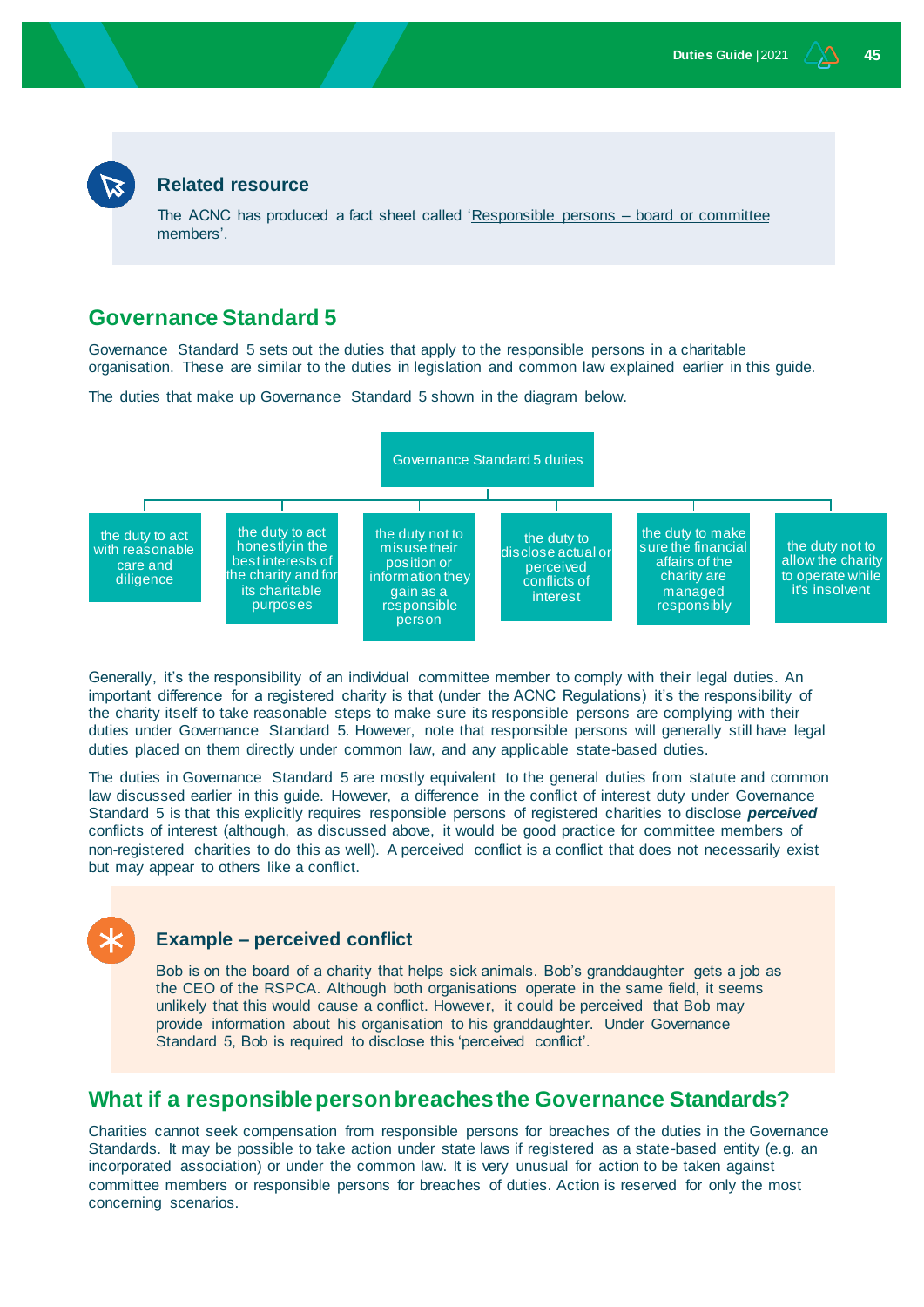As mentioned above, under the Governance Standards, it is the responsibility of the charity, not the individual person, to take reasonable steps to ensure that the responsible persons understand and fulfil their duties. However, if a charity has taken those reasonable steps but a responsible person breaches their duties, it might be possible for a charity to seek compensation or damages under common law from the responsible person. This would be an unusual step.

#### **Tip – declarations**

Governance Standard 4 requires **all** responsible persons to sign a declaration relating to disqualifying offences (ie. to confirm that they are not disqualified from acting as responsible persons). The ACNC has developed a [template declaration](https://www.acnc.gov.au/tools/templates/declaration-responsible-persons) that charities can use. Responsible persons should sign this declaration before they are elected and charities should have copies of these declarations on hand at meetings where responsible persons are elected.

#### **Note for charities**

The defences for a breach or alleged breach of duty contained in the *Australian Charities and Not-for-profits Commission Act 2012* (Cth) are very similar to the defences that are explained in part D above, so they are not set out here.

For further information see part 3 of our ['Guide to Running a Charitable Company Limited](https://www.nfplaw.org.au/toolkits)  [by Guarantee',](https://www.nfplaw.org.au/toolkits) which provides more detail on Governance Standard 5 for registered charities.

#### **Note – governance standard six**

In an [announcement on 27 November 2020,](https://ministers.dss.gov.au/media-releases/6546) the Federal Government outlined its plan to give the Australian Charities and Not-for profits Commission (**ACNC**) the power to deregister a charity which doesn't take reasonable steps to participate in the National Redress Scheme (**Scheme**). This has been done by creating an additional governance standard in the *Australian Charities and Not-for-profits Commission Regulation 2013* (Cth).

The Scheme was created in response t[o recommendations](https://www.childabuseroyalcommission.gov.au/recommendations) by the Royal Commission into [Institutional Responses to Child Sexual Abuse.](https://www.childabuseroyalcommission.gov.au/) For more information about the Scheme, see the [National Redress Scheme website.](https://www.nationalredress.gov.au/)

This new governance standard requires registered charities to take all reasonable steps to become a participating non-government institution in the Scheme if a claim has been, or is likely to be, made against them under the Scheme.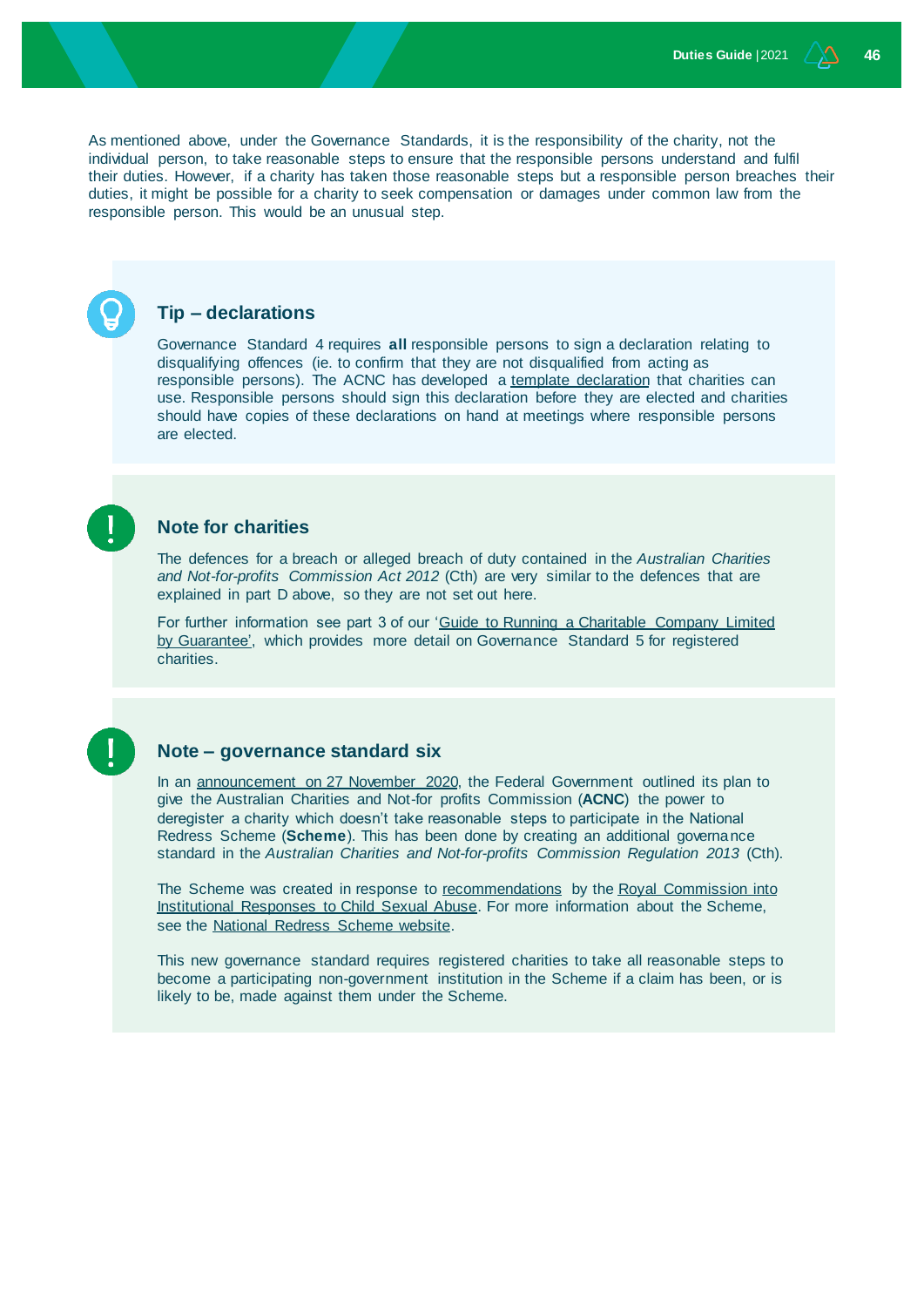# <span id="page-46-0"></span>**Part F**

**Committee members' other legal obligations**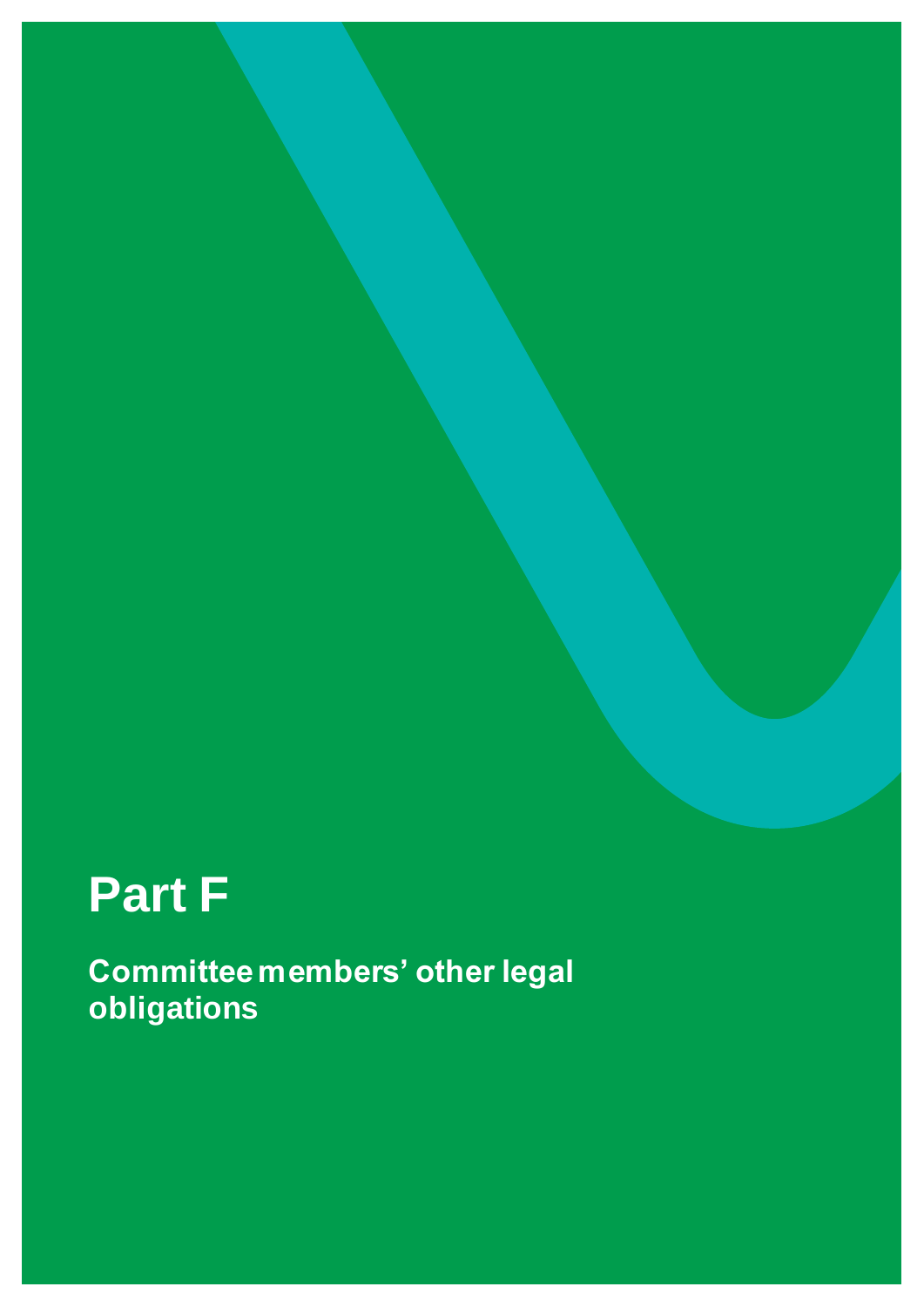## <span id="page-47-0"></span>**Committee members' other legal obligations**

#### **This part covers:**

- ► other legal duties that may apply to committee members
- ► other laws that may apply to not-for-profits, and
- ► other legislative obligations that apply to specific subsectors of not-for-profits

In addition to the four main legal duties explained in part C of this guide, committee members should also be aware of other legal duties that may apply to them and to their organisation. Again, don't let this list overwhelm you! [Our website](http://www.nfplaw.org.au/) contains guides and fact sheets that provide plain-language information about the laws that apply to not-for-profits.

#### <span id="page-47-1"></span>**Other legal duties in incorporating legislation**

If you are involved in an incorporated group (for example, an incorporated association or a CLG), the legislation under which your organisation incorporated will contain other legal requirements with which your organisation must comply. Often, these legal requirements are imposed on the organisation as a whole (rather than individual committee members), but the committee will have a key role in making sure the organisation complies with the relevant act.

#### <span id="page-47-2"></span>**Record keeping**

If incorporated (as an incorporated association or CLG), your organisation will be legally required to:

- keep proper records of the organisation, including a members' register, financial records, minutes of committee meetings, minutes of general meetings of members
- ensure the organisation's name and registration number appear on official documents, and
- provide access to the organisation's records (in certain circumstances)
- In addition, committee members must return records that belong to the organisation when leaving.

#### <span id="page-47-3"></span>**Meetings**

If incorporated, your organisation will be legally required to:

- hold meetings of the committee, and
- in certain circumstances, organise and hold general meetings of all members, such as an annual general meeting (**AGM**)

#### <span id="page-47-4"></span>**Submitting documents to the regulator, and keeping the regulator up to date**

If incorporated, your organisation will be legally required to:

• submit annual financial statements (which may need to be approved by members at an AGM) to the regulator (these will often need to be in a specified format and contain particular information)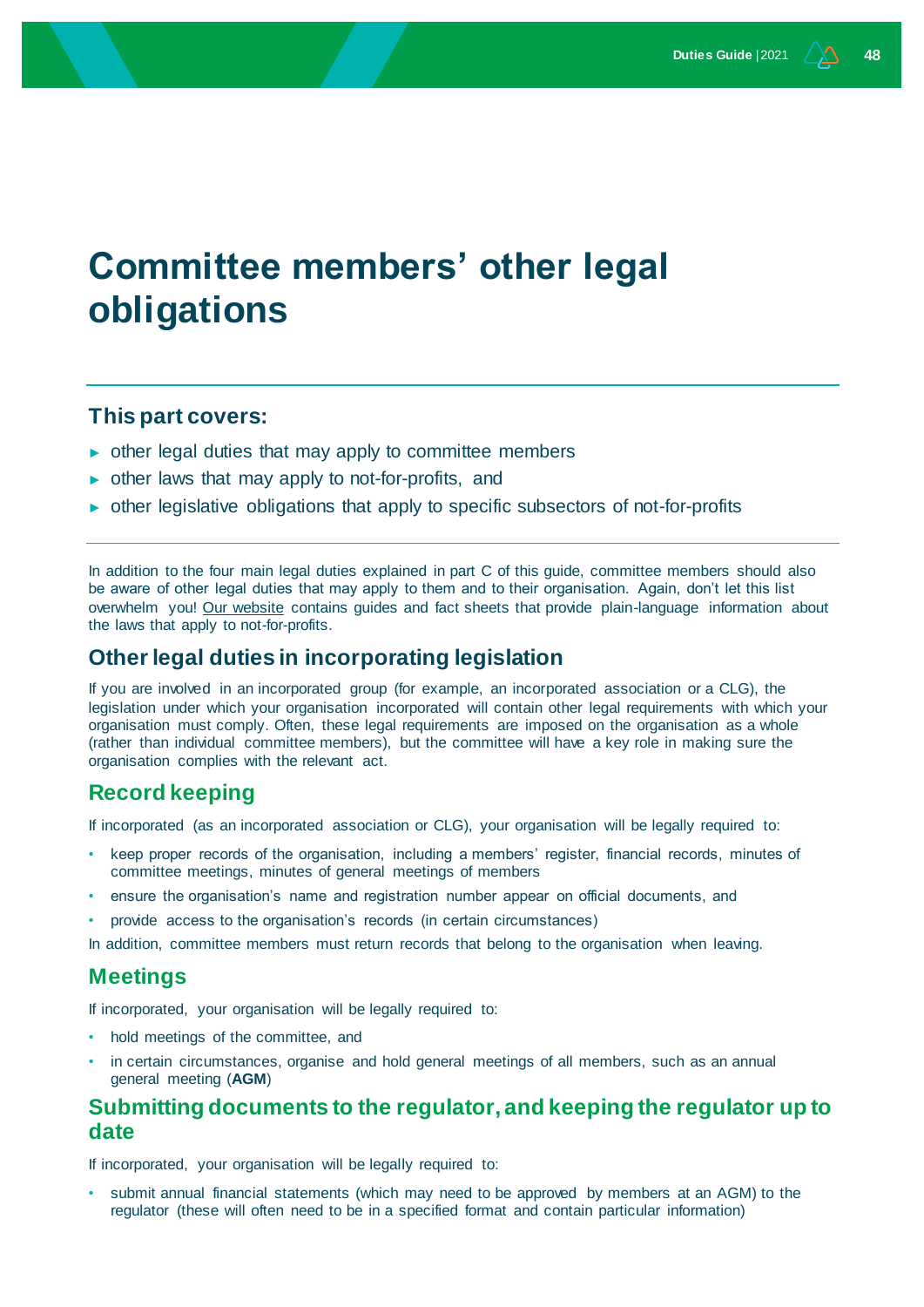- keep the regulator up to date about the name of a key contact person for your organisation and an address for your organisation to receive mail, and
- provide other documents or information that the regulator requires

If your group is incorporated as an association and is a charity, it will be registered with both the relevant state regulator and with the ACNC, and may need to meet reporting requirements to both. If your group is a CLG and a charity, for the most part you will no longer need to report to ASIC, with most reporting and enforcement transferring to the ACNC.

For more information about reporting requirements, go to the ['Reporting to government'](http://www.not-for-profitlaw.org.au/reporting) section of our website.

#### <span id="page-48-0"></span>**Your organisation's rules**

You should also check your organisation's rules for other legal requirements that might apply. The act under which your organisation incorporated gives your rules the force of a contract, so requirements in your rules can be legally enforceable and it is the committee's responsibility to ensure that they are followed.

#### <span id="page-48-1"></span>**Other sources of duties and personal liability for committee members**

As noted earlier in this guide, there are some laws in Australia (in addition to the four main duties of committee members) that can apply to committee members personally. Examples include employment law, tax law, work health and safety and environmental law. If an organisation doesn't meet its obligations under these laws, committee members may in some cases be personally responsible for the organisation's debts or be subject to penalties. Some of these penalties include significant fines, payment of compensation or a term of imprisonment. For more information about the personal liability of committee members, see part 3 of our ['New to a board or committee'](https://www.not-for-profitlaw.org.au/governance) fact sheet.

#### <span id="page-48-2"></span>**Other laws that may apply to not-for-profits**

For completeness, the table below includes some of the laws that apply to for-profit and not-for-profit organisations, which may apply to your organisation.

Whether your organisation has to comply with these laws will depend on a range of factors, including your organisation's activities, funding arrangements, contracts, legal structure, size and the kind of people involved in your not-for-profit.

This is a basic outline of some laws that may affect your organisation and is not intended to give a comprehensive overview of all the laws that may be relevant. If in any doubt about the law you should seek legal advice.

| <b>Legal topic</b>                                    | <b>State</b> | A selection of legislation that might apply                                                                                                                                                                        |
|-------------------------------------------------------|--------------|--------------------------------------------------------------------------------------------------------------------------------------------------------------------------------------------------------------------|
|                                                       | CTH          | Work Health and Safety Act 2011                                                                                                                                                                                    |
| <b>Health and safety laws</b>                         | VIC.         | Occupational Health and Safety Act 2004                                                                                                                                                                            |
|                                                       | <b>NSW</b>   | <b>Work Health and Safety Act 2011</b>                                                                                                                                                                             |
|                                                       | QLD          | <b>Work Health and Safety Act 2011</b>                                                                                                                                                                             |
|                                                       | <b>SA</b>    | <b>Work Health and Safety Act 2012</b>                                                                                                                                                                             |
|                                                       | WA.          | Occupational Health and Safety Act 1984                                                                                                                                                                            |
|                                                       | <b>TAS</b>   | <b>Work Health and Safety Act 2012</b>                                                                                                                                                                             |
|                                                       | <b>ACT</b>   | <b>Work Health and Safety Act 2011</b>                                                                                                                                                                             |
|                                                       | NT           | Work Health and Safety (National Uniform Legislation) Act2011                                                                                                                                                      |
| Employment,<br>superannuation and<br>unfair dismissal |              | Most Australian workers are covered by Commonwealth legislation such<br>as the Fair Work Act 2009 (Cth) and Independent Contractors Act 2006<br>(Cth) with respect to their employment. Some workers, such as some |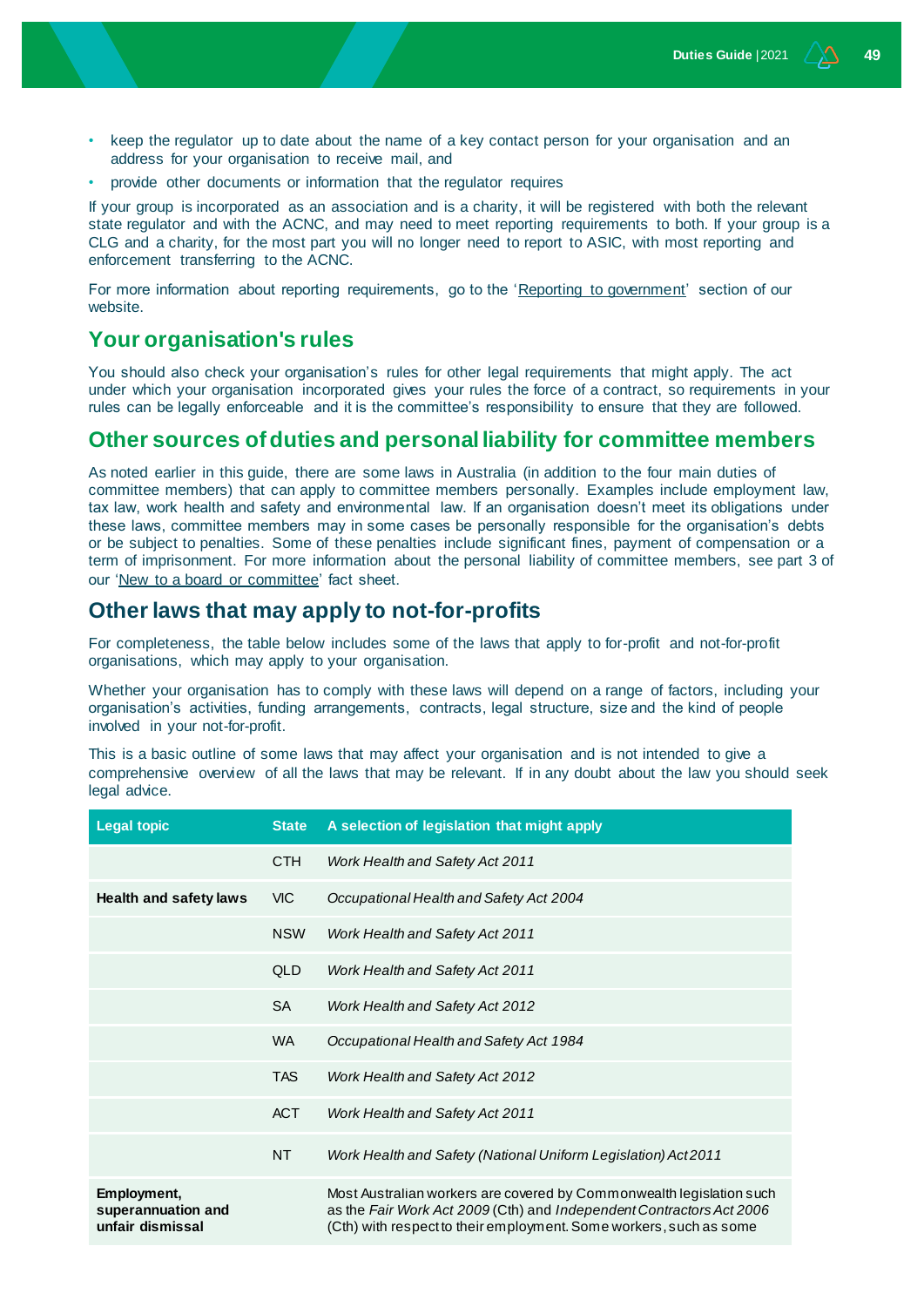| <b>Legal topic</b>                                                 | <b>State</b> | A selection of legislation that might apply                                                                                                                                                                                                                                                                                                                                                           |
|--------------------------------------------------------------------|--------------|-------------------------------------------------------------------------------------------------------------------------------------------------------------------------------------------------------------------------------------------------------------------------------------------------------------------------------------------------------------------------------------------------------|
|                                                                    |              | state or local government workers will be covered by state legislation.<br>Generally, workers in WA will be covered by state legislation, other than<br>those employed by companies. Some state legislation still applies to all<br>workers in a particular state, for example laws relating to long service<br>leave entitlements. Superannuation is generally covered at the<br>Commonwealth level. |
|                                                                    | <b>CTH</b>   | Age Discrimination Act2004; Australian Human Rights Commission Act<br>1986; Disability Discrimination Act 1992; Racial Discrimination Act 1975;<br>Sex Discrimination Act 1984                                                                                                                                                                                                                        |
| Equal Opportunity,<br>human rights and anti-<br>discrimination law | <b>VIC</b>   | Equal Opportunity Act 2010; Charter of Human Rights and<br>Responsibilities Act2006                                                                                                                                                                                                                                                                                                                   |
|                                                                    | <b>NSW</b>   | Anti-Discrimination Act 1977                                                                                                                                                                                                                                                                                                                                                                          |
|                                                                    | <b>QLD</b>   | <b>Anti-Discrimination Act 1991</b>                                                                                                                                                                                                                                                                                                                                                                   |
|                                                                    | <b>SA</b>    | Equal Opportunity Act 1984                                                                                                                                                                                                                                                                                                                                                                            |
|                                                                    | <b>WA</b>    | Equal Opportunity Act 1984                                                                                                                                                                                                                                                                                                                                                                            |
|                                                                    | <b>TAS</b>   | Anti-Discrimination Act 1998                                                                                                                                                                                                                                                                                                                                                                          |
|                                                                    | <b>ACT</b>   | Discrimination Act 1991                                                                                                                                                                                                                                                                                                                                                                               |
|                                                                    | <b>NT</b>    | Anti-Discrimination Act 1996                                                                                                                                                                                                                                                                                                                                                                          |
| <b>Charity tax concession</b><br>laws                              |              | Income Tax Assessment Act 1997 (Cth)<br>Various state Acts can also provide concessions relating to, for example,<br>stamp duty, payroll tax and land tax.                                                                                                                                                                                                                                            |
| General tax laws                                                   |              | In particular legislation relating to Pay as You Go Withholdings                                                                                                                                                                                                                                                                                                                                      |
|                                                                    | <b>CTH</b>   | The Australian Consumer Law (ACL)                                                                                                                                                                                                                                                                                                                                                                     |
|                                                                    | <b>VIC</b>   | Fundraising Act 1998; Gambling Regulation Act2003                                                                                                                                                                                                                                                                                                                                                     |
| <b>Fundraising laws</b>                                            | <b>NSW</b>   | Charitable Fundraising Act 1991; Lotteries and Art Unions Act 1901                                                                                                                                                                                                                                                                                                                                    |
|                                                                    | QLD          | Collections Act 1966; Charitable and Non-Profit Gaming Act 1999                                                                                                                                                                                                                                                                                                                                       |
|                                                                    | <b>SA</b>    | Collections for Charitable Purposes Act 1939; Lottery and Gaming Act<br>1936                                                                                                                                                                                                                                                                                                                          |
|                                                                    | <b>WA</b>    | Charitable Collections Act 1946; Gaming and Wagering Commission<br>Act 1987                                                                                                                                                                                                                                                                                                                           |
|                                                                    | <b>TAS</b>   | Collections for Charities Act 2001; Gaming Control Act 1993                                                                                                                                                                                                                                                                                                                                           |
|                                                                    | <b>ACT</b>   | Charitable Collections Act2003; Lotteries Act 1964                                                                                                                                                                                                                                                                                                                                                    |
|                                                                    | <b>NT</b>    | Gaming Control Act 1993; note that rules and guidelines also apply under<br>the NT Code of Practice for Responsible Gambling                                                                                                                                                                                                                                                                          |
|                                                                    | <b>CTH</b>   | Crimes Act 1914                                                                                                                                                                                                                                                                                                                                                                                       |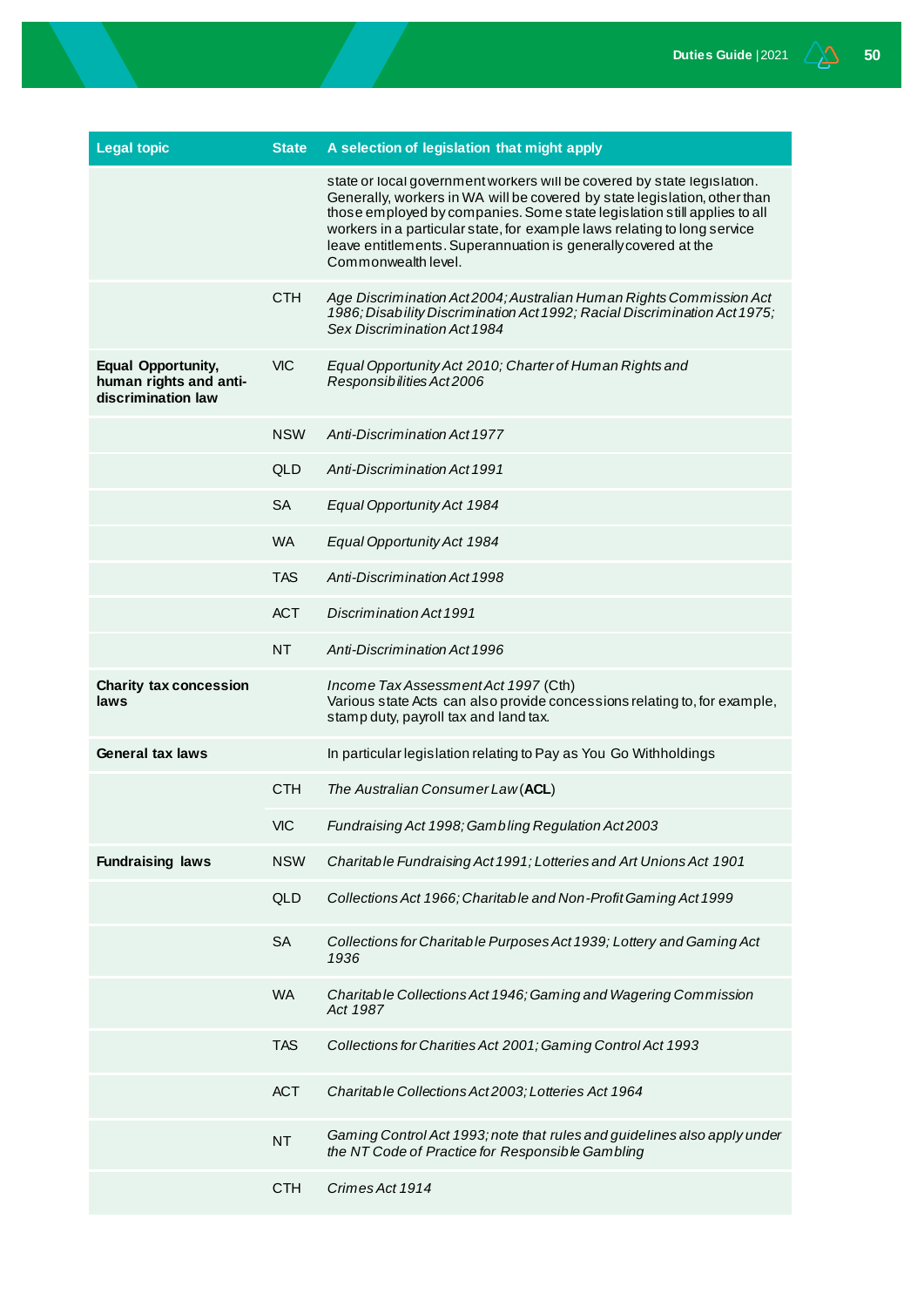| <b>Legal topic</b>                   | <b>State</b> | A selection of legislation that might apply                                                              |
|--------------------------------------|--------------|----------------------------------------------------------------------------------------------------------|
| <b>Working with children</b><br>laws | <b>VIC</b>   | Working with Children Act 2005                                                                           |
|                                      | <b>NSW</b>   | Child Protection (Working with Children) Act 2012                                                        |
|                                      | QLD          | Working with Children (Risk Management and Screening) Act2000                                            |
|                                      | <b>SA</b>    | <b>Children's Protection Act 1993</b>                                                                    |
|                                      | <b>WA</b>    | Working with Children (Criminal Record Checking) Act2004                                                 |
|                                      | <b>TAS</b>   | Registration to Work with Vulnerable People Act2013                                                      |
|                                      | <b>ACT</b>   | Working with Vulnerable People (Background Checking) Act2011                                             |
|                                      | <b>NT</b>    | Care and Protection of Children Act 2007                                                                 |
|                                      | <b>CTH</b>   | Privacy Act 1998                                                                                         |
| <b>Privacy laws</b>                  | <b>VIC</b>   | Privacy and Data Protection Act 2014; Health Records Act 2001                                            |
|                                      | <b>NSW</b>   | Privacy and Personal Information Protection Act 1998; Health Records<br>and Information Privacy Act 2002 |
|                                      | <b>QLD</b>   | Information Privacy Act 2009                                                                             |
|                                      | <b>SA</b>    | The Department of Premier and Cabinet Information Privacy apply to<br>governmentagencies                 |
|                                      | <b>WA</b>    | Freedom of Information Act 1992                                                                          |
|                                      | TAS.         | Personal Information and Protection Act 2004                                                             |
|                                      | <b>ACT</b>   | Information Privacy Act 2014; Health Records (Privacy and Access) Act<br>1997                            |
|                                      | <b>NT</b>    | Information Act2003                                                                                      |
|                                      |              | Common law as well as state legislation applies                                                          |
| Negligence and<br>defamation         | <b>VIC</b>   | Wrongs Act 1958; Defamation Act2005                                                                      |
|                                      | <b>NSW</b>   | Civil Liability Act2002; Defamation Act 2005                                                             |
|                                      | QLD          | Civil Liability Act2003; Defamation Act 2005                                                             |
|                                      | <b>SA</b>    | Civil Liability Act 1936; Defamation Act 2005                                                            |
|                                      | <b>WA</b>    | Civil Liability Act2002; Defamation Act 2005                                                             |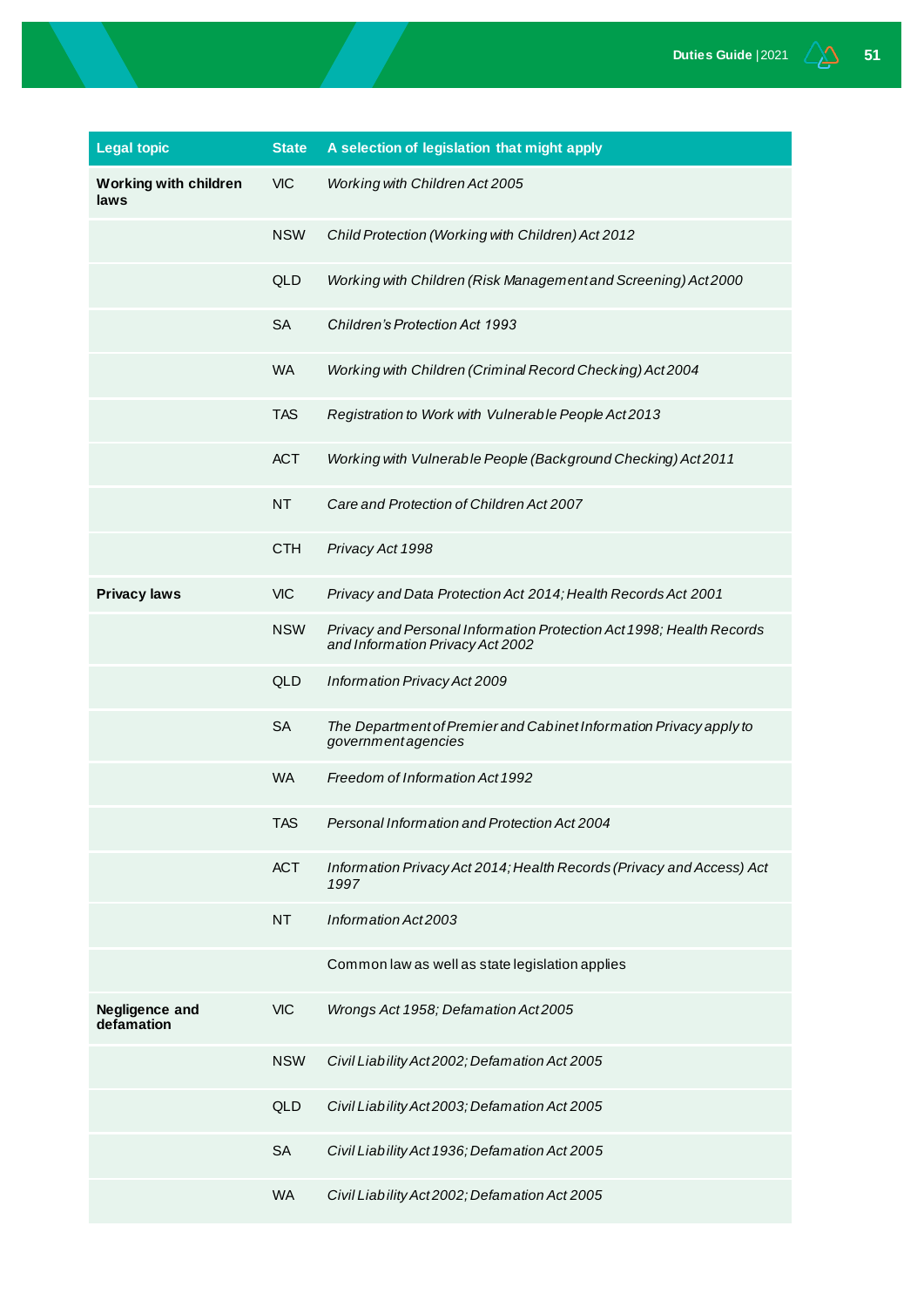| <b>Legal topic</b>                                                                | <b>State</b> | A selection of legislation that might apply                                                                                                     |
|-----------------------------------------------------------------------------------|--------------|-------------------------------------------------------------------------------------------------------------------------------------------------|
|                                                                                   | <b>TAS</b>   | Civil Liability Act2002; Defamation Act 2005                                                                                                    |
|                                                                                   | <b>ACT</b>   | Civil Law (Wrongs) Act 2002                                                                                                                     |
|                                                                                   | <b>NT</b>    | Personal Injuries (Liabilities and Damages) Act 2003; Defamation Act<br>2006                                                                    |
| <b>Contract law</b>                                                               |              | The common law and a range of state and Commonwealth Acts apply,<br>such as Competition and Consumer Act2010 (Cth)                              |
|                                                                                   | <b>CTH</b>   | Environment Protection and Biodiversity Conservation Act 1999                                                                                   |
| <b>Planning and</b><br><b>Environment laws</b><br>(many other Acts also<br>apply) | <b>VIC</b>   | Planning and Environment Act 1987; Environment Protection Act 1970                                                                              |
|                                                                                   | <b>NSW</b>   | Environmental Planning and Assessment Act 1979; Protection of the<br>Environment Operations Act 1997                                            |
|                                                                                   | <b>QLD</b>   | Sustainable Planning Act2009; Environmental Protection Act 1994                                                                                 |
|                                                                                   | <b>SA</b>    | Development Act 1993; Planning, Development and Infrastructure Act<br>2016; Environment Protection Act 1993                                     |
|                                                                                   | <b>WA</b>    | Planning and Development Act2005; Environmental Protection Act 1986                                                                             |
|                                                                                   | <b>TAS</b>   | Land Use Planning and Approvals Act 1993; Tasmanian Planning<br>Commission Act 1997; Environmental Management and Pollution Control<br>Act 1994 |
|                                                                                   | <b>ACT</b>   | Planning and Development Act2007; Environmental Protection Act 1997                                                                             |
|                                                                                   | <b>NT</b>    | Planning Act 1999; Environmental Assessment Act 1982                                                                                            |



#### **Note**

It is very important for committee members to understand the laws about health and safety in an organisation (known as WHS laws). WHS laws may impose particular duties on committee members. For further information about these duties, see our guide: Community Organisations [and WHS Laws.](https://not-for-profitlaw.org.au/OHS)

### <span id="page-51-0"></span>**Other legislative obligations that apply to specific subsectors of notfor-profits**

Depending on the purpose and activities of your organisation, there may be specific legislation that applies to your not-for-profit. For example, the childcare, aged care and housing sectors have detailed legal and regulatory obligations that need to be adhered to. As a committee member, it is part of your duty of reasonable care and diligence (see duty 2) to understand and ensure compliance with these legal requirements. Your sector peak body should be able to provide you with further information about these laws.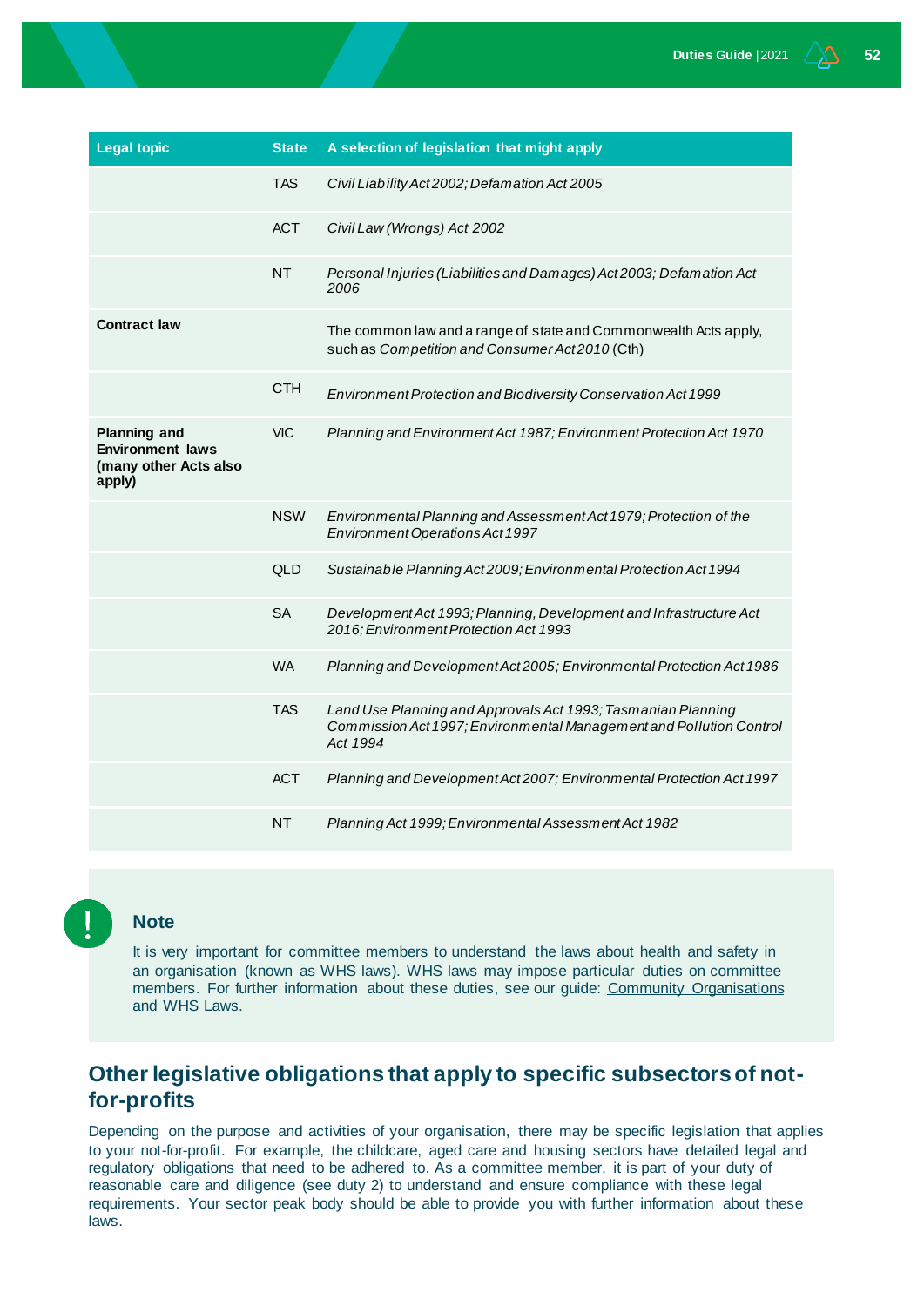# <span id="page-52-0"></span>**Part G**

**Conclusion**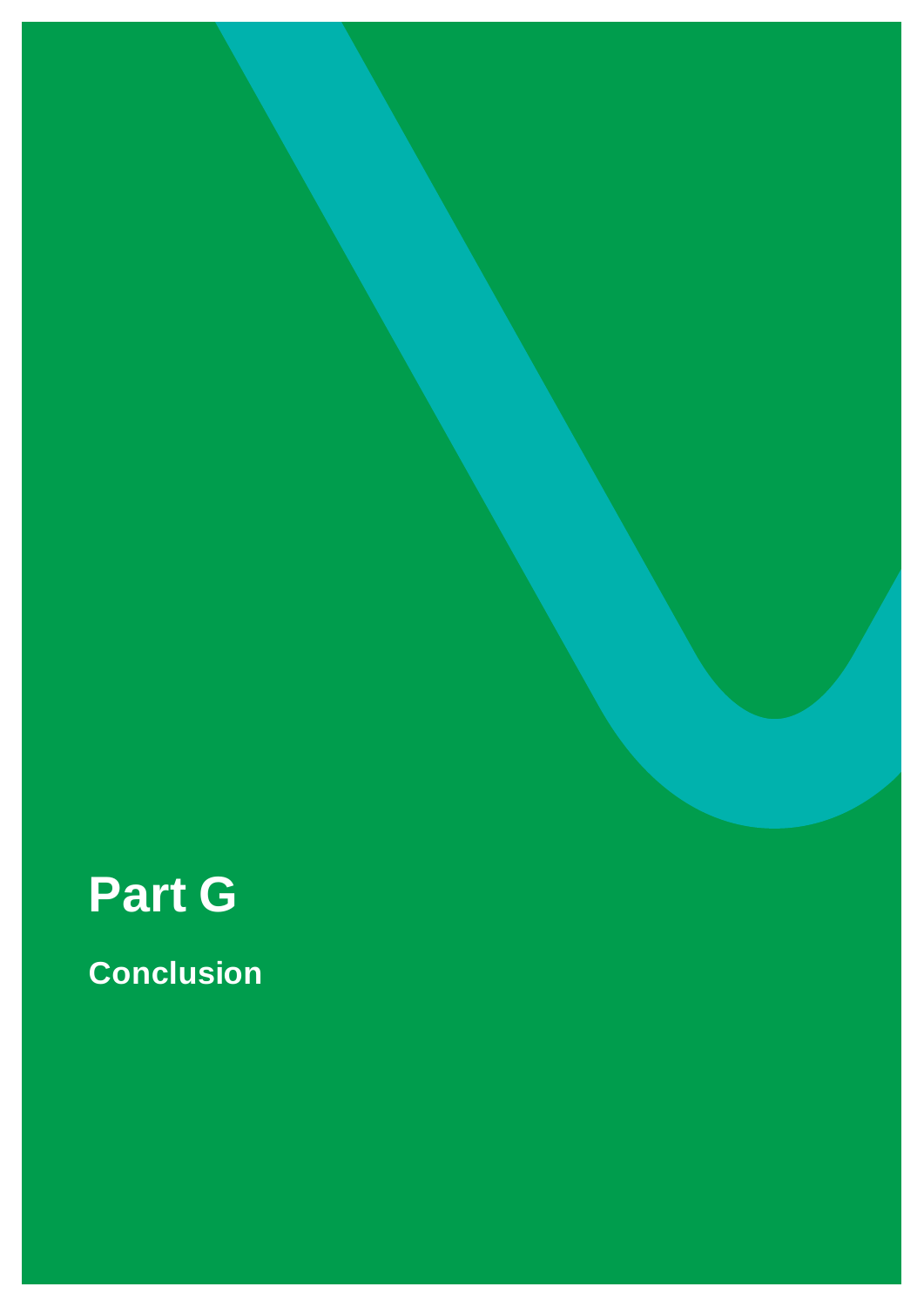## <span id="page-53-0"></span>**Conclusion**

The legal duties that apply to people who govern not-for-profit community organisations are essentially common sense standards requiring reasonable care, diligence and honesty. Compliance with the duties will help to ensure that your organisation is well run, has a good reputation and continues to receive the support of the community.

**It's important that you understand the duties and how they operate in the not-for-profit context. But it is equally important to remember that the duties are not hard to comply with. Legal action against committee members is rare. Don't let fears of legal action stop you from being an active, involved committee member, or from enjoying your important role in the not-for-profit sector.**

While this guide analyses each of the four main duties in detail (part C), to conclude, the following 5 summary questions are the key ones to keep in mind as you go about your committee duties:

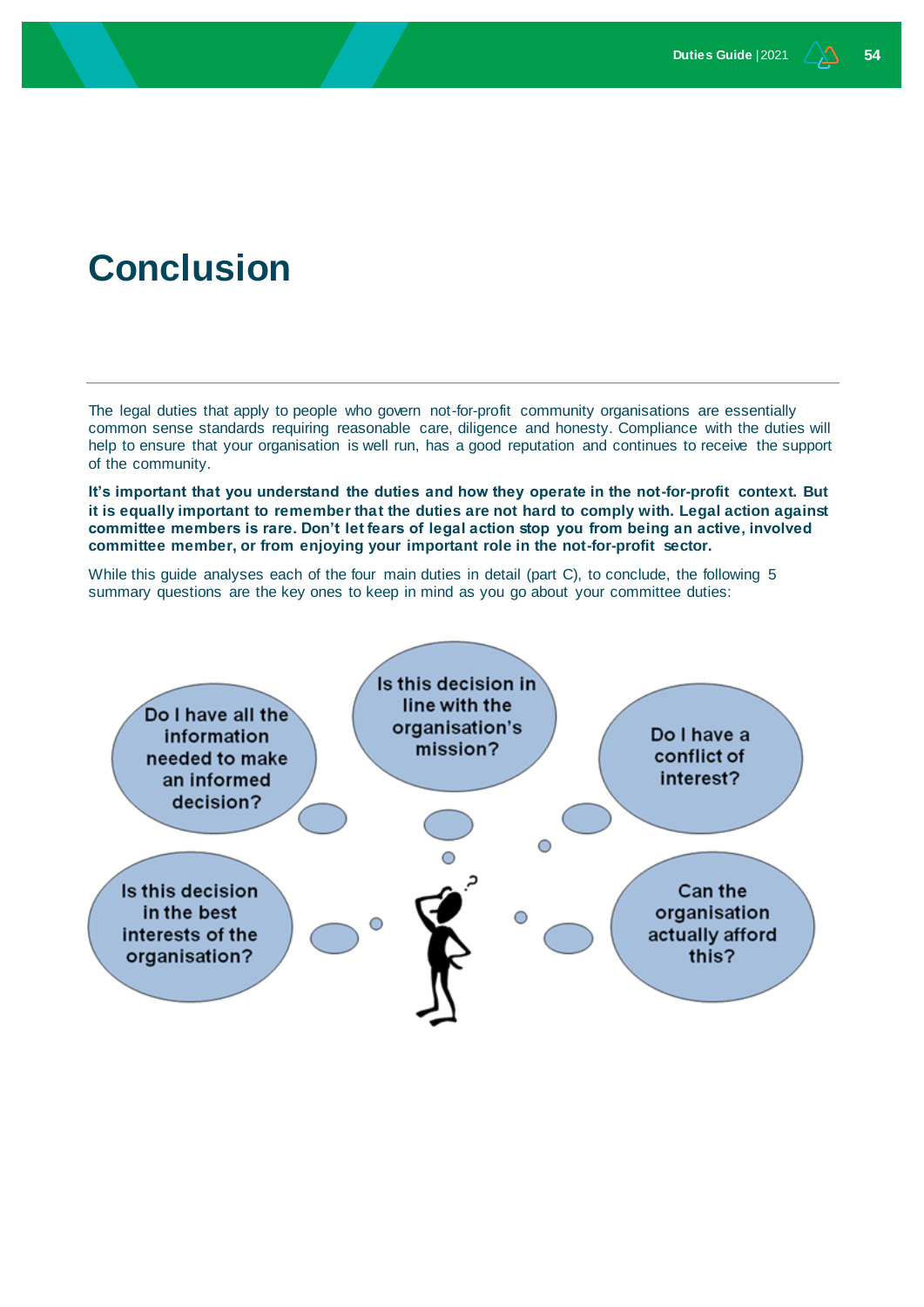# <span id="page-54-0"></span>**Glossary**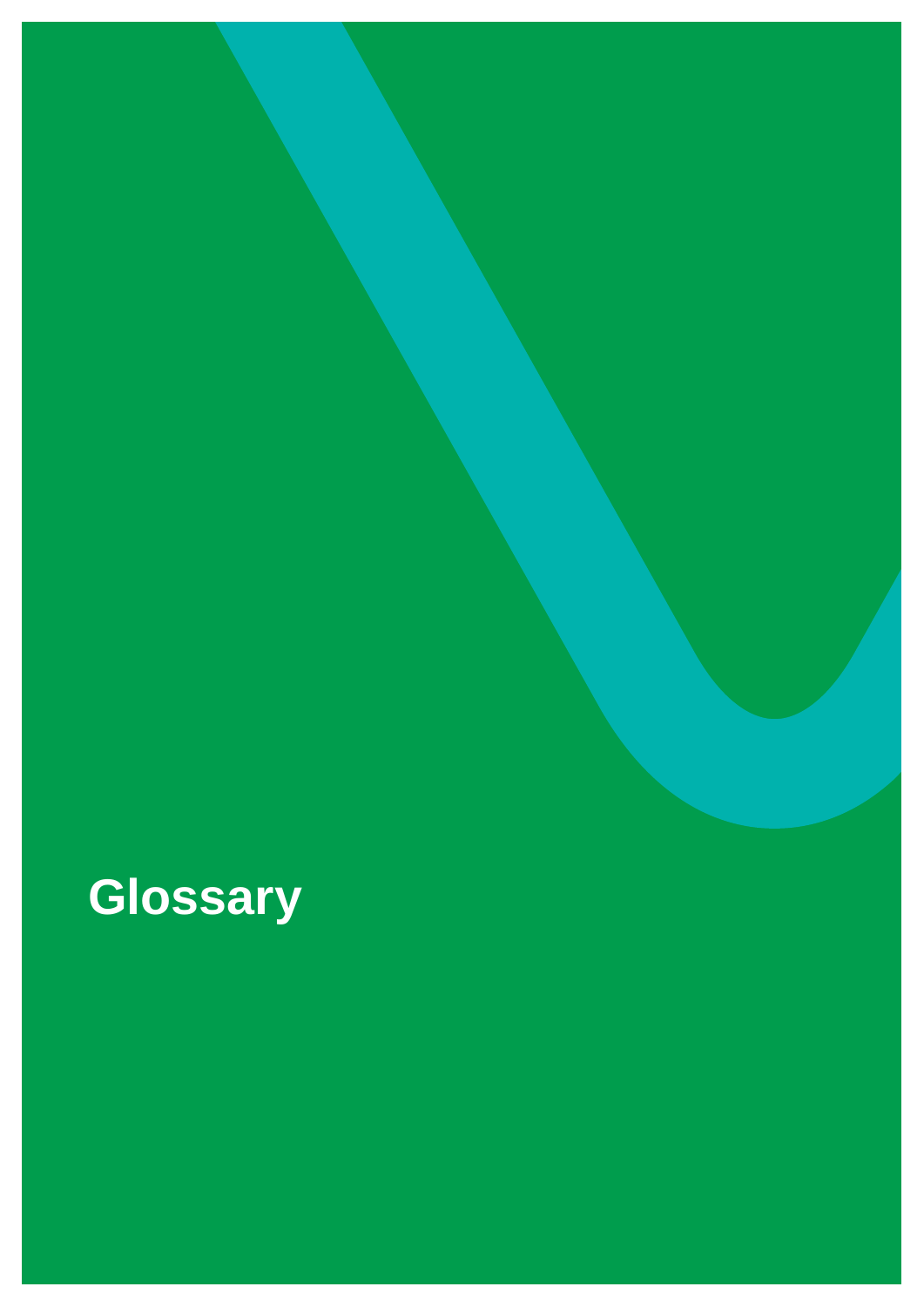## **Glossary**

**ACNC** – the Australian Charities and Not-for-profits Commission

**ACNC Act** – *Australian Charities and Not-for-profits Commission Act 2012* (Cth) – legislation passed by the Federal Government creating the ACNC and new laws for charities

**ACNC Regulations –** *Australian Charities and Not-for-profits Commission Regulation 2013* (Cth) – legislation that provides more detailed requirements for charities in relation to the ACNC register and reporting, and sets out the Governance Standards

**Act** – an Act (or Act of Parliament) is legislation – a document in which the law has been written down and passed by the Parliament

**Board** – the name used to describe the governing body of some organisations – it is usually the name used to describe the governing body of a company limited by guarantee

**Business (reasonable) judgment rule** – a defence that relates to the duty to act with reasonable care, diligence and skill. This defence protects Committee members who make reasonable, considered decisions where the outcome does not end up favourable to the organisation

**Breach** – failure to act in accordance with a duty; to disobey a legal requirement

**Committee** (or committee of management) – the name used to describe the governing body of some not-for-profit organisations – it is usually used as the name for the governing body of an incorporated association. We have used the term 'committee' throughout this guide for simplicity. You should substitute this for the term 'board', 'council', 'trustees' or whatever other name is used for the governing body of your not-for-profit organisation, if it is different

**Committee members** – the name given to the people who sit on a committee – often used as the name for the members of the governing body of incorporated associations. We have used the term 'committee member' throughout this guide, just for simplicity. You should substitute this for the term 'director' 'board member', 'council member' or whatever other name is used by the governing body of your not-for-profit organisation, if it is different

**Common law** – 'judge-made' law that has developed in the courts over time. As the cases decided by judges were followed by other judges in later cases, a body of law developed and it came to be known as the common law. In more recent times, much of the common law has been written into legislation, and both the common law and legislation can apply to not-for-profit organisations

**Company limited by guarantee** (abbreviated to **CLG** in this guide) – an incorporated, not-for-profit legal structure often used by organisations that operate nationally

**Comply** – to obey or act in accordance with a legal duty; the opposite of breach

**Constitution** – a name for the governing document of an organisation - it is usually the name used for the governing documents of a company, but can also be used to refer to the governing document of other notfor-profits

**Co-operative** – an incorporated legal structure which can be not-for-profit. Co-operatives are governed by the co-operatives legislation in the state in which they are registered and are democratic organisations owned and controlled by their members

**Corporations Act** – *Corporations Act 2001* (Cth) – legislation passed by the federal government and includes provisions that set out the laws about companies limited by guarantee. The Corporations Act is the legislation in which you will find the specific wording of the legal duties that apply to people who sit on the governing body of a company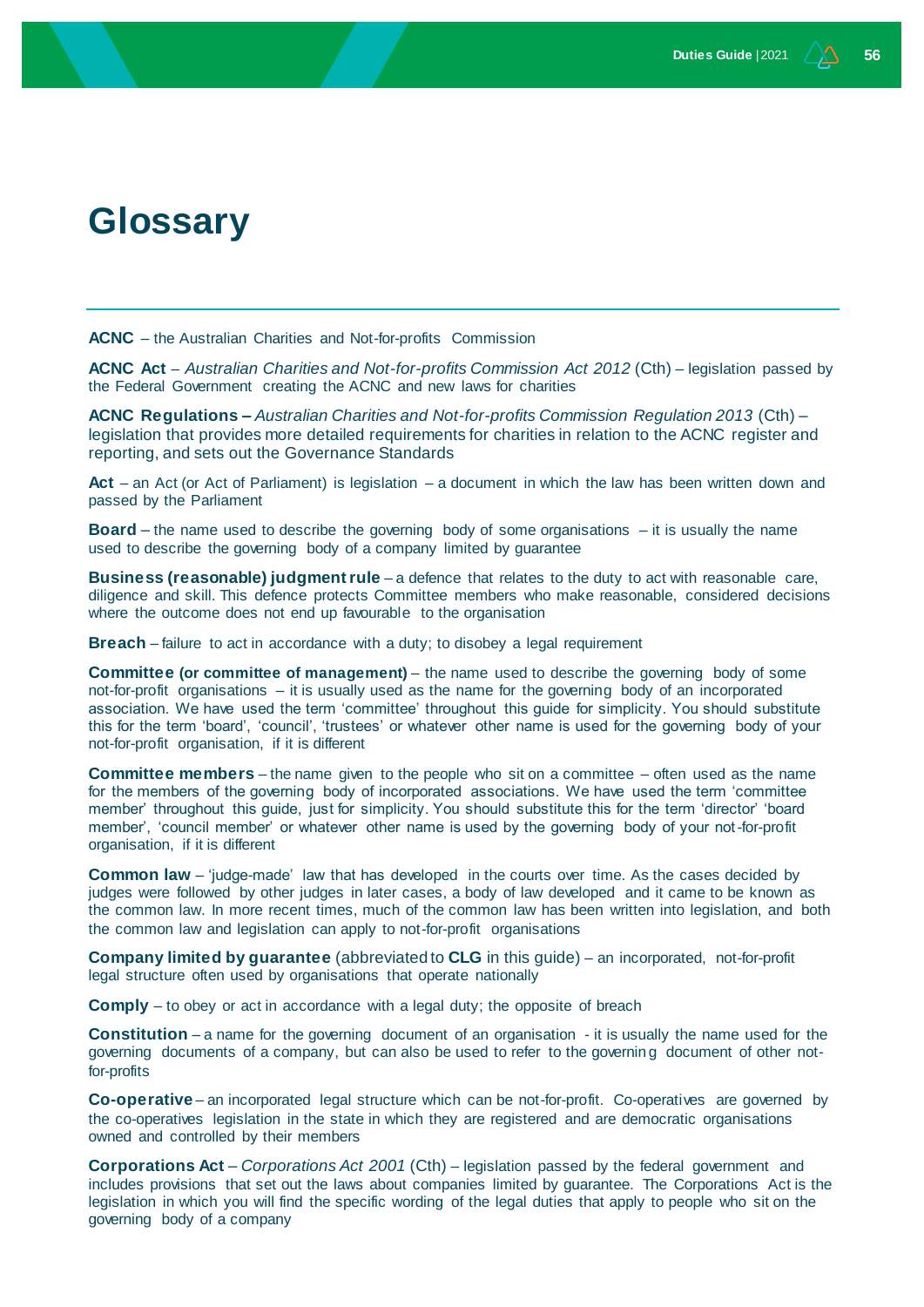**Defence** – a response or answer to a claim that you have breached a legal duty

**Directors** – the name given to the people who are members of a Board of Directors

**Duty** – a requirement or obligation

**Fiduciary duties** – the legal obligation of one person (a person who holds a position of trust and confidence) to act in the best interests of another (the person that has entrusted the person in the position of trust). The relationship between a committee member and a not-for-profit organisation is a relationship of trust and the common law says that committee members owe their organisation fiduciary duties (see Duties  $1 - 4$ )

**Govern** – make key decisions on behalf of a group

**Governing body** – a standard term used to refer to the group of people who make decisions for an organisation. Often these people are quite easy to identify as they are formally appointed to the committee or board. However the governing body also refers to the key 'decision makers' in the organisation even if they are not on the committee or board

**Governing documents** – the documents that set out the rules that the organisation has agreed to run by, which form a legal document that guides the organisation. The governing documents often have different names but for most incorporated associations they include the Rules and purposes of the association; other not-for-profit organisations may have a Constitution or Rule Book. Depending on the organisation, the governing documents might also extend to any by-laws, regulations, codes of conduct or other policies that have been adopted by the organisation

**Incorporated association** – an incorporated legal structure, usually established for not-for-profit purposes, governed by the associations incorporation Act in the state or territory of registration and typically used by organisations that operate at the state or territory level

**Incorporated / incorporation** – a formal process whereby an organisation formally establishes under a certain legal structure by 'registering' with the relevant government department. The incorporated legal structures that can be chosen by not-for-profit organisations include an incorporated association, cooperative, company (usually a CLG) or Indigenous corporation. When an organisation incorporates it is formally recognised by the law, which means it can legally own property, enter into contracts, and sue or be sued. One of the main benefits of incorporation is the limited liability of members

**Indemnity** – a document or agreement whereby a person or organisation agrees to pay for the penalty or legal fees of another person if something goes wrong. For example, some not-for-profits have an indemnity clause in their governing documents which says that the organisation will pay for certain liabilities (such as costs, expenses and charges) on behalf of its committee members

**Indigenous company** – an incorporated legal structure that can be used by not-for-profit organisations that involve Aboriginal or Torres Strait Islander people. Indigenous companies can operate nationally

**Insurance or directors and officers insurance** – a kind of insurance that people on the governing body of a not-for-profit organisation can buy to pay for them in the event of a breach of the duties. The insurance has limitations and will not protect committee members for all breaches

**Legislation** – a document in which the law has been written down and passed by a Parliament. See **Act**  above.

**Liable** – to be legally responsible for an action, often meaning you have to pay a fine or some other penalty is imposed

**Limited liability** – the liability of members is limited to the amount of their membership fees or guarantee (usually a nominal sum such as \$10) if the organisation has any debts when it is wound up. Limited liability is one of the benefits of incorporation. However there are exceptions to limited liability, and the critical exception for the purpose of this guide is that committee members who breach their duties may be personally liable

**Must** – indicates an action is mandatory, which means it is something the law says that it is essential that you do (and if not you will be in breach)

**Not-for-profit organisation** – any group (usually set up for a community or social purpose) that directs its profits back into the purpose of the group, rather than distributing the profits to the individuals involved in the group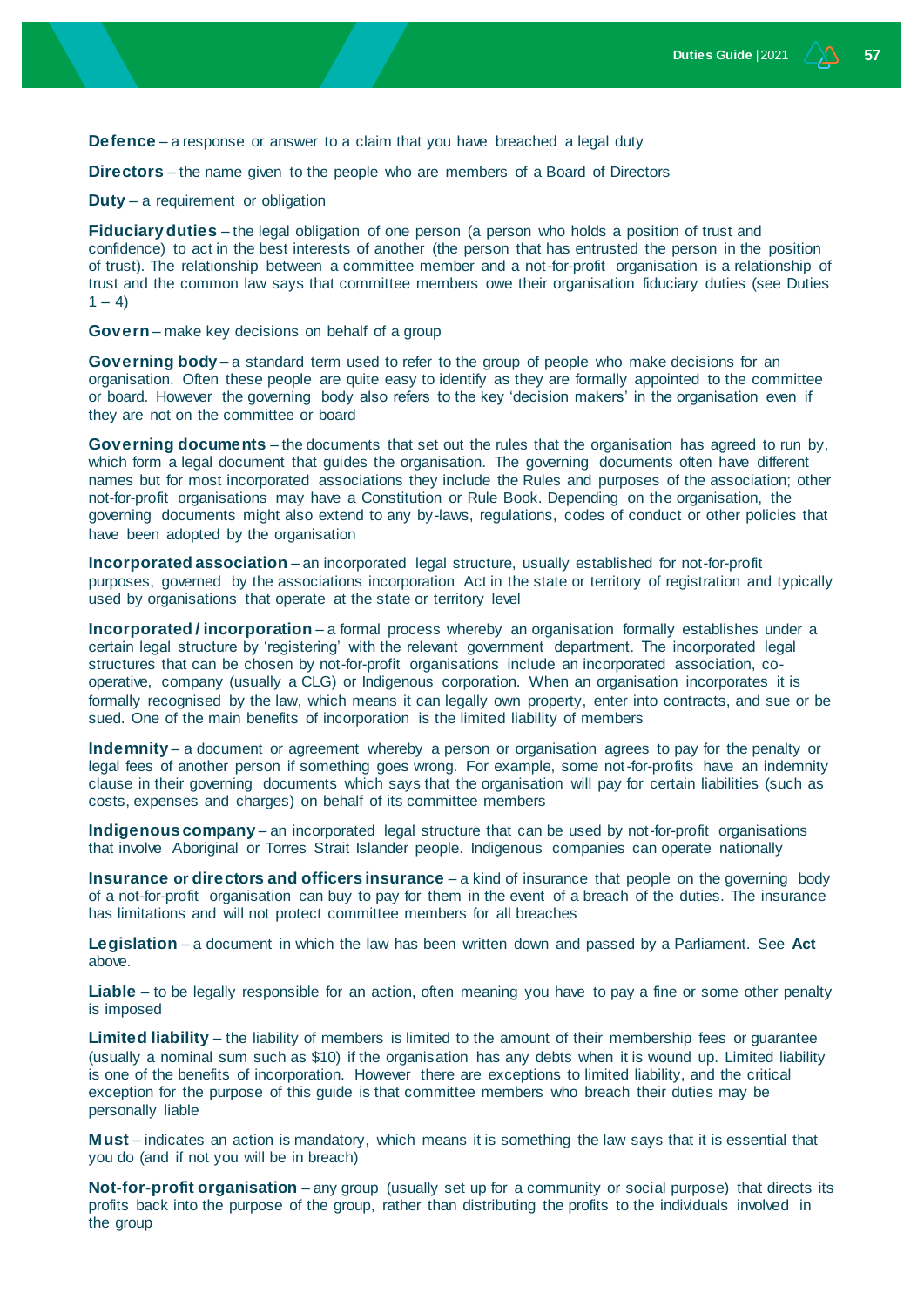**Objectives** – a statement about the purpose for which the organisation was set up. All incorporated organisations must have a purpose and for CLGs, this is usually found within the 'Objectives' clause, whereas for incorporated associations, they are often referred to as 'purposes'. As a Committee member, is important to know the objectives of your group, so you can comply with the duty to act for a proper purpose (see Duty 1)

**Penalty** – a punishment; particularly a fine, but may also be disqualification for a position (e.g. disqualification from serving as a committee member) or in rare cases imprisonment

**Purposes** – see **Objectives** above.

**Registered charity** – a charity registered with the ACNC

**Register of interests** – a list where committee members can record all their relevant personal interests (e.g. employment, businesses their family owns, other committee positions etc.) when they join the committee to help them to comply with the disclosure requirements for the duty to disclose and manage conflicts of interest (see Duty 4)

**Rule Book** – the name often used for the governing document of an Indigenous corporation

**Rules** – the name usually used for the governing document of an incorporated association but can also refer to the governing document of other not-for-profit legal structures

**Unincorporated group** – any community group that has not incorporated – an unincorporated group has usually formed for a common, lawful purpose and has more than one member. The legal duties apply to the governing body of an unincorporated group via the common law

**WHS** – an acronym for workplace health and safety. In some jurisdictions, this is called occupational health and safety (OHS)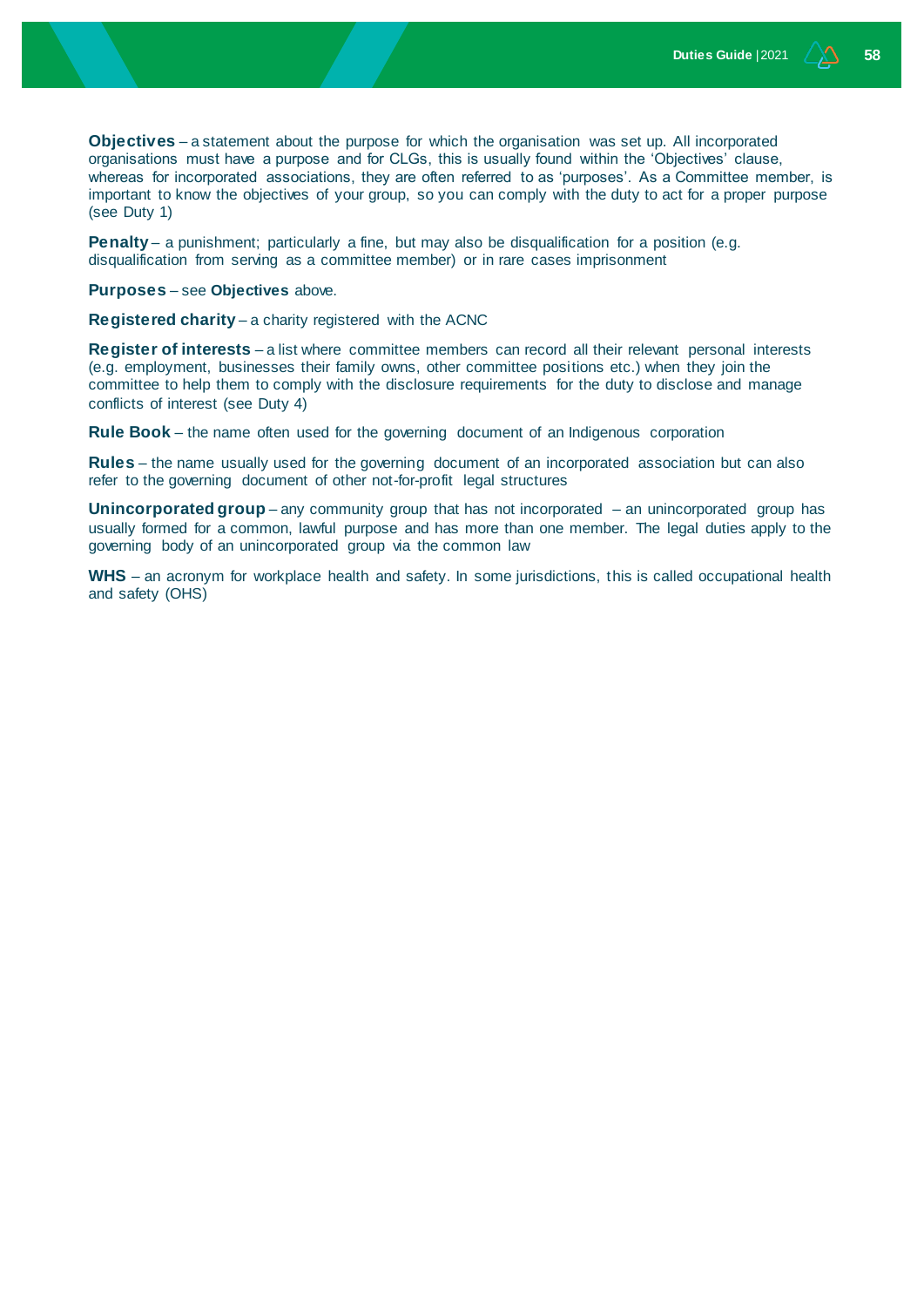## <span id="page-58-0"></span>**Resources**

### **Related Not-for-profit Law resources**

The [Not-for-profit Law website](http://www.nfplaw.org.au/) has further resources on the following topics:

#### ► [Getting started](https://www.nfplaw.org.au/gettingstarted)

This page sets out the things you will need to take into consideration when deciding on whether to establish a not-for-profit organisation, including links to helpful resources.

#### ► [Before you start](https://www.nfplaw.org.au/beforeyoustart)

This page includes specific matters to address prior to setting up a not-for-profit organisation.

► [The incorporation decision](https://www.nfplaw.org.au/incorporationdecision)

This page gives guidance to those not-for-profits grappling with the decision to either formally incorporate, or remain as an unincorporated group.

#### ► [Choosing a legal structure](https://www.nfplaw.org.au/legalstructure)

This page lists the various types of not-for-profit legal structures, allowing you to determine the best structure for your group.

#### ► [The people involved](http://www.nfpalw.org.au/people)

This page explains the different roles of different people involved in a not-for-profit organisation.

#### ► [Reporting to government](http://www.nfplaw.org.au/reporting)

This section explains the different situations where community organisations may be required to report to government.

#### ► [Insolvency and your organisation](https://www.nfplaw.org.au/governance)

This fact sheet provides useful information for incorporated associations and companies limited by guarantee that are facing financial difficulties or are concerned about becoming insolvent.

#### **Other resources**

► [Not-for-Profit Governance Principles](https://aicd.companydirectors.com.au/resources/not-for-profit-resources/not-for-profit-governance-principles)

This is a guide provided by Australian Institute of Company Directors that provides principles and guidance for not-for-profits on good governance.

#### **Legislation**

- ► *[Australian Charities and Not-for-profits Commission Act 2012](http://www.austlii.edu.au/au/legis/cth/num_act/acanca2012523/)* (Cth)
- ► *[Corporations Act 2001](http://www.austlii.edu.au/au/legis/cth/consol_act/ca2001172/)* (Cth)